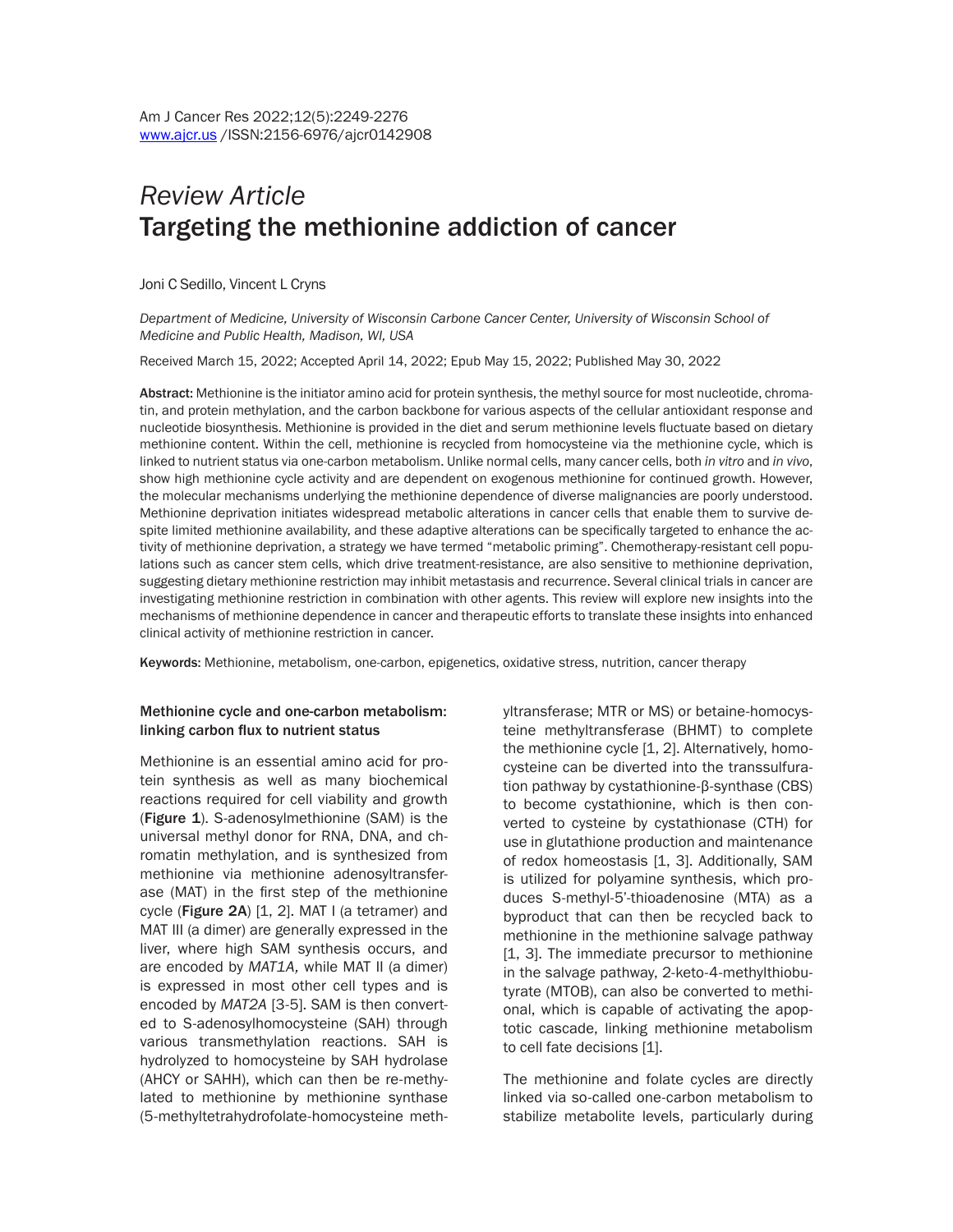

Figure 1. Diverse cellular functions of methionine in cell survival, growth and division. Methionine is an essential amino acid, meaning it must be provided through diet. The main cellular functions for methionine are protein synthesis, generation of intermediates and cofactors for nucleotide and glutathione synthesis, and generation of Sadenosylmethionine (SAM), the universal methyl donor for methylation of RNA, DNA, and histones.

times of low methionine availability to maintain flux through the methionine cycle instead of diverting intermediates towards other pathways [6] (Figure 2B). When SAM is abundant, indicative of high methionine levels, SAM inhibits the enzymes methylenetetrahydrofolate reductase (MTHFR) and BHMT to limit conversion of homocysteine to methionine, allowing homocysteine to be diverted for transsulfuration [5, 6]. SAM also activates CBS, further diverting homocysteine towards transsulfuration [5-7]. When methionine concentrations are low, SAM levels decline, releasing inhibition of MTHFR and BHMT, and suppressing activation of CBS to maintain flux through the methionine cycle. Low methionine synthesis leads to accumulation of 5-methyltetrahydrofolate (5-mTHF), which inhibits glycine N-methyltransferase (GNMT) to direct SAM usage towards DNA methyltransferases (DNMTs) [6]. Moreover, MAT2A expression is selectively increased when methionine levels are low [8-10], suggesting that SAM biosynthesis is regulated in an effort to maintain cellular SAM levels. These coordinated interactions allow a cell to buffer declining methionine and SAM levels in times of low methionine input to maintain protein and polyamine synthesis as well as meth-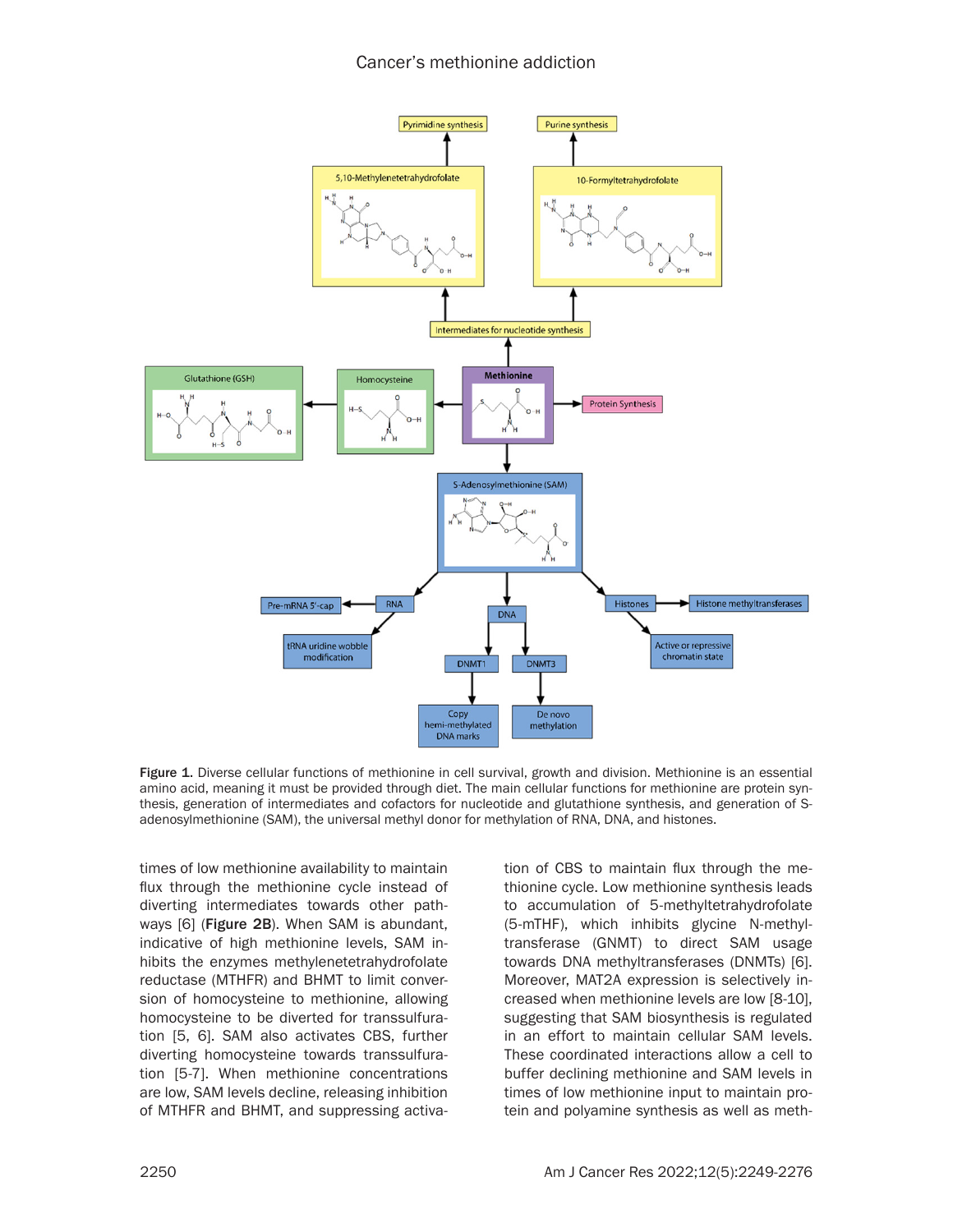

Figure 2. Methionine and Folate Cycles are Linked by One-Carbon Metabolism. A. The methionine and folate cycles functionally interact to generate intermediates and cofactors for various anabolic processes. Available methionine largely depends on dietary input. Methionine cycle intermediates can be diverted into the methionine salvage pathway to promote purine synthesis and into the transsulfuration pathway to aid in the production of reduce glutathione. B. The methionine and folate cycles interact to divert intermediates based on methionine availability. SAM normally inhibits MTHFR and BHMT and promotes CBS to divert intermediates towards nucleotide and glutathione synthesis when methionine and SAM are plentiful. During times of low SAM, this inhibition in released, increasing the synthesis of methionine from homocysteine as well as allowing 5-methyltetrahydrofolate to begin to accumulate. 5-methyltetrahydrofolate blocks GNMT to allow methyltransferases to utilize available SAM to maintain RNA, DNA, and histone methylation. MAT2A selectively increases during low methionine, further increasing SAM synthesis. Together, this regulation maintains intermediates around the folate and methionine cycle in times of low methionine input. Abbreviations: TS, tetrahydrofolate synthase; MTHFR, methylenetetrahydrofolate reductase; SHMT, serine hydroxymethyltransferase; MS, methionine synthase; MAT, methionine adenosyltransferase; MAT2A, methionine adenosyltransferase 2A; GNMT, glycine N, methyltransferase; SAHH/AHCY, adenosylhomocysteinase; BHMT, betaine-homocysteine S-methyltransferase; CBS, cystathionine-β-synthase; MTAP, S-methyl-5'-thioadenosine phosphorylase.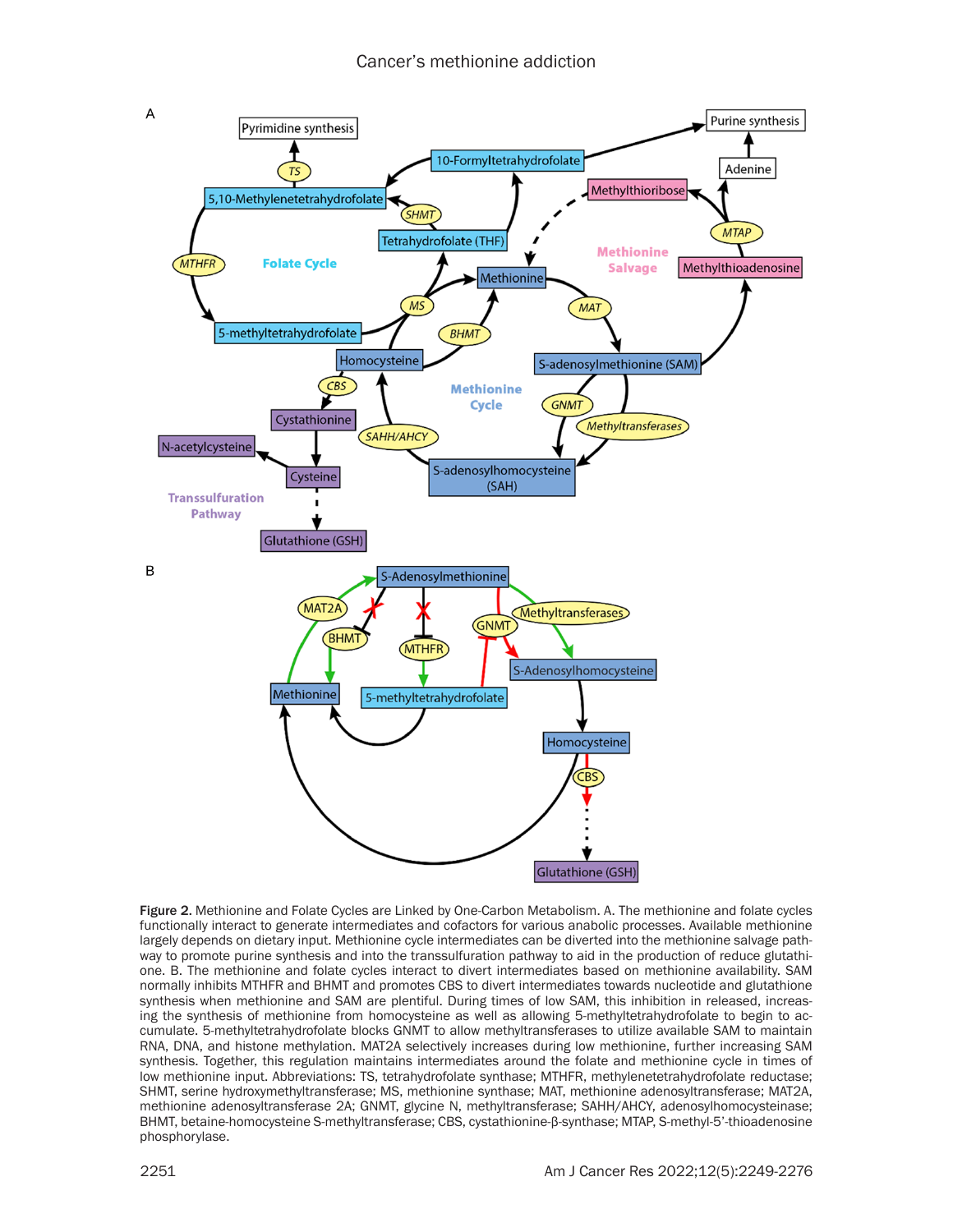ylation reactions, all of which are necessary for cell growth and survival.

#### Cancer metabolic vulnerabilities: an addiction to methionine

Oncogenic alterations in cancer cells modify their nutrient intake and utilization, leading to altered metabolic states that fuel their enhanced proliferation and growth [11]. One such tumor-specific metabolic alteration is methionine dependence, namely, the requirement of exogenous methionine for tumor growth and the inability of transformed cells to grow when methionine is replaced by homocysteine in cell media or the diet [12-15]. This effect appears to be specific to transformed cells, as normal cells maintain growth and viability, even on prolonged methionine deprivation when supplemented with homocysteine [12-14]. When human sarcoma HOS-1A cells were co-cultured with fibroblast FS-3 cells, methionine deprivation selectively suppressed growth of the cancer cells while maintaining normal growth of the fibroblasts [16]. To date, many cancer cell lines evaluated, including prostate, breast, bladder, colon, glioma, kidney, melanoma, and leukemia cells, along with fresh patient tumors cultured *ex vivo*, have been found to exhibit some degree of methionine dependence [1, 13, 14, 17-19]. Methionine deprivation has also been found to decrease invasion and wound healing, suggesting it may be useful in targeting metastatic subclones [20, 21]. Viewed from this context, cancer cells are methionine auxotrophs "addicted" to exogenous methionine, a metabolic dependence intrinsic to the transformed phenotype that is not manifested by most normal cells [22-24].

One exception to the lack of methionine-dependence in normal cells was observed in healthy human lymphocytes cultured in methioninefree media. One study cultured both normal and malignant B and T lymphocytes in methionine-free media and all cell lines with the exception of one failed to grow and colony formation was abolished [25]. However, other studies conducted since have raised concern that the level of homocysteine used was not sufficient to support cell growth. Another study used lymphocytes isolated from fasting blood samples of healthy volunteers in methionine-free media and found a range of methionine-dependence, with approximately a third of participant's lymphocytes growing at half the rate observed in full methionine media [26]. This study found that methionine-dependence did not relate to micronucleus frequency or mutations in either MTHFR or methionine synthase [26]. A more recent study found that the MTHFR C677T allele (rs1801133) significantly reduced the methionine-dependence index of lymphocytes, a measure of viable cell number between methionine-complete and methionine-free media [27]. Further evaluation of the methioninedependent phenotype in lymphocytes, the underlying mechanisms, and the potential impact of a methionine restricted diet on lymphocyte growth *in vivo* is clearly warranted.

In animal models, dietary methionine restriction has been demonstrated to have antitumor activity against a broad spectrum of tumors *in vivo and* extend survival [1, 12, 15]. More recently, these findings have been extended to patient-derived xenograft models of cancer, which more faithfully capture the genetic heterogeneity of human cancer than established cancer cell line, including two chemotherapyresistant KRas-driven colorectal cancer PDX models [28]. Methionine deprivation or restriction also inhibits metastasis in diverse murine models including sarcoma, triple-negative breast cancer and melanoma [20, 29, 30]. These antitumor effects of methionine restriction have been attributed to cell-cycle blockade and/or apoptosis induction in tumor cells [16, 17, 31, 32]. Dietary methionine restriction reduces methionine metabolite levels in serum, liver, and tumor cells [28, 33], however, some tissue-specific alterations in methionine cycle metabolites were found. One study using dietary methionine restriction in mice did not find a reduction in liver methionine levels [34]. Other studies found an initial decrease in liver methionine and methionine metabolites, which in one was maintained for the duration of the study [28] while in another recovered within 4 days [35]. A study evaluating sex difference in response to methionine restriction found liver methionine declined in female mice but not male mice, while liver SAM levels only decreased in male mice [36]. These studies suggest the impact of dietary methionine restriction on liver metabolites may depend on several factors, including time since diet initiation and gender. Considering the liver is normally the largest consumer of exogenous methionine, it is possible there are liver-specific compensatory mechanisms to maintain methionine levels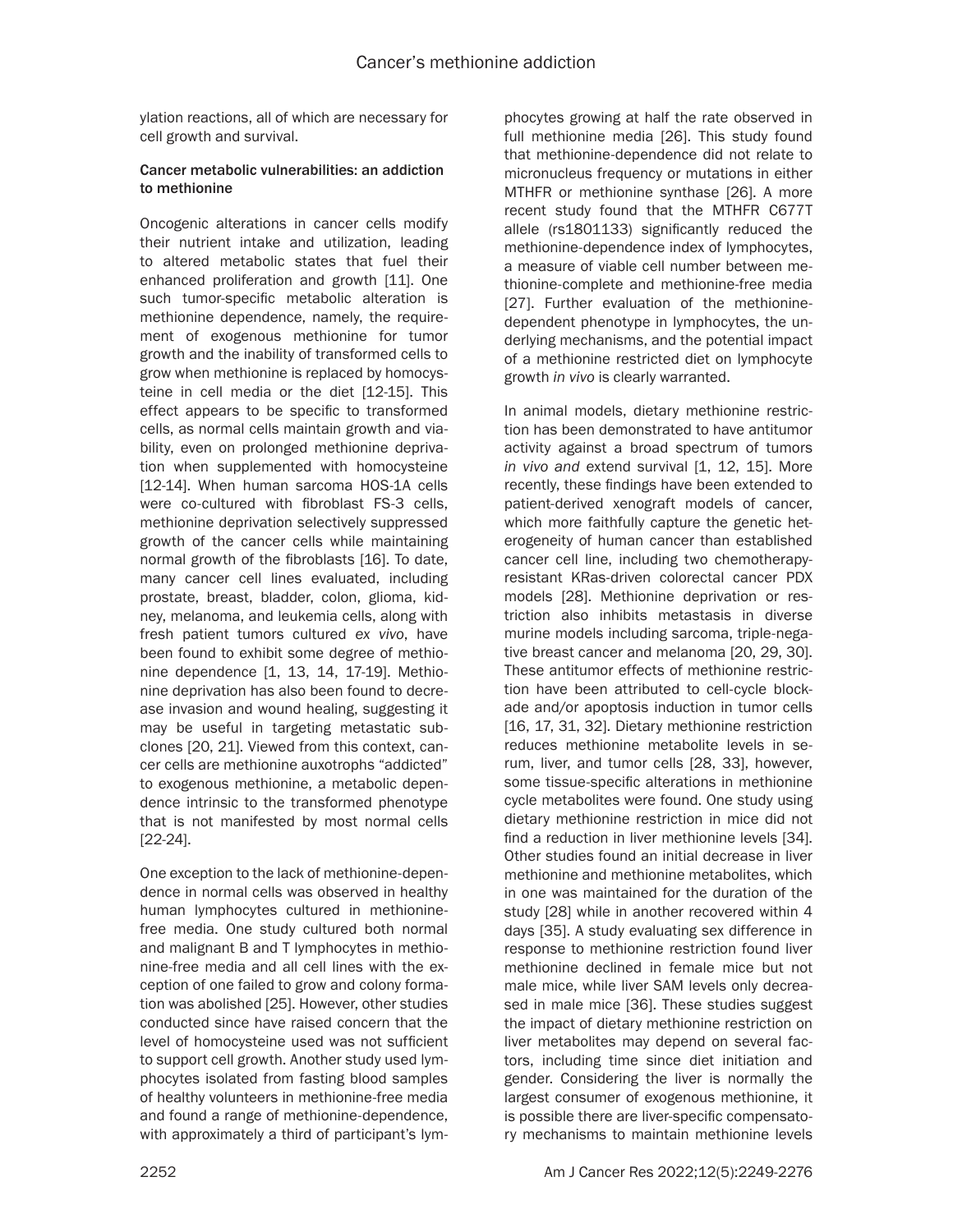[5, 37]. It is also important to note that in most mammals, including rodents, SAM availability is regulated by threonine metabolism via threonine dehydrogenase (TDH), however in humans TDH is a non-functional pseudogene, suggesting human cells may be more reliant on methionine metabolism than other mammalian cells [8].

Given their dependence on exogenous methionine, many tumors have acquired mechanisms to take up methionine more efficiently than surrounding normal tissue in the tumor microenvironment [38]. Methionine and other essential amino acids are transported into cells by L-Type Amino Acid Transporters, LAT1, LAT2, LAT3, and LAT4 [39]. LAT1 is commonly overexpressed in various types of cancer [39, 40], and LAT1 expression is often associated with poor survival [40]. The expression levels of LAT1 also correlate with intracellular availability of SAM and the level of H3K9me3 within cells [39], suggesting LAT1 expression affects methionine availability or aspects of methionine metabolism. Moreover, LAT1 knockdown reduces the viability of cancer cell lines [40]. Intriguingly, overexpression of LAT4/SLC43A2 in tumor cells enables them to preferentially take up methionine in the tumor microenvironment and deplete methionine in T cells, leading to loss of key epigenetic drivers of cytokine signaling and impaired T cell immunity, while inhibition of LAT4 increased basal and checkpointinduced tumor immunity [41]. Based on the increased uptake of methionine into rapidly growing tumor tissue, the radiotracer L-methyl- $11$ C-methionine ( $11$ C-methionine) has also been used to measure treatment responsiveness [42] and to differentiate tumor margins from necrotic areas from previous radiation treatment to more accurately measure residual disease [43].

#### Mechanisms of methionine dependence in cancer: oxidative stress derails methionine recycling

Rapidly proliferating cancer cells have an increased demand for methionine for protein synthesis, for maintenance and *de novo* methylation of DNA and chromatin, which requires SAM, and for the methionine cycle to generate intermediates and cofactors used in glutathione and nucleotide biosynthesis [2]. Methionine deprivation in transformed cells has been found to lower available methionine and SAM [9, 44-48]. Methionine still appears to incorporate into newly synthesized proteins at a rate comparable to healthy cells, suggesting endogenous methionine is preferentially utilized or mobilized for protein synthesis in methionine limitation [1, 46, 49, 50]. Many enzymes within the methionine cycle, including MTR and AHCY, as well as enzymes involved in transmethylation, polyamine synthesis, and transsulfuration have been shown to be highly active in many types of tumor cells, suggesting many aspects of methionine metabolism may influence the growth capacity of cancer cells [49, 51]. In culture, methionine deprivation has also been found to induce apoptosis and increase p53-positive cells; however, this induction does not appear to fully depend on p53 status, as p53 knockout only led to a partial rescue of cell death in response to methionine deprivation [8, 17, 52]. Interestingly, wildtype p53 interacts with DNA (cytosine-5)-methyltransferase (DNMT1) to increase the *de novo* DNA methylation and gene silencing capacity of DNMT1, suggesting functional p53 may use DNMT1 and epigenetic plasticity to evade apoptosis in low methionine stress conditions [53].

A common feature of methionine-dependent cancer cells is their increased demand for exogenous methionine for transmethylation reactions [1, 19, 48, 51, 54]. When 18 tumor cell lines and 4 fibroblast cell lines were compared, all tumor cell lines showed elevated rates of transmethylation relative to fibroblasts in both normal and methionine-depleted media [55]. Methionine-dependent mammary adenocarcinoma and lymphoma cell lines were found to accumulate SAH five times faster than methionine-independent cell lines in response to AHCY inhibition, suggesting higher rates of transmethylation [49]. The same study isolated a methionine-independent-revertant from the mammary adenocarcinoma cell line and found the major difference between dependent and independent status was decreased transmethylation rates in the independent revertant [49]. Notably, the methionine-independent revertant also lost several hallmarks of malignancy, including colony-formation and increased anchorage-independence [46, 56, 57]. Moreover, methionine deprivation in cancer stem cells inhibits diverse histone methylation marks and these effects are largely abrogated by SAM or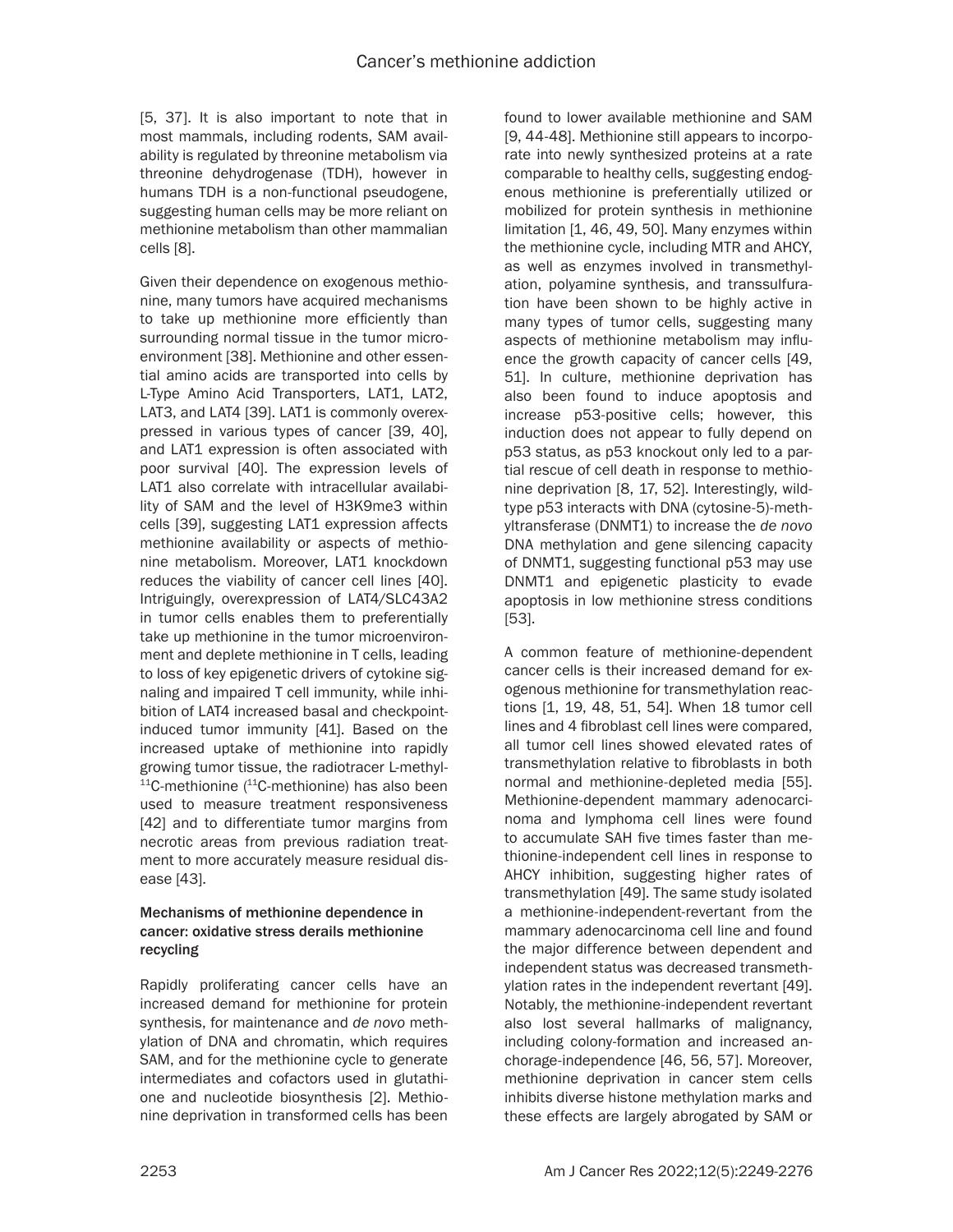methionine supplementation but not homocysteine [10, 44].

Many studies have also found a lower SAM:SAH ratio in methionine-dependent versus independent cells in response to methionine deprivation, with a methionine-independent-revertant exhibiting a normal SAM:SAH ratio [46, 49, 50]. Furthermore, SAM supplementation has also been found to rescue the effects of methionine deprivation in a variety of cell types [45, 58], including cancer stem cells [10, 44]. Interestingly, transmethylation and SAM may play a role in the development of cancer, as global DNA hypomethylation is commonly found in many types of cancer and pre-cancerous cells, and has been hypothesized to result from unbalanced global methylation, leading to the gradual loss of DNA methylation, particularly in genomic areas copied late in replication [46, 59, 60]. SAM is also used in the synthesis of polyamines, and various cancer cells have been found to have hyperactive polyamine synthesis to support rapid rates of growth and division; however, spermidine supplementation during methionine deprivation did not rescue cell growth defects [56].

While the transsulfuration pathway for glutathione synthesis is largely limited to the liver, pancreas, and kidneys in healthy adults, cancer cells appear to have a heightened dependency on transsulfuration of homocysteine to buffer oxidative stress that accumulates as a result of rapid cell growth paired with metabolic dysfunction [2, 61]. In humans, the conversion of homocysteine to cystathionine is reduced 20% under dietary methyl group restriction [5]. The methionine-dependent phenotype can be partially reversed by over-expression of the cystine transporter xCT, and loss of the xCT transporter leads to a significant decrease in intracellular glutathione [61, 62]. Indeed, oncogenic *PI3KCA*  confers methionine dependence by reducing xCT expression and cystine import, thereby diverting homocysteine to the transsulfuration pathway to buffer oxidative stress rather than recycling methionine [61]. Moreover, our group and others have demonstrated that methionine deprivation transiently depletes glutathione levels and induces oxidative stress [28, 63-65], which is critical for the cytotoxic effects of methionine deprivation because antioxidants such as N-acetylcysteine (NAC) attenu-

ate its cytotoxicity [28, 65]. Collectively, these findings strongly suggest that at least part of the methionine dependence of cancer cells results from the need to divert homocysteine from the methionine cycle into the transsulfuration pathway to promote glutathione synthesis and buffer oxidative stress, thereby creating a dependence on exogenous methionine.

Methionine deprivation also activates nuclear factor erythroid 2-related factor 2 (NRF2) and enhances complex formation at antioxidant response elements (ARE) [66]. Interestingly, MAT II has been found to associate with MAFK-NRF2 and affect repression of target genes [67]. As noted above, the transient oxidative stress induced by methionine deprivation may partially result from glutathione depletion. One study found glutathione showed a time-dependent reduction during methionine deprivation, followed by an increase in nuclear NRF2 [68]. However, data on serum and intracellular glutathione levels in response to methionine deprivation have been variable [69-72], possibly due to ATF4-NRF2 activating multiple genes involved in glutathione biosynthesis [73] and likely reflecting temporal and/or tissue-specific differences. Indeed, a study of long-term methionine restriction in F344 rats found shortterm methionine restriction depletes glutathione [74], while adaptive mechanisms, including diminished mitochondrial ROS production [75], lead to increased blood glutathione when methionine restriction is prolonged [74]. One consequence of diverting homocysteine away from the methionine cycle is reduced available intermediates for SAM synthesis needed to maintain methylation reactions and polyamine synthesis for cell growth and division [56]. Oxidative stress increases the activity of CBS while MAT I and MAT III activity is reduced, creating a further deficit in serum methionine and SAM availability [7, 76]. Increased uptake in exogenous methionine commonly seen in cancer may contribute to cancer cell dependence on transsulfuration through high intracellular sulfur load and the generation of cytotoxic sulfur intermediates that can interfere with cellular detoxification proteins and mitochondrial electron transport chain function [7, 38]. Interestingly when methionine-dependent and methionine-independent-revertant mammary carcinoma cell lines were compared, methioninedependent cells showed an increase in total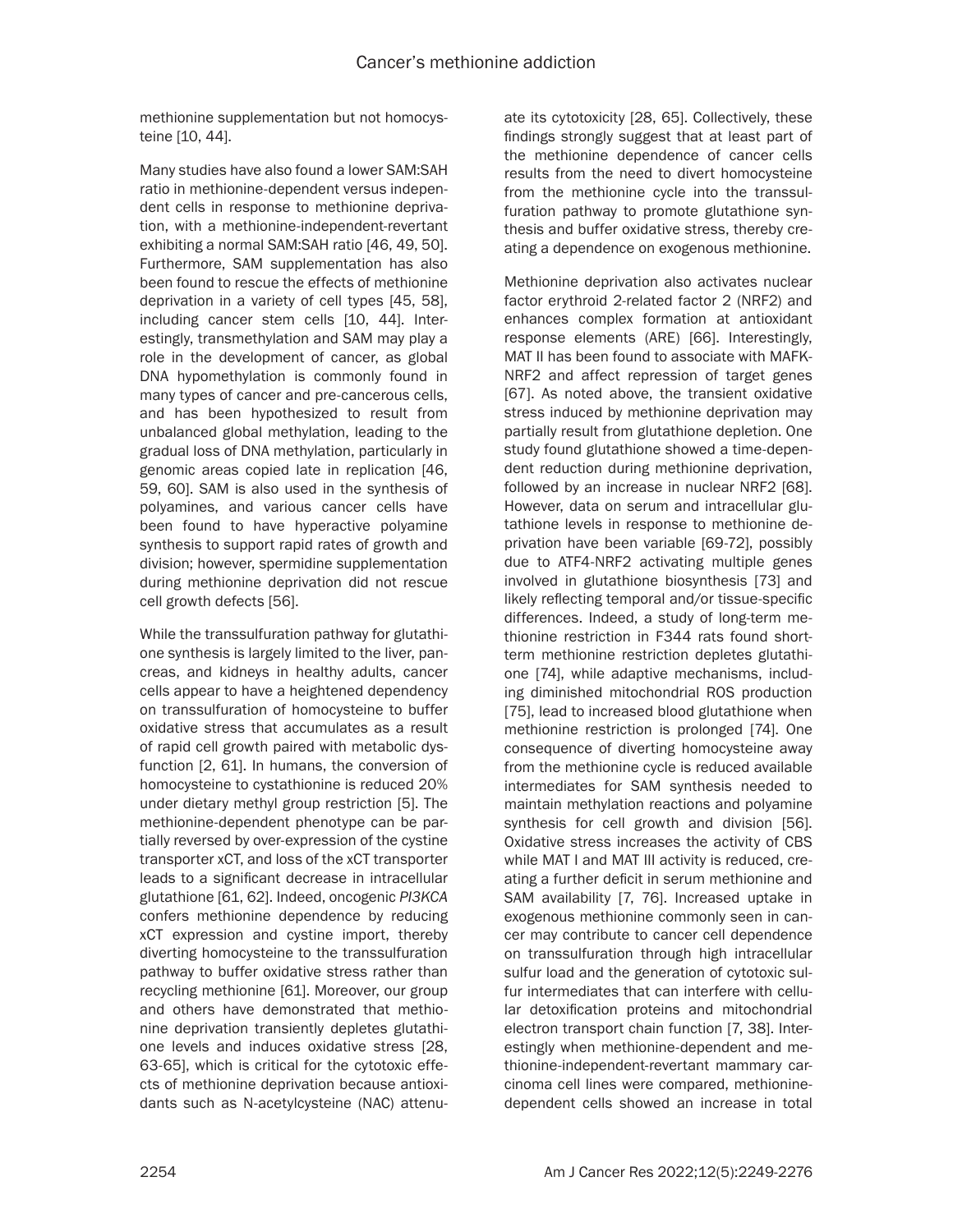SAH as well as increased conversion of homocysteine back to SAH compared to the revertant, further implicating oxidative stress with methionine dependence, as homocysteine itself directly contributes to oxidative damage [56]. Homocysteine also inhibits AHCY to further increase SAH levels [77]. SAH binds and inhibits methyltransferase activity [78], and intracellular SAH concentrations have been found to correlate with DNA hypomethylation [79]. In healthy year-old mice, methionine restriction decreased liver SAH levels 50% compared to control-fed mice; methionine restricted mice also maintained global DNA methylation in the liver comparable to young animals, while control-fed mice gradually lost global DNA methylation marks, similar to what is commonly seen in human aging [73]. Healthy cells in aging animals and humans may benefit from the reduced SAH burden seen during methionine restriction, while cancer cells, which have a generally heightened need for methionine, SAM, and redox buffering, may suffer from methyl shortage leading to cell cycle arrest or cell death.

Another factor evaluated for its role in methionine dependence is deletion of the methionine salvage enzyme gene, methylthioadenosine phosphorylase (*MTAP*). The *MTAP* gene is commonly deleted in a variety of cancer types, often due to co-deletion with the adjacent tumor suppressor gene *CDKN2A* which encodes p16 (INK4A) [1, 54]. MTAP uses MTA, a byproduct from the utilization of SAM in polyamine synthesis, to regenerate methionine. While MTAP is frequently mutated or deleted in cancer, cancer cell lines with intact methionine cycle enzymes can still be methionine dependent, suggesting MTAP deletion may facilitate, but is not crucial for, methionine-dependent status [80]. Furthermore, MTAP deletion or reintroduction in various human cancer cell lines did not affect methionine-dependent growth defects [81]. However, *MTAP* deletion does uncover a druggable dependence on the protein arginine methyltransferase PRMT5, which is directly inhibited by the resultant high levels of MTA [82, 83]. Moreover, *MTAP* deletion sensitize tumor cells to depletion of MAT2A, which is needed to produce SAM for PRMT5-mediated methylation [82, 83]. PRMT5 has a much higher affinity for MTA than SAM, making its catalytic activity sensitive to the SAM/MTA ratio [83], suggesting methionine restriction may further promote PRMT5 dependence in *MTAP*-deficient cells.

Another metabolic vulnerability of transformed cells exposed by methionine restriction is their intrinsic demand for nucleotide synthesis to fuel tumor growth. The methionine cycle is inextricably linked to the folate cycle via onecarbon metabolism (Figure 2) and perturbations of methionine availability impact folate cycle activity and outputs such as redox buffering and thymidine and purine synthesis for nucleotides [2]. Indeed, the folate cycle was the target of the first class of cytotoxic agents (e.g., 5-fluorouracil and methotrexate) that were developed [84]. Although the critical role of the pentose phosphate pathway (PPP) in producing NADPH for reductive synthesis and redox homeostasis is well established, the folate cycle was recently shown to be a key source of cellular NADPH synthesis from NADP via the conversion of methylene tetrahydrofolate to 10-formyl-tetrahydrofolate [85]. Intriguingly, the PPP also plays a key role in folate cycle activity: inhibition of PPP increases NADP levels which inhibit the folate cycle enzyme dihydrofolate reductase (DHFR) [86], thereby directly linking the PPP to one-carbon metabolism. In addition to redox buffering, the folate cycle plays a key role in nucleotide synthesis by generative thymidine and purine precursors. Notably, methionine restriction rapidly depletes multiple nucleotide precursors in the serum of humans and in murine tumors *in vivo*, while supplementation of nucleosides partly attenuates the cytotoxicity of methionine restriction in cultured cancers cells [28]. Metastatic melanoma cells are under greater oxidative stress than primary tumor cells and are readily suppressed by folate inhibition [87], suggesting that one-carbon metabolism may play a particularly prominent role in cancer progression/ metastasis. Overall, these findings point to the interconnected nature of the folate and methionine cycles and the role of nucleotide depletion in the effects of methionine restriction.

## Methionine-sensing and the cellular stress response: living with less (Methionine)

The integrated stress response (ISR) is a highly conserved adaptive response to disparate cellular stressors mediated by protein kinase R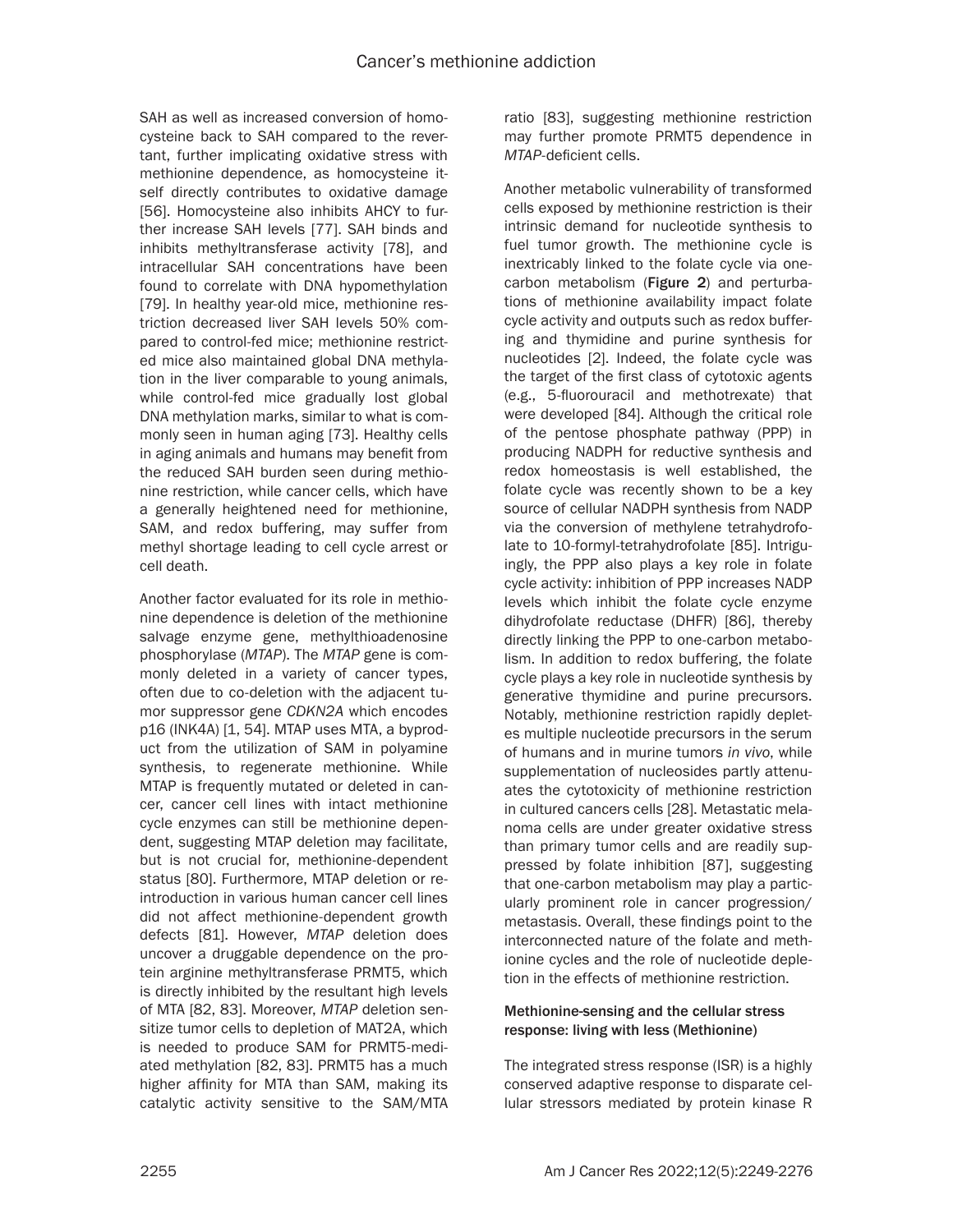(PKR) in response to double stranded RNA, protein kinase R-like endoplasmic reticulum kinase (PERK) in response to endoplasmic reticulum (ER) stress, heme-regulated inhibitor (HRI) in response to heme depletion, and general control nonderepressible 2 (GCN2) in response to amino acid deprivation and ultraviolet (UV) damage [69, 88]. These kinases phosphorylate eukaryotic initiation factor 2α (eIF2α), which blocks translation re-initiation by reducing GDP exchange for GTP on eIF2, inhibiting its function. Although global protein translation is suppressed, activating transcription factor (ATF) 4 mRNA is preferentially translated during times of cell stress when complete assembly of the translational machinery on ATF4 mRNA is slowed so that the 40S ribosomal subunit bypasses the upstream open reading frame, uORF2, that is translated in the absence of stress [89]. When the 60S ribosomal subunit attaches downstream of uORF2, the coding sequence of ATF4 is translated, allowing protein levels to rapidly increase in response to eIF2α inactivation, including amino acid limitation [88, 90]. ATF4 is a member of the ATF/cyclic AMP response element binding protein (ATF/CREB) family that dimerizes and binds to DNA at CRE motifs. A component of the methionine deprivation-specific transcriptional response induced by ATF4 may depend on its dimerization partner [91-93].

Our lab observed that ATF4 and Sestrin2 (SESN2), an ATF4 target, are rapid induced in triple-negative breast cancer cells in response to methionine deprivation [94]. Methionine deprivation also induced phosphorylation of eIF2α; however, this phosphorylation was not dependent on GCN2 or PERK, as knockdown of either or both did not eliminate phosphorylation of eIF2α or induction of ATF4 or SESN2 in response to methionine deprivation [94]. The potential roles of PKR and HRI, other known kinases capable of phosphorylating eIF2α, have not been investigated during methionine deprivation. However, ATF4 and the ISR can be activated without eIF2α phosphorylation [95] and at least part of the methionine deprivation-specific response may be eIF2α phosphorylation-independent [96]. Methionine deprivation in eIF2α-knockout mouse embryonic fibroblasts (MEFs) resulted in an increase in ATF4 mRNA (albeit blunted response), and the authors postulated ATF4 is induced via lack of initiator tRNAmet instead of phosphorylation of eIF2α [96]. Another group reported that hepatic ATF4-target gene induction in response to methionine restriction was not dependent on GCN2 or phosphorylation of eIF2α [97]. They also found glutathione levels were decreased and NRF2 targets were strongly induced, suggesting ATF4-NRF2 may be induced regardless of phosphorylation of eIF2α in response to methionine restriction [97]. GCN2- and eIF2α phosphorylation-independent induction of ATF4 and ATF4-target genes in response to methionine restriction were also observed in mouse liver, along with glutathione depletion and NRF2 induction [98]. NRF2-ATF4 have been found to interact with each other at stress responsive elements [93], possibly in response to phosphoinositide 3-kinase (PI3K) [99] or protein kinase C (PKC) [100] pathway activation. Clearly, additional studies are needed to clarify the precise mechanisms by which methionine restriction activates the ISR and induces ATF4 transcription. Although GCN2 and phosphorylated eIF2α play key roles in the canonical amino acid deprivation response [101], the methionine deprivation-specific response appears to be at least partly independent of GCN2 and eIF2α phosphorylation to activate ATF4.

Another stress-activated pathway is autophagy, which functions to recycle macromolecules and organelles within a cell during stress or when nutrients are limited [102]. Methionine restriction has been found to extend the lifeand health-span of various organisms [103, 104], and this effect has been attributed to increased autophagic flux [105, 106]. Interestingly, methionine restriction led to a decrease in Reactive Oxygen Species (ROS) [105], suggesting the increase in autophagy may promote mitochondrial function to prevent ROS leak. In line with these findings, a recent study found methionine restriction elevated mitophagy specifically, which is the autophagic recycling of mitochondria [107]. Furthermore, cells restricted of methionine no longer showed lifespan extension when key mitophagy genes were deleted or when mitochondrial function was blocked by the mitochondrial toxin, paraquat [107]. Mitochondrial peroxide production, indicative of mitochondrial dysfunction, was reduced approximately in half by methionine restriction compared to controls, and this reduction was not seen in cells with impaired mitophagy [107], suggesting increased mitoph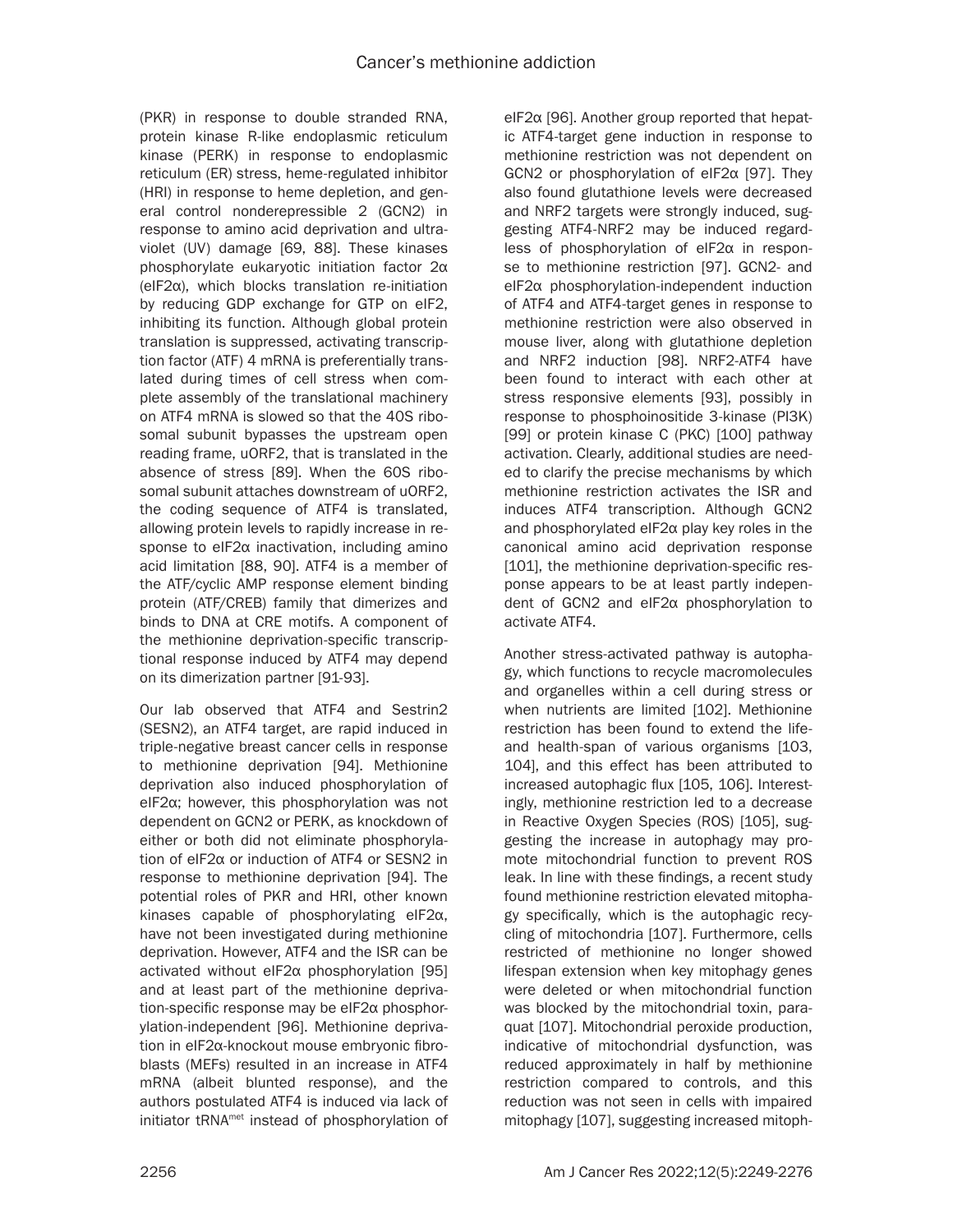agy may sustain functional mitochondria. Although methionine deprivation has been demonstrated to activate autophagy in cancer cells [108, 109], the role of autophagy in the antitumor effects of methionine restriction is poorly understood.

## Methionine restriction and the cancer epigenome: methylation matters

The bulk of genomic methylation is determined early in development to aid in cell differentiation and repress genes not needed for tissuespecific function. These methylation patterns often remain static throughout life, with changes mainly occurring in response to stress and injury [110, 111]. Epigenetic plasticity is seen in the normal cellular response to injury; however, when prolonged this plasticity can contribute to the hallmarks of cancer [112]. Gene mutations and truncations can also alter gene methylation patterns at specific loci, leading to heritable epigenetic alterations [110]. Global hypomethylation has been implicated in the acquisition of senescent cells, aging, and various age-related diseases [113]. Cancer cells in general exhibit genome-wide loss of epigenetic stability, often exhibiting global hypomethylation [114, 115] and promoter-specific hypermethylation [116], which has been implicating in oncogene activation and tumor suppressor silencing respectively [117, 118]. These epigenetic alterations are also observed in precancerous cells [112, 119], normal tissue adjacent to tumor tissue [120, 121], and hereditary human cancers [122]. Loss of heterochromatin, particularly loss of H3K9me2, has also been associated with the epithelial-to-mesenchymal (EMT) transition used by cancer cells for migration and metastasis, further implicating epigenetic dysfunction with malignant progression [123-125]. Multiple studies evaluating the cancer cell epigenome have found a correlation between epigenetic dysfunction and tumor progression, particularly for sustained growth in suboptimal conditions [123, 126, 127].

Methionine deprivation, through reduced available SAM, decreases the histone methylation marks H3K4me2, H3K4me3, H3K9me2, and H3K27me3 *in vitro* and *in vivo* [8, 34, 45]. Bulk screening for methylation at CpG island promoters or long interspersed nuclear element-1 (LINE-1) repetitive DNA sequences found no significant alterations, indicating cells respond to methionine deprivation by salvaging methyl groups preferentially from existing histone marks instead of DNA methylation [45]. Widespread DNA hypomethylation in cancer is associated with gene silencing due to the formation of repressive chromatin structures at these sites, suggesting cancer cells with epigenetic dysfunction may rely more heavily on histone methylation than DNA methylation to maintain viability [59, 128]. DNA methylation marks are also generally more stable than histone methylation [129-131], implicating histone methylation as more dynamic and/or replaceable for cell survival than DNA methylation [110, 112, 132]. Interestingly, MAT II directly interacts with histone methyltransferases and this interaction can alter histone methylation dynamics [133]. Further work evaluating the allele-specific methylation response to methionine deprivation over time may better elucidate the role DNA methylation plays in methionine deprivation, as bulk methylome sequencing may overlook changes in individual allele methylation patterns.

"Epigenetic persistence" is defined as the ability of a cell to reestablish its epigenetic signature following environmental alterations or metabolic stress [134]. In response to methionine deprivation both di- and tri-methyl histone marks are preferentially removed while H3K9 mono-methylation marks are preserved to maintain heterochromatin stability during times of low SAM availability [134]. When H3K9 mono-methylation is blocked and cells are subjected to low SAM availability, they are no longer capable of epigenetic persistence when returned to full methionine media [134], suggesting H3K9 mono-methylation is necessary for a cell to maintain its heterochromatin state. The specific role of epigenetic persistence, and H3K9 mono-methylation in mediating the effects of methionine deprivation on transformed cells will require further investigation.

Additionally, SAM is utilized for RNA modifications to generate functional mRNA, control mRNA degradation, and aid in tRNA base-pairing under stress conditions [135-137]. The most abundant modification of eukaryotic mRNA is methylation of adenosine by guanine 7-methyltransferase (RNMT), which uses SAM to create the 5'-methyl cap on pre-mRNA, where eukaryotic initiation factor 4α (eIF4α) binds and recruits the 40S ribosomal subunit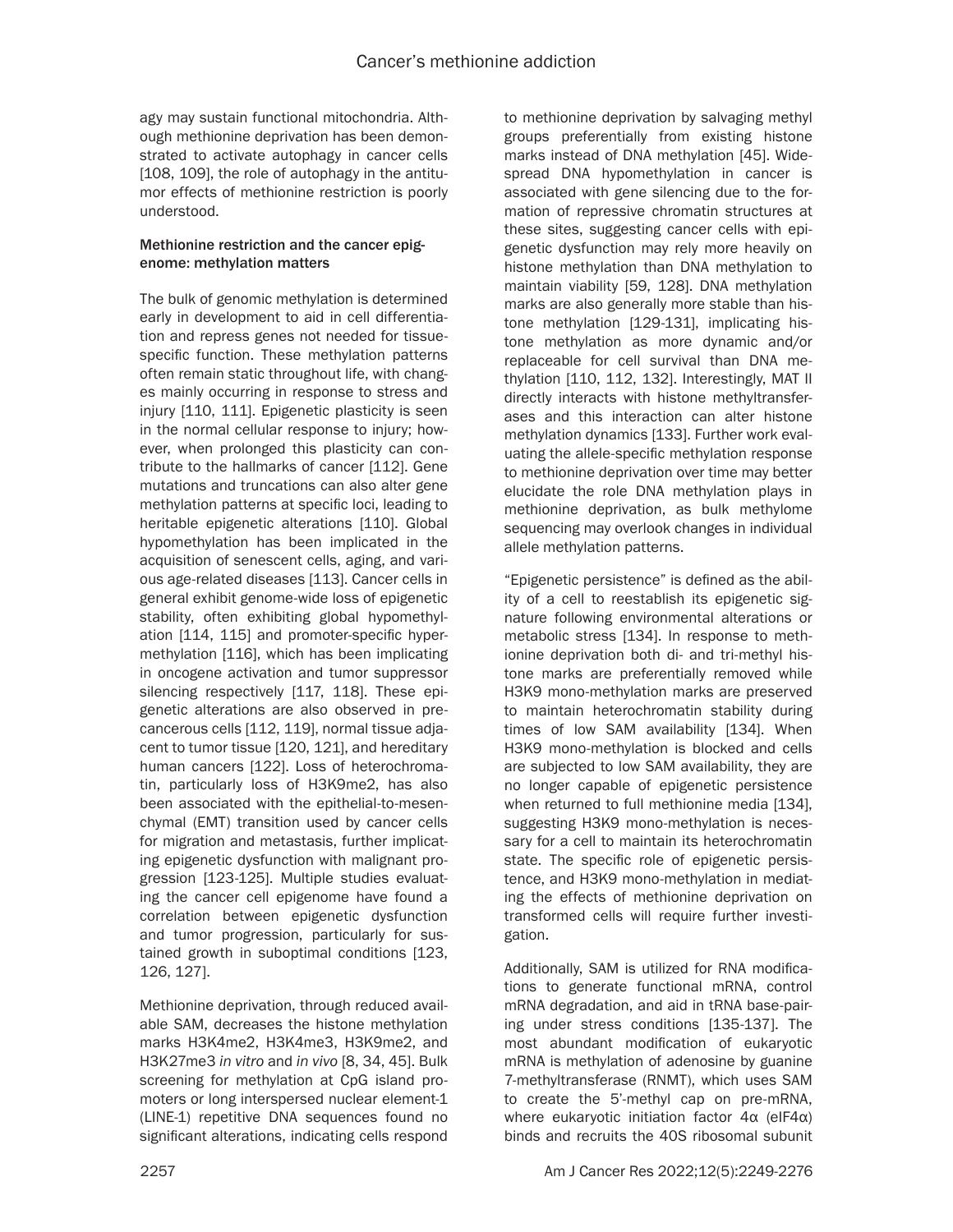to begin translation and control m<sup>6</sup>A-dependent mRNA decay [136, 138, 139]. In response to genotoxic stress, the uridine of tRNAs that encode lysine, glutamine, and glutamic acid is modified to enhance the wobble of the third position for less exact base pairing in translation, allowing base-pair mutated transcripts to be translated [2, 137]. Both uridine modifications, methoxycarbonylmethyluridine and thiolation of uridine, consume SAM, and the abundance of tRNA uridine thiolation correlates with sulfur amino acid availability [106, 137]. Lysine, glutamine, and glutamic acid codons are prevalent in ribosome biogenesis genes, suggesting altered tRNA thiolation may impact general translation under reduced SAM conditions [106]. Ribosome thiolation also alters complex I ROS production, suggesting reducing thiolation may alter cellular redox status [140]. This may be another mechanism by which methionine deprivation preferentially affects cancer cells that require mRNA methylation to generate mature mRNA transcripts and may depend more heavily on tRNA uridine modifications to translate damaged mRNA transcripts, both of which may contribute to translation inhibition in cancer cells in response to methionine limitation.

## Cancer stem cells: a dependency on SAM biosynthesis

Pluripotent embryonic stem cells (ESCs) and induced pluripotent stem cells (iPSCs) both appear more methionine-dependent than differentiated cells, and self-renewal capacity correlates with SAM concentration [8]. Methionine deprivation in ESCs and iPSCs primes cells for differentiation, and once differentiated, total cellular methionine demand decreases [8]. This suggests that part of the methionine-dependence of transformed cells may be due to the stem-like characteristics of some cancer cells. It also suggests that normal stem cell maintenance may be adversely affected by prolonged methionine deprivation. However, a study by Altundag *et al.* [141] comparing bone marrow mesenchymal stem cells, umbilical cord stem cells, and cancer stem cells found differing responses of each cell type to varying levels of methionine. Notably in cancer stem cells OCT3/4 and NANOG were nearly undetectable at 0 and 10 µM methionine, while levels of both were maintained in other stem cells, suggesting cancer stem cells may have a selective vulnerability to low methionine conditions.

Cancer stem cells or tumor-initiating cells commonly exhibit resistance to a variety of cytotoxic agents and undergo latent growth periods, making them treatment-resistant and critical to eliminate to reduce the risk of recurrence [142]. Redox state contributes to cancer stem cell therapeutic resistance, with quiescent cancer stem cell populations exhibiting low ROS levels due to enhanced antioxidant pathways and reliance on glycolysis [143-145]. Tumorspheres, cancer cells grown on ultra-lowattachment plates, are a common method to propagate tumor-initiating and cancer stem cells [142, 146]. Work from our lab using triplenegative breast cancer (TNBC) tumorspheres showed methionine deprivation robustly decreased the number of tumorspheres as well as the population of cancer cells with  $CD44<sup>hi</sup>/$ CD24<sup>low</sup> cancer stem cell immunophenotype [10]. These effects were partly rescued by SAM supplementation, underscoring that SAM, rather than methionine *per se*, is the critical metabolite for cancer stem cell survival. Methionine deprivation also increased mRNA and protein levels of MAT2A as previously reported [8, 9] and led to H3K4me3 demethylation and suppression of Sox9 expression [10], a regulator of plasticity in cancer stem cells [147]. Moreover, inhibition of MAT2A by siRNAs and/ or the amino acid analogue cycloleucine [148] augmented the effects of methionine deprivation on tumorspheres and these molecular markers, respectively [10]. These results underscore that methionine metabolism, specifically SAM biosynthesis, plays a critical role in cancer stem cell survival, although the functional role of these epigenetic alterations in the observed effects of methionine deprivation on cancer stem cells has not been delineated.

Lung cancer tumorspheres are also enriched for SAM and SAH as well as methionine cycle activity and intermediates relative to isogenic, adherent cells, suggesting cancer stem cells may have a heightened requirement for methionine and SAM when compared to their more differentiated counterparts [44]. Following 48 hours of methionine deprivation, lung cancer tumorspheres showed reduced methionine cycle activity and a 30-fold reduction in SAM accompanied by decreased histone methylation, suggesting exogenous methionine deprivation greatly affects cancer stem cell methionine metabolism [44]. Furthermore, when tumorspheres were injected into NOD Scid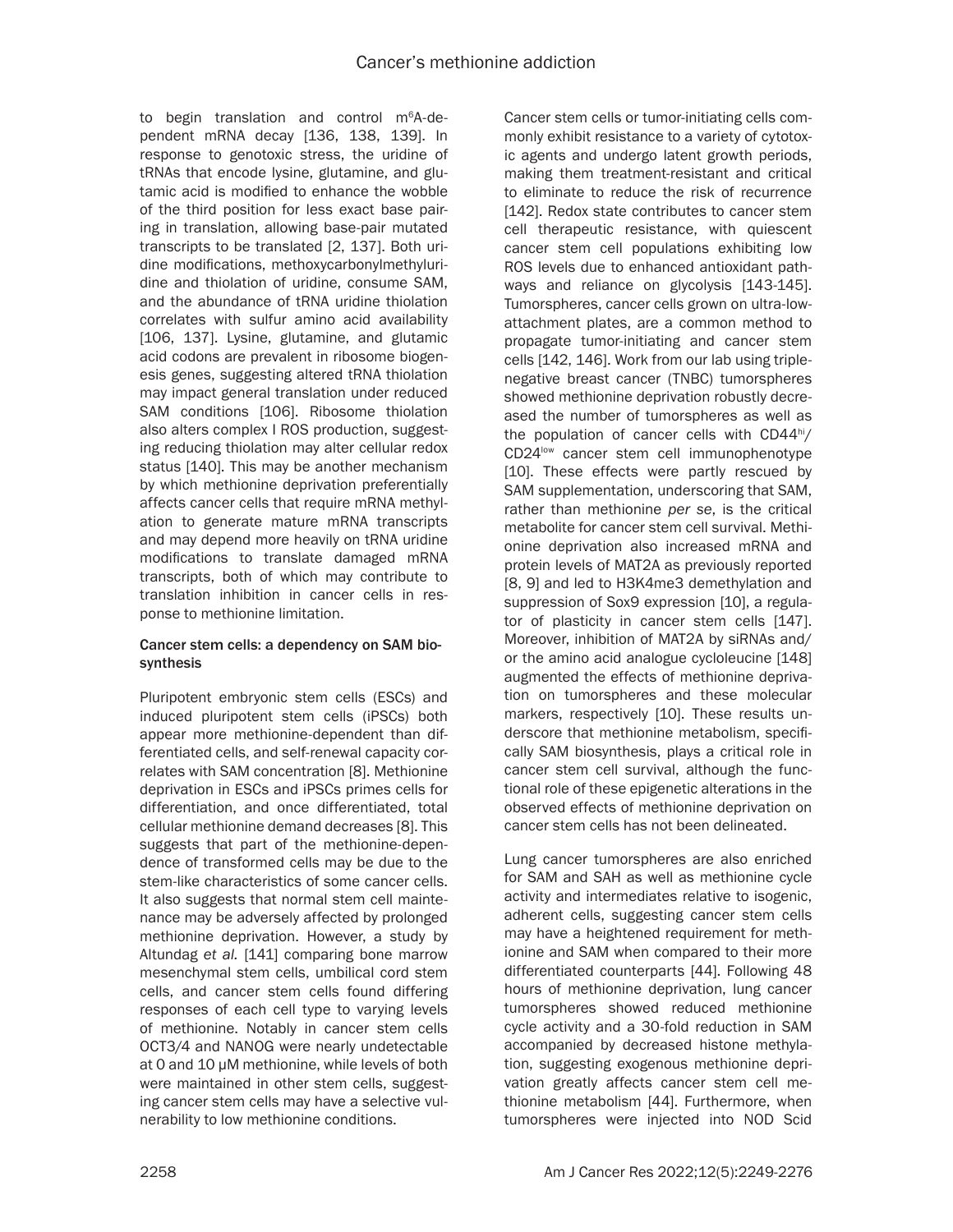Gamma (NSG) mice following methionine deprivation they greatly lost their tumor-forming abilities, decreasing the tumor burden 94% compared to mice injected with tumorspheres grown in control media, and this effect was specific to methionine deprivation [44]. Inhibition of MAT2A with the small molecule FIDAS-5 [149] phenocopied many of the cellular and *in vivo* effects of methionine deprivation and these effects were attenuated by SAM supplementation [44]. Collectively, these studies underscore that cancer stem cells rely on methionine and SAM biosynthesis for their self-renewal and tumor-forming capacity, pointing to this metabolic vulnerability as a druggable target to eliminate these chemotherapyresistant cells.

## Methionine restriction: priming cancer cells to die

Despite preclinical activity against diverse malignancies, methionine restriction has been largely disappointing in clinical trials to date (see section below). We postulated we could enhance the activity of methionine restriction by targeting molecular vulnerabilities uncovered by low methionine stress, a strategy we have termed "metabolic priming". To this end, we performed a proteomics analysis of triplenegative breast cancer cells cultured in methionine-free media [150]. One of the proteins induced by methionine deprivation is the proapoptotic TRAIL receptor-2 (TRAIL-R2/DR5). Methionine deprivation, either through methionine-free media or the addition of methioninase, sensitized cells to the agonistic TRAIL-R2 monoclonal antibody lexatumumab by increasing cell surface expression of TRAIL-R2 [150]. At least part of this increase in TRAIL receptor expression in response to methionine deprivation is attributed to a loss of MAGE family member D2 (MAGED2) protein, which normally inhibits TRAIL receptor expression [150]. Interestingly, non-transformed breast epithelial cells were largely resistant to the combination of methionine deprivation and lexatumumab likely due to the lack of cell surface induction of TRAIL-R2. Mice fed a methionine-free diet and treated with lexatumumab for 3 weeks had smaller primary tumors and reduced lung metastases compared to mice treated with a methionine-deficient diet or lexatumumab alone in a triple-negative mCherry-MDA-MB-468 tumor model [150]. Similar results were recently reported for oral methioninase and the agonistic TRAIL-R2 mAb tigatuzumab in a mouse model of pancreatic cancer [151].

A second intriguing protein identified in our proteomic screen is MAT2A [150], the widely expressed enzyme that converts methionine into SAM. Methionine deprivation increases MAT2A mRNA stability [139] as well as protein and mRNA levels in response to declining SAM availability [10, 152]. The MAT inhibitor cycloleucine [148] augmented the effects of methionine deprivation on tumorsphere formation and demethylation of H3K4me3 [10]. Moreover, the combination methionine deprivation with cycloleucine was more effective than either treatment alone at suppressing lung metastases in immunodeficient mice with orthotopic triple-negative breast tumors [10]. These effects are unlikely to be off-target effects of cycloleucine because siRNAs specifically targeting MAT2A phenocopy the effects of cycloleucine on tumorspheres [10]. Both lexatumumab and cycloleucine had previously been abandoned as anti-cancer treatments due to lack of efficacy [153-157] and unacceptable toxicity [158, 159] respectively in clinical trials. When paired with methionine deprivation, both drugs showed enhanced cytotoxicity at much lower doses, suggesting methionine deprivation may be a useful strategy to enhance efficacy and lower toxicity of various anticancer drugs [10, 150]. Additionally, newer MAT2A inhibitors such as FIDAS-5 [149] and the allosteric inhibitor PF-9366 [37] may have improved therapeutic indices.

Another potentially attractive biological target that emerged from the initial proteomics screen of triple-negative breast cancer cells treated with methionine deprivation is thioredoxin reductase 1 (TXNRD1) [150]. TXNRD1 is the cytosolic isoform of the enzyme that catalyzes the rate-limiting step in the thioredoxin antioxidant pathway [160]. Tumor cells rely on the glutathione and thioredoxin pathways to buffer and survive the high levels of ROS they encounter in the tumor microenvironment [161]. Although tumor cells can survive defects in either single pathway, dual inhibition of both antioxidant pathways is synthetic lethal due to overwhelming oxidative stress [162- 164]. Consistent with methionine being metabolized to glutathione via the transsulfuration of homocysteine, methionine restriction tran-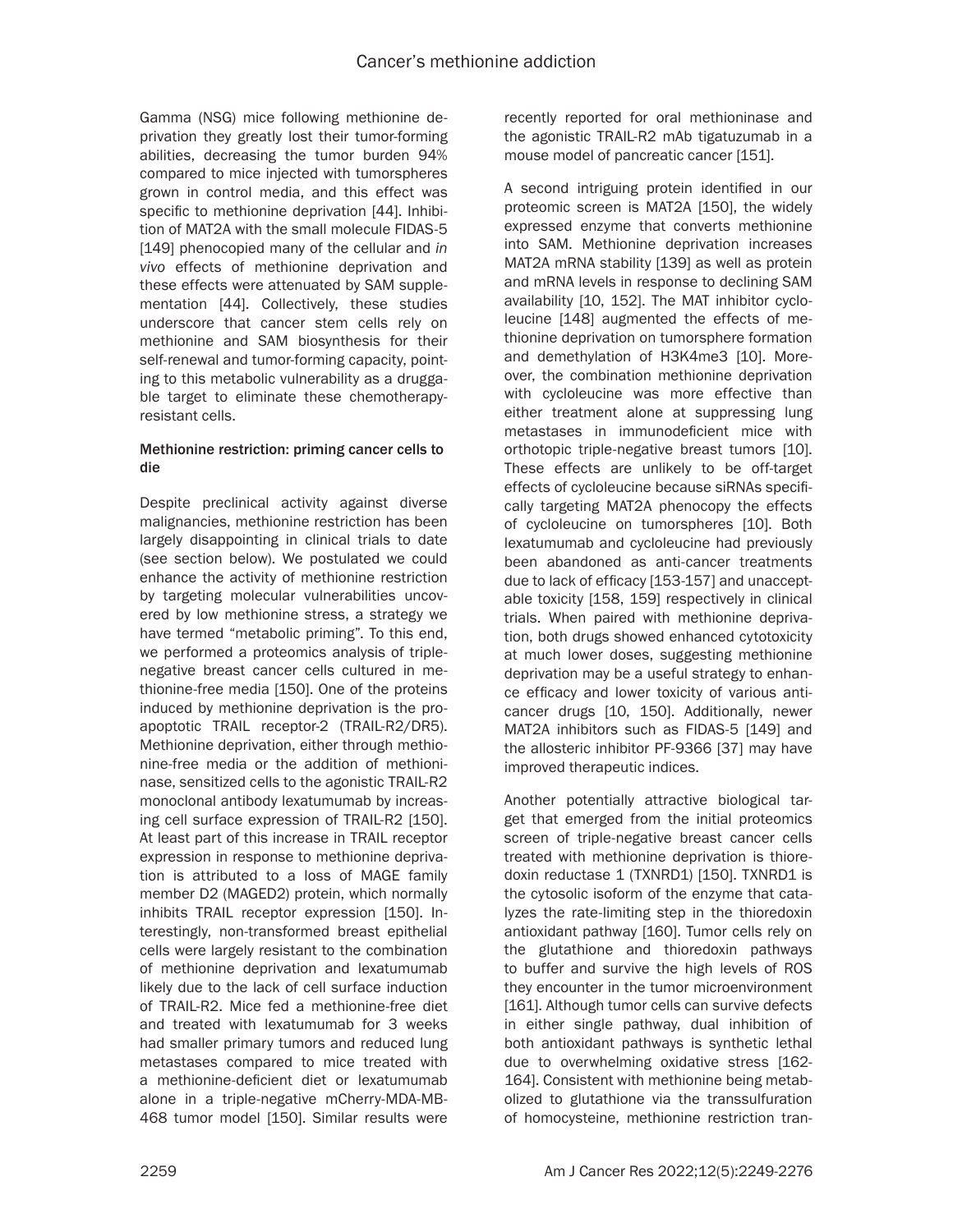| Methionine restriction to metabolically prime cancer cells |                                                                     |                                 |  |  |  |  |
|------------------------------------------------------------|---------------------------------------------------------------------|---------------------------------|--|--|--|--|
| Chemotherapy                                               | Drug Target                                                         | Reference(s)                    |  |  |  |  |
| Lexatumumab                                                | Monoclonal agonist antibody for the death receptor TRAIL receptor 2 | Strekalova et al. 2015 [150]    |  |  |  |  |
| Cycloleucine                                               | Methionine adenosyltransferase (MAT) inhibitor                      | Strekalova et al. 2019 [10]     |  |  |  |  |
| Auranofin                                                  | Thioredoxin reductase (TXNRD) inhibitor                             | Malin et al. 2021 [65]          |  |  |  |  |
| Methionine restriction and standard of care chemotherapy   |                                                                     |                                 |  |  |  |  |
| Chemotherapy                                               | Drug Target                                                         | Reference(s)                    |  |  |  |  |
| 5-Fluorouracil                                             | Thymidylate synthase (TS) inhibitor                                 | Gao et al. 2019 [28]            |  |  |  |  |
|                                                            |                                                                     | Yoshioka et al. 1998 [52]       |  |  |  |  |
| Cisplatin                                                  | Binds DNA and interferes with repair                                | Poirson-Bichat et al. 2000 [63] |  |  |  |  |
|                                                            |                                                                     | Tan et al. 1999 [210]           |  |  |  |  |
| Doxorubicin                                                | Binds and inhibits DNA Topoisomerase II                             | Poirson-Bichat et al. 2000 [63] |  |  |  |  |
|                                                            |                                                                     | Stern et al. 1986 [16]          |  |  |  |  |
|                                                            |                                                                     | Nagahama et al. 1998 [170]      |  |  |  |  |
| Vincristine                                                | Interacts with tubulin to prevent mitotic spindle formation         | Stern et al. 1986 [16]          |  |  |  |  |
|                                                            |                                                                     | Nagahama et al. 1998 [170]      |  |  |  |  |
| Decitabine                                                 | DNA demethylating agent                                             | Higuchi [168]                   |  |  |  |  |
| Azacitidine                                                | DNA demethylating agent                                             | Higuchi [169]                   |  |  |  |  |
| Gemcitabine                                                | Pyrimidine antagonist                                               | Kawaguchi [171]                 |  |  |  |  |
|                                                            |                                                                     |                                 |  |  |  |  |

Table 1. Methionine restriction or deprivation in combination with various chemotherapies in preclinical models

siently depleted reduced glutathione, triggering oxidative stress and inducing TXNRD1 mRNA/ protein via a NRF2/ATF4-dependent mechanism [65]. Strikingly, methionine restriction primed triple-negative breast cancer cells, but not untransformed breast epithelial cells, to respond to TXNRD1 silencing or the pan-TXNRD inhibitor Auranofin [65], a gold-containing antirheumatic drug [165]. Notably, methionine restriction or TXNRD inhibition alone had modest or no effects on cell viability. Furthermore, the synergy between methionine restriction and TXNRD inhibition was dependent on oxidative stress and was abrogated by N-acetylcysteine treatment [65]. Dietary methionine restriction also increased TXNRD1 expression in mammary tumors and enhanced the antitumor activity of Auranofin in metastatic and Patient-derived Xenograft (PDX) models of breast cancer in mice [65]. Overall, these studies provide proofof-concept preclinical evidence that methionine restriction can be used to metabolically prime tumor cells to respond to rationally selected agents that target vulnerabilities exposed by methionine stress.

## Methionine restriction in combination with cytotoxic agents

Many studies have examined combining methionine deprivation or restriction with various

cytotoxic agents to enhance their therapeutic activity in preclinical models (Table 1). Methionine deprivation induces a reversible growth arrest in late  $S/G<sub>2</sub>$  phase of the cell cycle [46, 166] and/or  $G<sub>1</sub>$  arrest [19, 167], sensitizing cancer cells to cell cycle phase-specific chemotherapies such as DNA-damaging and microtubule-targeted agents [1, 16]. Furthermore, DNA and chromatin methylation have been implicated in resistance to DNA-damaging agents by limiting access to DNA [38]. Methionine deprivation or restriction reduces various histone methylation marks [10, 34, 44, 134], potentially facilitating DNA access to enhance the activity of DNA-damaging drugs such as doxorubicin and cisplatin. Indeed, the methylation inhibitor decitabine enhanced the antitumor activity of enzymatic methionine depletion in a soft tissue sarcoma PDX model [168], while another methylation inhibitor (azacitidine) augmented the activity of enzymatic methionine depletion in a PDX model of osteosarcoma [169]. Moreover, multi-drug-resistant colon cancer xenografts were sensitive to the combination of cisplatin, methionine deprivation, and the methionine analog ethionine to potentiate methionine deprivation [63]. Similarly, the combination of doxorubicin, methionine deprivation and ethionine resulted in 51% growth inhibition and 1.7 fold longer survival in a xenograft model of small cell lung cancer resistant to doxorubicin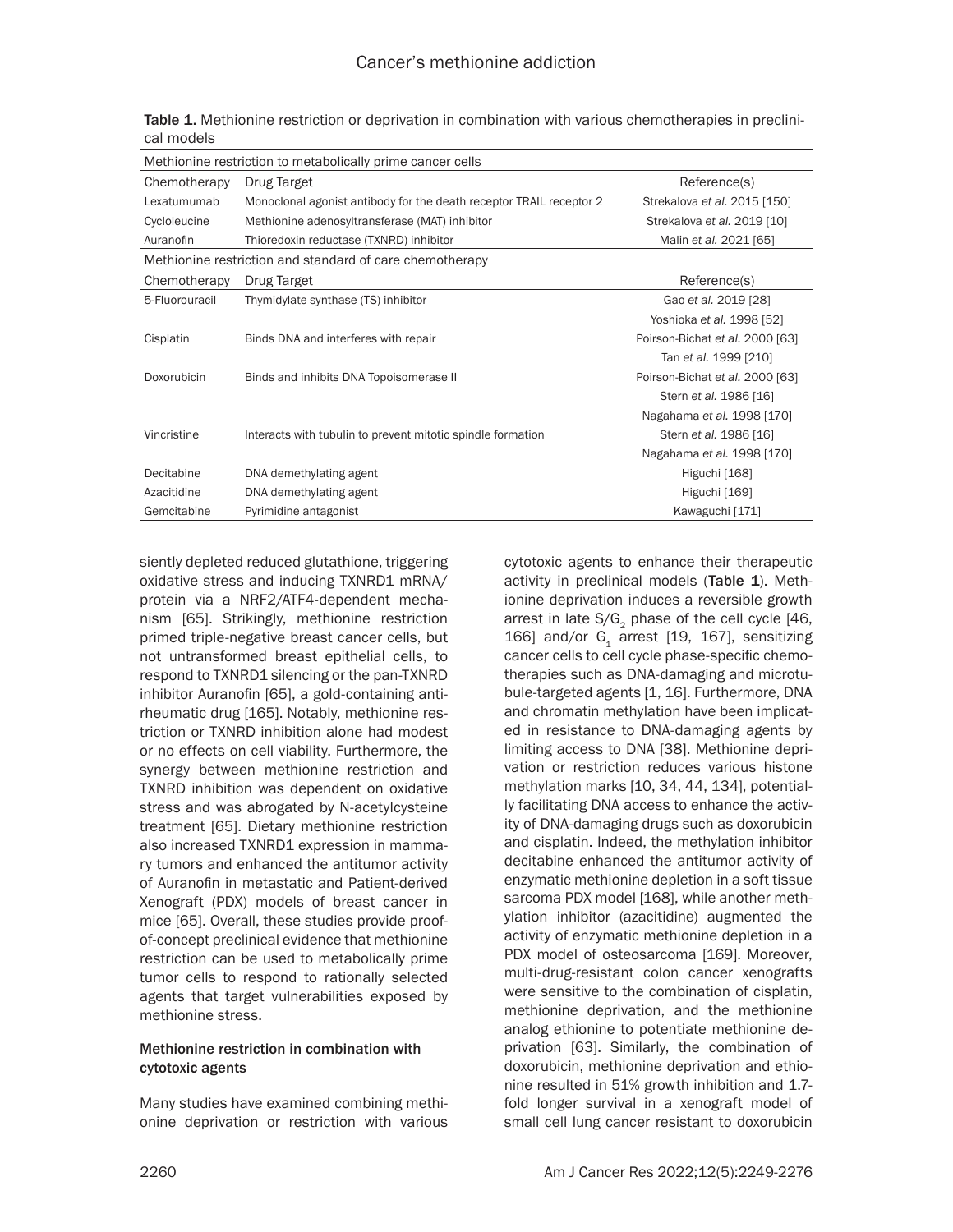alone [63]. Similarly, methionine deprivation in combination with doxorubicin and vincristine prolonged survival of Yoshida sarcoma-bearing rats despite only partially depleting circulating methionine (18.4 μM in methionine-depleted TPN-treated rats versus 87.7 μM in control rats) [170]. Notably, the combination of methionine deprivation with doxorubicin and vincristine has tumor-selective cytotoxic effects on a broad spectrum of cancer cell types, including methionine-independent revertant cancer cells, with minimal effects on cocultured fibroblasts [16]. These preclinical findings support the combination of methionine deprivation with DNA-damaging and microtubule-targeted agents.

Some of the earliest chemotherapy drugs that were developed target folate metabolism (*e.g*., 5-fluorouracil (FU) and methotrexate) [84], suggesting that they may act synergistically with methionine restriction to disrupt one-carbon metabolism. Indeed, a recent study demonstrated that doses of 5-FU that were inactive against a colorectal cancer patient-derived xenograft model in mice synergized with dietary methionine restriction to cause oxidative stress, disrupt nucleotide metabolism and inhibit tumor growth [28]. Notably, the antiproliferative effects of methionine restriction and 5-FU were partially rescued by N-acetylcysteine and/or nucleosides [28], pointing to the critical role of ROS and disrupted nucleotide metabolism, respectively, in the observed effects. Similarly, the combination of the nucleoside analog gemcitabine with methionine depletion inhibited tumor growth and induced regression in a mouse model of gemcitabine-resistant pancreatic cancer [171]. The synergistic effects of methionine restriction with antifolate agents may at least partly reflect the reduced protein level and activity of thymidylate synthase (TS) observed during methionine deprivation [172]. SAM supplementation has been found to increase resistance to 5-fluorouracil through upregulation of DNMTs [173], suggesting methionine deprivation may synergize with 5-fluorouracil administration by maintaining low intracellular SAM levels. Other chemotherapy drugs that target the folate cycle, such as methotrexate and pemetrexed, inhibit dihydrofolate reductase, leading to accumulation and diversion of 5,10-methylene tetrahydrofolate into thymidylate synthesis, reducing available intermediates for one-carbon biosynthesis and to re-methylate homocysteine into methionine [174]. Methotrexate has also been reported to inhibit MAT2A expression and activity [175]. Additionally, methionine restriction enhances the antitumor activity of radiation in a sarcoma mouse model and alters redox and nucleotide metabolism [28]. Overall, these and other studies point to the ability of methionine restriction to augment the activity of chemotherapy drugs that target folate metabolism.

Methionine contributes to the production of glutathione via its transsulfuration to cysteine [176] and elevated glutathione has also been implicated in the development of drug resistance [17]. Since methionine restriction lowers intracellular glutathione levels in tumor cells [28], methionine restriction may further prove to be a useful strategy to enhance the sensitivity of cancer cells to various chemotherapeutic agents that augment oxidative stress [17, 63, 65]. Many commonly used classes of chemotherapy, such as anthracyclines, alkylating agents and platinum compounds as well as radiation generate oxidative stress via production of ROS and superoxide radicals [177, 178]. However, moderate levels of oxidative stress induced by these drugs can decrease drug effectiveness by activating cytoprotective antioxidant systems [177]. Hence, the combined use of these chemotherapy drugs with methionine restriction may enhance ROS by diminishing glutathione levels, resulting in lethal oxidative stress. Consistent with this idea, studies have demonstrated that the enhanced activity of chemotherapy drugs in combination with methionine deprivation or restriction is dependent on oxidative stress and that this synergy is abrogated by various antioxidants [28, 63]. Additionally, we recently demonstrated that methionine restriction depletes glutathione, activates TXNRD1 by an NRF2/ATF4-depedent mechanism, and renders tumors dependent on TXNRD1 [65], strongly implicating this protein as a promising therapeutic target in combination with methionine restriction. Consistent with this idea, TXNRD1 expression in diverse malignancies correlates with tumor grade and/ or poor prognosis [179-181].

## Methionine restriction in humans and clinical trials

Human fasting plasma methionine concentration ranges from 3-30 micromolar and corre-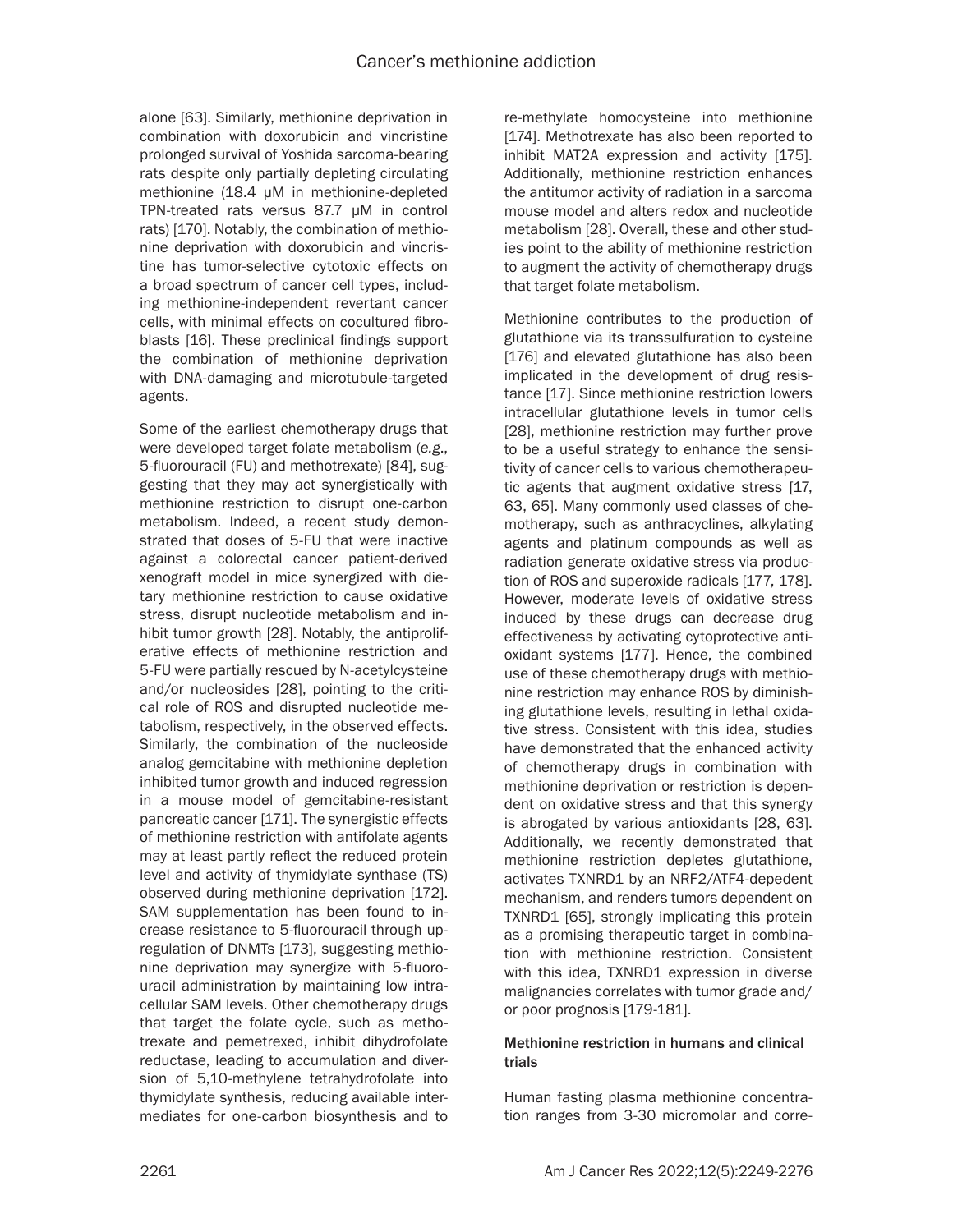lates with SAM levels [34]. This variation in plasma methionine is partially explained by diet (~30%), as well as clinical variables such as age, gender and body composition (~30%), and genetic variables [34]. A study with six healthy, middle-aged individuals on a low methionine diet (approximately 2.92 mg/kg/day) resulted in lower serum methionine and methionine cycle metabolites, as well as diminished reduced glutathione and N-acetyl cysteine (NAC) [28]. Dietary methionine restriction (2 mg per kg per day) in 12 patients with diverse metastatic solid tumors led to a 58% reduction in plasma methionine by 2 weeks, with only mild losses in body weight that were regained upon return to a full methionine diet [182]. However, another study of twenty-six obese adults with metabolic syndrome randomized to a diet restricted to 2 mg methionine/kg body weight per day and were provided capsules containing placebo or methionine (33 mg/kg body weight per day) resulted in only a 13.8% reduction in plasma methionine concentrations and both groups had similar weight loss and improved metabolic indices (decreased plasma insulin and triglycerides), while the methionine restricted group had significantly higher fat oxidation and reduced hepatic lipid content [183]. In each of these studies, dietary methionine restriction was accomplished by providing 75% of total protein through a methionine-free medicinal beverage (Hominex-2, Abbott Nutrition) with the remaining 25% of protein through low-methionine foods such as fruits, vegetables, and grains [28, 182, 183]. These studies support the tolerability and feasibility of methionine restricted diets even in patients with advance malignancies, but they also suggest that variability in dietary adherence due to poor diet palatability or other variables [184] may affect the impact on systemic methionine levels, an important consideration when assessing its potential antitumor effects in clinical trials.

To overcome the palatability issue of existing methionine restriction diets, Fang *et al.* [185] explored the option of subjecting protein to oxidizing conditions to reduce methionine and cysteine while still leaving the protein intact. To do this, casein was oxidized by hydrogen peroxide to remove essentially all methionine and cysteine without impacting other amino acids (tryptophan and lysine were impacted but were added back) [185]. Mice were fed either an elemental methionine restriction diet, an oxidized casein methionine restriction diet or one of the respective control diets for 8 weeks, and several behavioral, physiological, endocrine and transcriptional endpoints were evaluated [185]. Both methionine restriction diets performed comparably in almost every measure studied including body weight, fat mass, energy expenditure, lipogenic gene expression, and gene expression signatures in line with ISR activation [185]. While these results are promising, future work is necessary to evaluate the feasibility of subjecting other proteins to oxidizing conditions as well as the palatability of these oxidized proteins in humans.

Based on preclinical studies demonstrating that a methionine-free diet [63] or methioninefree total parenteral nutrition (TPN) [186] sensitized drug-refractory solid tumors to alkylating chemotherapies, clinical studies investigating methionine deprivation in combination with the alkylating agent, cystemustine were initiated. In phase I and phase II clinical trials of glioma and melanoma patients on 24-hour methionine deprivation in combination with cystemustine (every two weeks), adherence to the diet was acceptable, there was no significant loss of body weight, and blood and inflammation markers remained stable, while plasma methionine fell by 41% or 53% on the day of the dietary intervention in these studies [187, 188]. In the phase I study, 8 of 10 patients showed disease stabilization after the second cycle of treatment, 2 of 7 showed stabilization after the fourth cycle of treatment, and the median overall survival was 6.5 months [187]. In the phase II trial, of the 22 patients treated, 3 showed disease stabilization and the median survival time was 4.6 months [188]. There were no complete or partial responses.

Methionine deprivation in preclinical models inhibits O(6)-methylguanine-DNA methyltransferase (MGMT), an enzyme linked to resistance to alkylating agents [189, 190]. Consistent with these observations, methionine deprivation in combination with cystemustine in 6 glioma and melanoma patients resulted in a 13% decrease in MGMT activity in peripheral blood mononuclear cells [191]. The decreases in MGMT activity as well as plasma methionine were not significantly different when methionine deprivation was extended beyond 24-hours, suggesting brief methionine deprivation may be suffi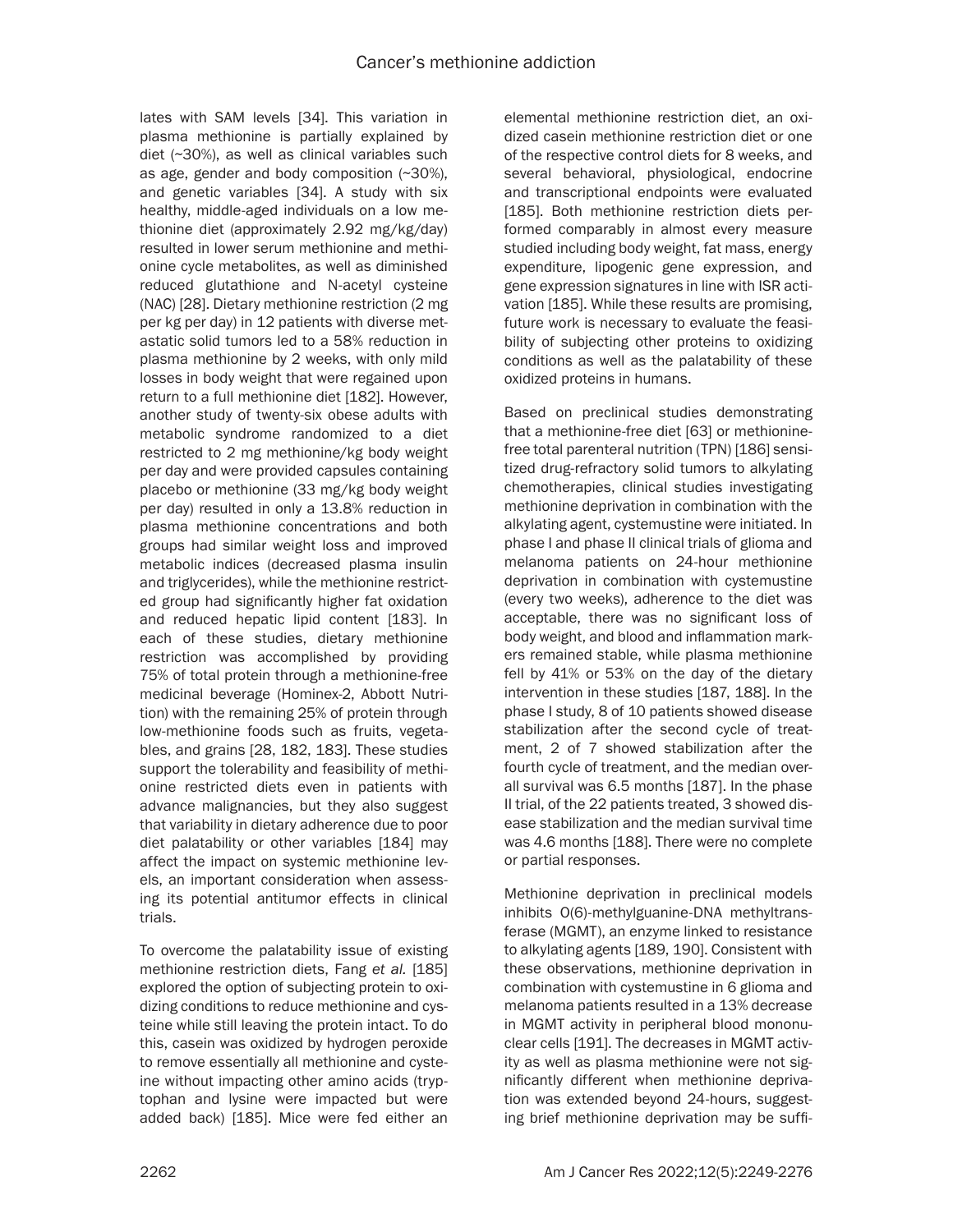cient to re-sensitize cancer cells to chemotherapy [191]. The purpose of this study was only to evaluate MGMT activity and plasma methionine levels, so response was not evaluated [191].

Due to the success of methionine deprivation in combination with 5-fluorouracil and platinum agents [28, 38, 63, 150, 172, 192, 193] the FOLFOX combination of 5-fluorouracil, leucovarin, and oxaloplatin, was tested in combination with three consecutive days of dietary methionine restriction in 11 metastatic colorectal cancer patients, and found to lower plasma methionine by 58% while maintaining good compliance and tolerance to the diet [194]. Of the 11 patients, 4 were evaluated for a response, 3 of whom showed a partial response and the other one showed stabilization [194].

Based on preclinical data [195] and small clinical studies showing synergy between a methionine-depleting TPN and 5-FU [196, 197], a methionine- and cystine-free TPN infusion, was given in combination with 5-FU to 7 advanced gastric cancer patients and the results compared to 7 control gastric cancer patients given standard TPN and 5-FU [196]. The activity of thymidylate synthase, the primary molecular target of 5-fluorouracil, was reduced in the methionine-free TPN group (1.12 pmol/g) compared to control (2.35 pmol/g) [196]. Methionine-free TPN also enhanced necrotic area within tumors, shown by higher histological grades, without any major complications [196]. Since then, other groups have evaluated the combination of a methionine-depleting TPN and 5-FU on cancer [198, 199], including a clinical study that found this combination suppressed proliferation of tumor cells in gastric cancer patients [200].

Overall, these small clinical studies have shown dietary methionine restriction lowers circulating methionine and is well tolerated even in combination with various chemotherapy drugs in patients with advanced cancer. To date, none of these studies have demonstrated objective response. Considering many are pilot studies of small patient size, larger trials are necessary to more accurately evaluate anti-cancer outcomes in response to methionine restriction. However, given the lack of clear efficacy in any of these studies, we have proposed to study methionine restriction in combination with agents that target pathways activated by low methionine stress ("metabolic priming"), while others have combined methionine restriction with cytotoxic agents that act synergistically with methionine deprivation.

There are currently multiple clinical trials ongoing and/or recently ended that may help to better elucidate the therapeutic potential of methionine restriction in cancer (Table 2) [201- 208]. One trial (NCT03733119) was designed to examine whether methionine restriction metabolically primes metastatic triple-negative breast cancer to respond to a novel TRAIL agonist (ONC201) based on preclinical findings from our lab and others that methionine deprivation induces expression of TRAIL-R2 and sensitizes tumors to TRAIL-R2 agonists [150, 151]. Another trial (NCT03186937) was designed to evaluate the impact of methionine restriction on TRAIL receptor expression and its impact on cancer stem cells based on preclinical findings that methionine deprivation targets many properties of cancer stem cells [10, 150]. Methionine restriction was also tested in combination with radiation therapy in lung, prostate and breast cancer patients (NCT03574194) to determine if dietary methionine restriction can be used to radio-sensitize tumors. Another study (NCT00508456) in patients with glioblastoma multiforme was conducted to test the safety and efficacy of combination methionine restriction with temozolomide, an alkylating agent commonly used to treat glioblastoma. To better understand the impacts of methionine metabolism on life- and health-span, two studies were conducted to evaluate energy and glucose metabolism in overweight or diabetic adults using dietary methionine restriction (NCT00640757) or dietary methionine and cysteine restriction (NCT03629392), and a new study using sulfur amino acid (SAA) restriction has recently started recruiting (NCT047013- 46). One study also evaluated metabolic changes during combination methionine-cysteine restriction in healthy adults (NCT02192437). It remains to be determined what has been learned from these small studies in patients with diverse malignancies and/or metabolic disorders. Moreover, many of these studies have been hindered by difficulties recruiting patients and challenges with the tolerability of the methionine restricted diet for more than a few cycles, a shortcoming addressed by using non-dietary approaches to deplete methionine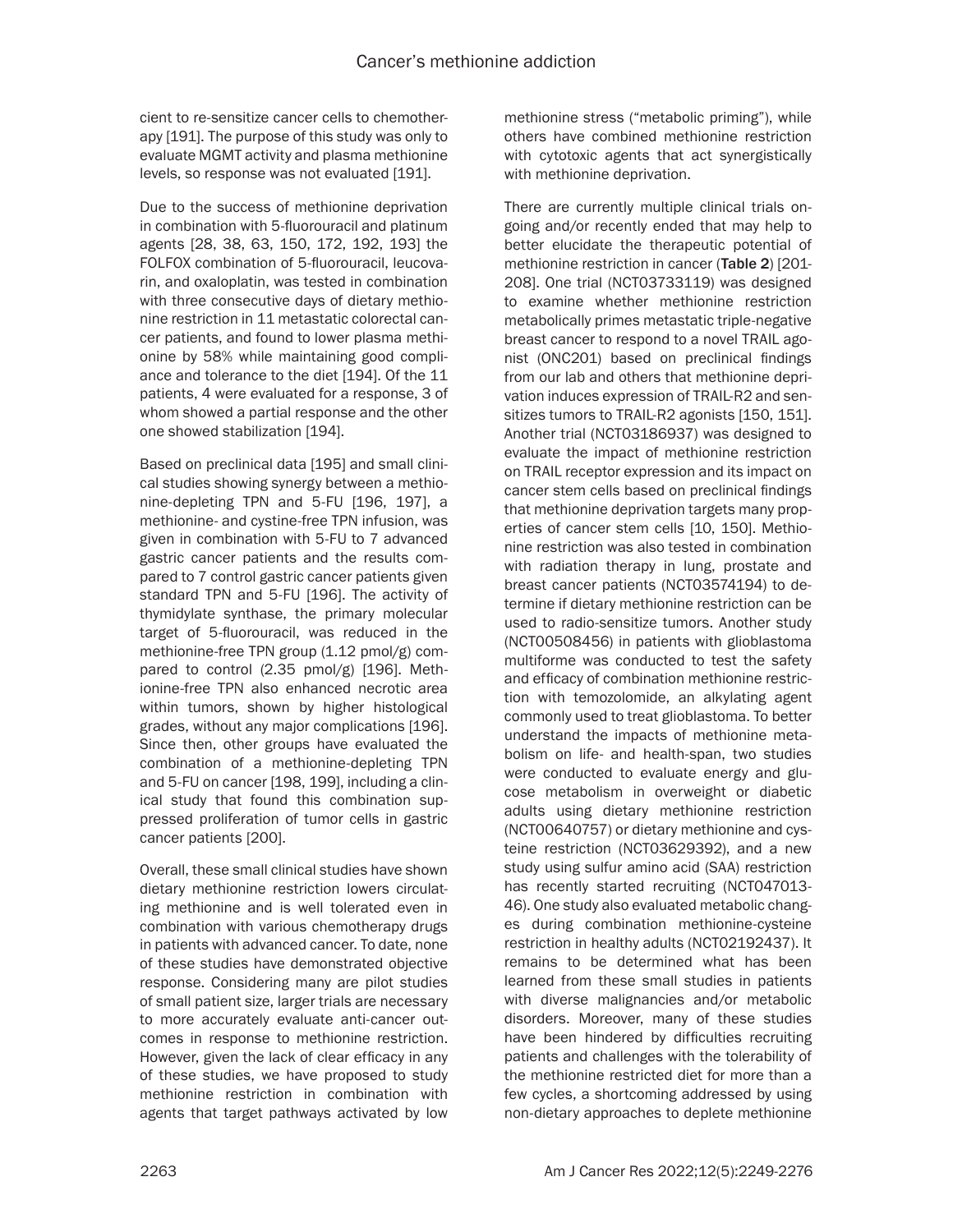| Identifier  | <b>Status</b> | <b>Recruiting Location</b>                                                        | <b>Study Title</b>                                                                                                    | Condition(s)                                             | <b>Study Goals</b>                                                                                                                                                                                  |
|-------------|---------------|-----------------------------------------------------------------------------------|-----------------------------------------------------------------------------------------------------------------------|----------------------------------------------------------|-----------------------------------------------------------------------------------------------------------------------------------------------------------------------------------------------------|
| NCT03186937 | Terminated    | University of Wisconsin<br><b>Madison Carbone Cancer</b><br>Center                | A window of opportunity study<br>of methionine deprivation in<br>triple negative breast cancer                        | Triple negative<br>breast cancer<br>(TNBC)               | • Effect of methionine restriction on TRAIL R2 cell<br>surface expression<br>• Effect on cancer stem cells and metabolic health                                                                     |
| NCT03574194 | Suspended     | West Virginia University<br><b>Cancer Institute</b>                               | Methionine-restricted diet<br>to potentiate the effects of<br>radiation therapy                                       | Lung cancer<br>Prostate cancer<br><b>Breast cancer</b>   | • Safety and adherence of methionine-restricted diet<br>to radio-sensitize tumors                                                                                                                   |
| NCT03733119 | Terminated    | University of Wisconsin<br>Madison Carbone Cancer<br>Center                       | ONC201 with and without<br>methionine-restricted diet in<br>patients with metastatic triple<br>negative breast cancer | Metastatic<br>triple negative<br>breast cancer<br>(TNBC) | • Phase II trial combination methionine restriction<br>and ONC201 (Akt/ERK inhibitor) for response rate                                                                                             |
| NCT00508456 | Terminated    | U.T.M.D. Anderson<br><b>Cancer Center Houston</b><br>Texas                        | <b>Dietary Methionine</b><br><b>Restriction Plus</b><br>Temozolomide for Recurrent<br><b>GBM</b>                      | Glioblastoma<br>Multiforme                               | • Safety and tolerability of methionine restriction in<br>combination with temozolomide<br>• Correlate response and survival with serum methio-<br>nine and peripheral blood lymphocyte methylation |
| NCT00640757 | Completed     | Pennington Biomedical<br><b>Research Center</b>                                   | Methionine-Restriction Diet<br>(MRD) in Obese Adults with<br>Metabolic Syndrome                                       | Metabolic<br>syndrome                                    | • Impact of methionine restricted diet on weight loss<br>and glucose metabolism/tolerance                                                                                                           |
| NCT02192437 | Completed     | Penn State University<br>State College Milton S.<br><b>Hershey Medical Center</b> | Dietary Methionine and<br>Cysteine Restriction in<br><b>Healthy Adults</b>                                            | Healthy<br>Individuals                                   | • Evaluate short- and long-term metabolic changes<br>associated with health-span in response to dietary<br>methionine or methionine-cysteine restriction                                            |
| NCT03629392 | Completed     | University of Oslo,<br>Norway                                                     | Methionine and Cysteine<br><b>Restriction in Humans</b>                                                               | Overweight<br>Individuals                                | • Effect of methionine and cysteine restriction on<br>energy and macronutrient metabolism in overweight<br>humans                                                                                   |
| NCT04701346 | Recruiting    | University of Oslo,<br>Norway                                                     | Sulfur Amino<br>Acids, Energy Metabolism<br>and Obesity (STAY)                                                        | Overweight<br>and Obese<br>Individuals                   | • Effect of dietary SAA restriction on body weight/<br>composition and energy expenditure in humans<br>• Comparison of high SAA and low SAA diet                                                    |

Table 2. Recent clinical trials utilizing methionine restriction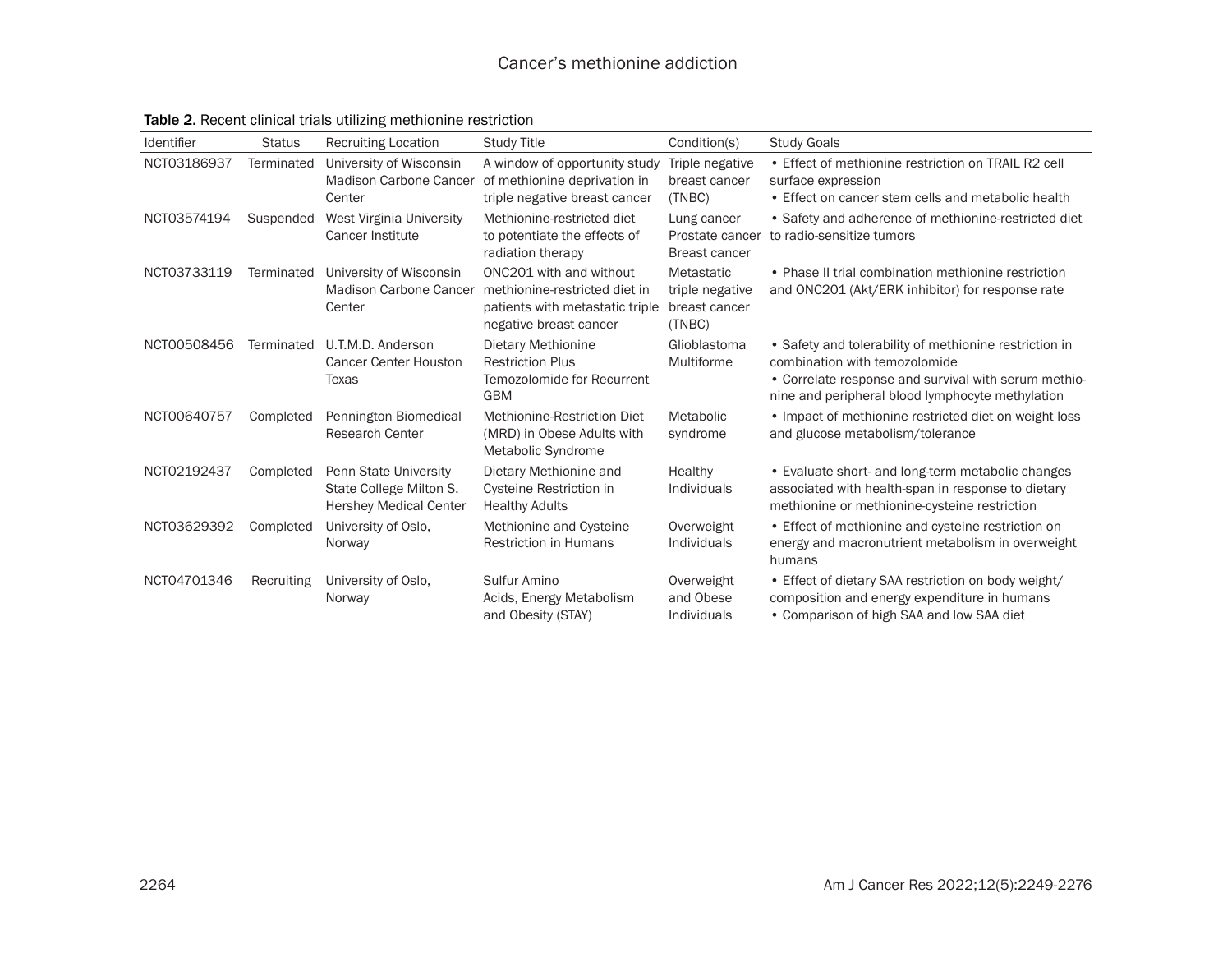(discussed in the next paragraph). Clearly, methionine restriction is likely to have direct antitumor effects by depleting tumor methionine levels as well as indirect systemic effects by improving metabolic health that may be challenging to tease apart in clinical studies. Additionally, the potential adverse effects of methionine restriction on immune cells [209] in the tumor microenvironment, which are outcompeted for methionine uptake by tumor cells when methionine levels are limiting [41] will have to be investigated.

## Alternatives to dietary methionine restriction

L-Methionine-γ-lyase or methioninase, a bacterially derived enzyme that degrades sulfurcontaining amino acids including methionine, depletes methionine in both media and serum and may be a more readily translatable approach to clinical methionine restriction [54, 210, 211]. Co-culture of human embryonic lung fibroblasts and acute lymphoblastic leukemia cells treated with methioninase plus homocysteine eliminated malignant cells but had little impact on fibroblasts. Serum methionine levels in mice were > 95% depleted following a single injection of 300 units methioninase and this decrease was maintained for 8 hours [52]. Methioninase also depleted serum homocysteine, showing it effectively reduces methionine cycle intermediates [212]. Additionally, methioninase acts synergistically with 5-FU and other cytotoxic drugs in preclinical models [52, 210]. Methioninase did not significantly alter body weight following 21 days of treatment and showed minimal antigenicity in immune-competent mice following repeat exposures [52]. However, bacterial methioninase has a short half-life in macaque monkeys (approximately 2 hours) and resulted in anaphylactic reactions [213]. In humans, methioninase depleted serum methionine within 30 minutes and was maintained for up to 4 hours after infusion had stopped without outward signs of toxicity [214].

More recently, *oral* recombinant methioninase has been demonstrated to have antitumor activity in diverse murine models of cancer, including PDX models [215, 216]. In an orthotopic model of TNBC, oral recombinant methioninase reduced recurrent tumor weight and the number of metastatic lung nodules (5.3 in control versus 1.3 in treated mice) [217]. Oral methioninase has also been showed to act

synergistically with 5-FU, platinum agents and other cytotoxic drugs in preclinical models [218, 219]. Additionally, three patients with advanced prostate cancer have been treated with oral methioninase resulting in reduction [220] or stabilization [221] of PSA levels.

To enhance immune tolerance and prolong catalytic activity, bacterial methioninase has also been encapsulated in human erythrocytes [222]. Human erythrocyte encapsulated methioninase maintained lower serum methionine levels with 34% depletion compared to control at 9 days after administration [223]. Human erythrocyte encapsulated methioninase inhibited the growth of human glioblastoma tumor xenografts by 85% compared to control at day 45 [223]. Additionally, human cystathionine-γlyase, which normally catalyzes the conversion of cystathionine to cysteine, has been engineered to degrade methionine instead of cystathionine by three amino acid substitutions and shown to robustly reduce methionine levels for 72 hours, exerting antitumor effects in murine models without overt toxicity [108, 224]. This engineered human methioninase depleted methionine and SAM, enhanced ROS, induced autophagy and activated apoptosis in cultured cancer cells [108]. Collectively, these studies suggest methioninase, particularly humanized or encapsulated versions, may be a safe and effective way to reduce circulating and intracellular methionine levels without altering diet, thereby potentially accelerating clinical translation of methionine restriction.

## **Conclusions**

Due to their intrinsic hyperproliferation and oxidative stress fueled by oncogenic alterations, cancer cells and cancer stem cells have a high demand for methionine for protein synthesis and SAM generation, which is used for RNA, DNA, and histone methylation, as well as glutathione and nucleotide synthesis. When this augmented demand for methionine is paired with limited availability of methionine, the ensuing oxidative stress and deficiency of nucleotide precursors exposes a metabolic vulnerability termed "methionine-dependence" that is a hallmark of transformed cells. Although the underlying molecular mechanisms of this metabolic vulnerability are incompletely understood, numerous groups have explored its therapeutic potential in diverse preclinical models of can-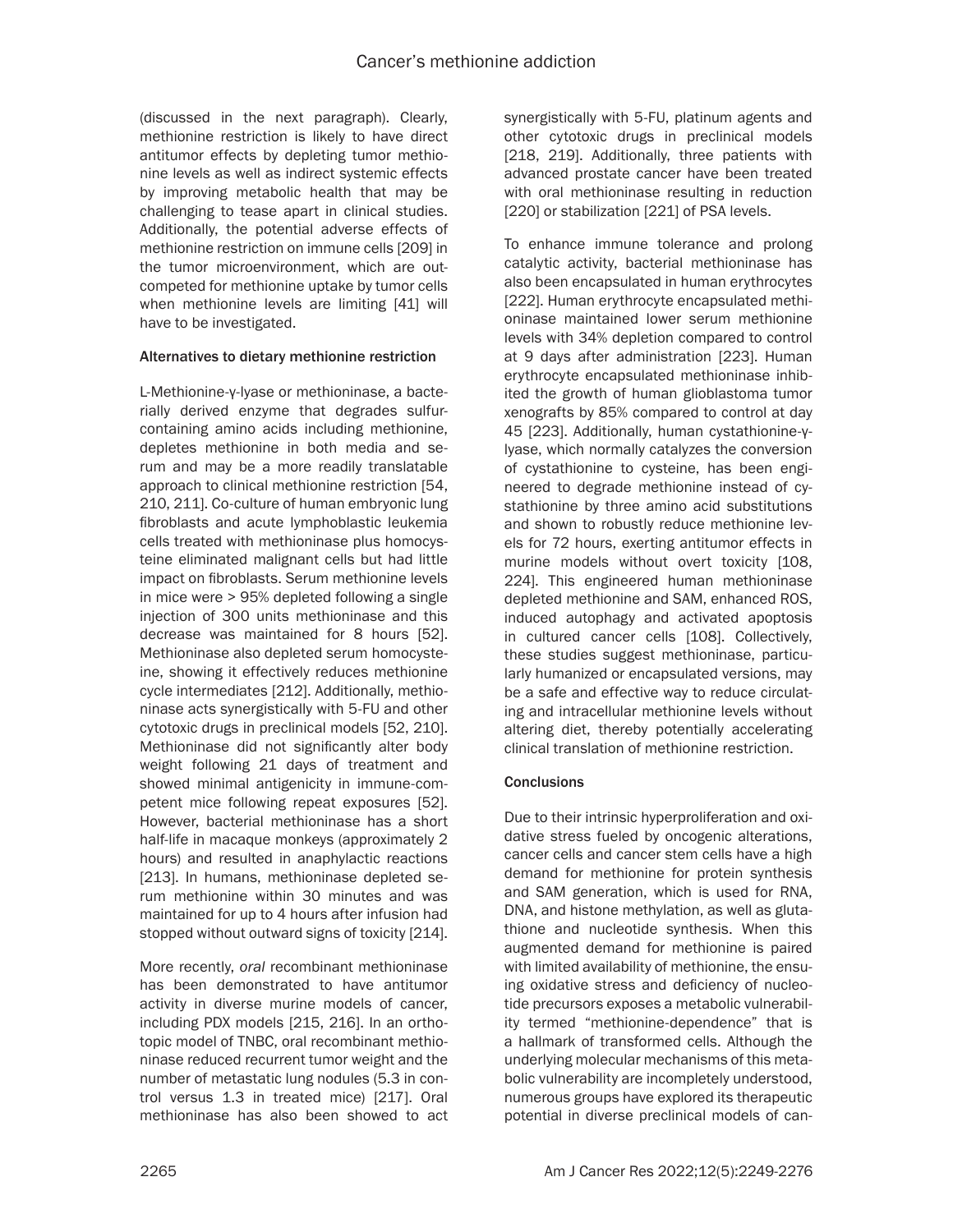cer and small clinical studies in patients with advanced malignancies. Rationally designed combination therapies with synergistic cytotoxic agents such as antifolates or exposed metabolic liabilities (*e.g.*, TRAIL or thioredoxin pathways) are likely to be needed to enhance the clinical activity of methionine restriction. Moreover, the tolerability of dietary methionine restriction particularly for prolonged therapy as well as other barriers to patient recruitment have hindered clinical investigation to date. The use of methionine-degrading enzymes, especially humanized or encapsulated versions, or the use of methionine oxidation of protein-rich foods to deplete methionine levels may partly address this issue in future studies. Finally, the elucidation of biomarkers of methioninedependent tumors such as key epigenetic signatures as well a more complete molecular understanding of the cellular response to methionine restriction in tumor cells may point to improved strategies to target this unique cancer metabolic vulnerability.

## Acknowledgements

This work was supported in part by grants from the V Foundation for Cancer Research (VLC), Wisconsin Partnership Program (VLC) and Breast Cancer Research Foundation (VLC).

## Disclosure of conflict of interest

#### None.

Address correspondence to: Vincent L Cryns, Department of Medicine, MFCB 4144, 1685 Highland Avenue, Madison, WI 53705, USA. Tel: 608-262- 4786; Fax: 608-263-9983; E-mail: [vlcryns@medi](mailto:vlcryns@medicine.wisc.edu)[cine.wisc.edu](mailto:vlcryns@medicine.wisc.edu)

#### References

- [1] Cavuoto P and Fenech MF. A review of methionine dependency and the role of methionine restriction in cancer growth control and lifespan extension. Cancer Treat Rev 2012; 38: 726-736.
- [2] Sanderson SM, Gao X, Dai Z and Locasale JW. Methionine metabolism in health and cancer: a nexus of diet and precision medicine. Nat Rev Cancer 2019; 19: 625-637.
- [3] Zuhra K, Augsburger F, Majtan T and Szabo C. Cystathionine-beta-synthase: molecular regulation and pharmacological inhibition. Biomolecules 2020; 10: 697.
- [4] Brosnan JT, da Silva RP and Brosnan ME. The metabolic burden of creatine synthesis. Amino Acids 2011; 40: 1325-1331.
- [5] Mato JM, Corrales FJ, Lu SC and Avila MA. Sadenosylmethionine a control switch that regulates liver function. FASEB J 2002; 16: 15-26.
- [6] Nijhout HF, Reed MC, Anderson DF, Mattingly JC, James SJ and Ulrich CM. Long-range allosteric interactions between the folate and methionine cycles stabilize DNA methylation reaction rate. Epigenetics 2006; 1: 81-87.
- [7] Stipanuk MH and Ueki I. Dealing with methionine/homocysteine sulfur: cysteine metabolism to taurine and inorganic sulfur. J Inherit Metab Dis 2011; 34: 17-32.
- [8] Shiraki N, Shiraki Y, Tsuyama T, Obata F, Miura M, Nagae G, Aburatani H, Kume K, Endo F and Kume S. Methionine metabolism regulates maintenance and differentiation of human pluripotent stem cells. Cell Metab 2014; 19: 780- 794.
- [9] Martinez-Chantar ML, Latasa MU, Varela-Rey M, Lu SC, Garcia-Trevijano ER, Mato JM and Avila MA. L-methionine availability regulates expression of the methionine adenosyltransferase 2A gene in human hepatocarcinoma cells: role of S-adenosylmethionine. J Biol Chem 2003; 278: 19885-19890.
- [10] Strekalova E, Malin D, Weisenhorn EMM, Russell JD, Hoelper D, Jain A, Coon JJ, Lewis PW and Cryns VL. S-adenosylmethionine biosynthesis is a targetable metabolic vulnerability of cancer stem cells. Breast Cancer Res Treat 2019; 175: 39-50.
- [11] Martinez-Reyes I and Chandel NS. Cancer metabolism: looking forward. Nat Rev Cancer 2021; 21: 669-680.
- [12] Mecham JO, Rowitch D, Wallace CD, Stern PH and Hoffman RM. The metabolic defect of methionine dependence occurs frequently in human tumor cell lines. Biochem Biophys Res Commun 1983; 117: 429-434.
- [13] Kreis W and Goodenow M. Methionine requirement and replacement by homocysteine in tissue cultures of selected rodent and human malignant and normal cells. Cancer Res 1978; 38: 2259-2262.
- [14] Halpern BC, Clark BR, Hardy DN, Halpern RM and Smith RA. The effect of replacement of methionine by homocystine on survival of malignant and normal adult mammalian cells in culture. Proc Natl Acad Sci U S A 1974; 71: 1133-1136.
- [15] Sugimura T, Birnbaum SM, Winitz M and Greenstein JP. Quantitative nutritional studies with water-soluble, chemically defined diets. VII. Nitrogen balance in normal and tumorbearing rats following forced feeding. Arch Biochem Biophys 1959; 81: 439-447.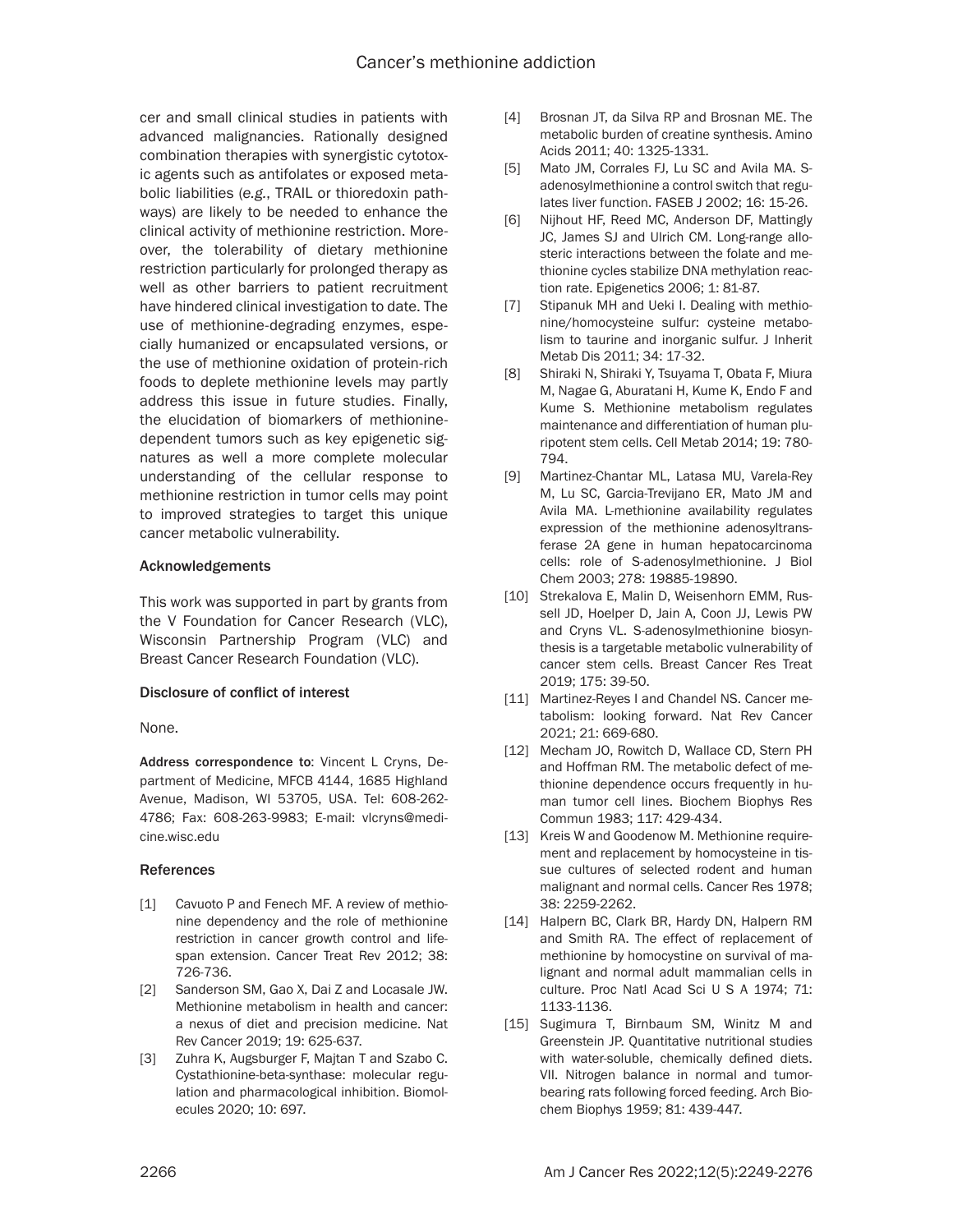- [16] Stern PH and Hoffman RM. Enhanced in vitro selective toxicity of chemotherapeutic agents for human cancer cells based on a metabolic defect. J Natl Cancer Inst 1986; 76: 629-639.
- [17] Lu S and Epner DE. Molecular mechanisms of cell cycle block by methionine restriction in human prostate cancer cells. Nutr Cancer 2000; 38: 123-130.
- [18] Guo HY, Herrera H, Groce A and Hoffman RM. Expression of the biochemical defect of methionine dependence in fresh patient tumors in primary histoculture. Cancer Res 1993; 53: 2479-2483.
- [19] Guo H, Lishko VK, Herrera H, Groce A, Kubota T and Hoffman RM. Therapeutic tumor-specific cell cycle block induced by methionine starvation in vivo. Cancer Res 1993; 53: 5676-5679.
- [20] Jeon H, Kim JH, Lee E, Jang YJ, Son JE, Kwon JY, Lim TG, Kim S, Park JH, Kim JE and Lee KW. Methionine deprivation suppresses triple-negative breast cancer metastasis in vitro and in vivo. Oncotarget 2016; 7: 67223-67234.
- [21] Graziosi L, Mencarelli A, Renga B, D'Amore C, Bruno A, Santorelli C, Cavazzoni E, Cantarella F, Rosati E, Donini A and Fiorucci S. Epigenetic modulation by methionine deficiency attenuates the potential for gastric cancer cell dissemination. J Gastrointest Surg 2013; 17: 39- 49; discussion p. 49.
- [22] Parkhitko AA, Jouandin P, Mohr SE and Perrimon N. Methionine metabolism and methyltransferases in the regulation of aging and lifespan extension across species. Aging Cell 2019; 18: e13034.
- [23] Hoffman RM and Erbe RW. High in vivo rates of methionine biosynthesis in transformed human and malignant rat cells auxotrophic for methionine. Proc Natl Acad Sci U S A 1976; 73: 1523-1527.
- [24] Lien EC and Vander Heiden MG. A framework for examining how diet impacts tumour metabolism. Nat Rev Cancer 2019; 19: 651-661.
- [25] Kano Y, Sakamoto S, Kasahara T, Kusumoto K, Hida K, Suda K, Ozawa K, Miura Y and Takaku F. Methionine dependency of cell growth in normal and malignant hematopoietic cells. Cancer Res 1982; 42: 3090-3092.
- [26] Crott J, Thomas P and Fenech M. Normal human lymphocytes exhibit a wide range of methionine-dependency which is related to altered cell division but not micronucleus frequency. Mutagenesis 2001; 16: 317-322.
- [27] Beetstra S, Suthers G, Dhillon V, Salisbury C, Turner J, Altree M, McKinnon R and Fenech M. Methionine-dependence phenotype in the de novo pathway in BRCA1 and BRCA2 mutation carriers with and without breast cancer. Cancer Epidemiol Biomarkers Prev 2008; 17: 2565-2571.
- [28] Gao X, Sanderson SM, Dai Z, Reid MA, Cooper DE, Lu M, Richie JP Jr, Ciccarella A, Calcagnotto A, Mikhael PG, Mentch SJ, Liu J, Ables G, Kirsch DG, Hsu DS, Nichenametla SN and Locasale JW. Dietary methionine influences therapy in mouse cancer models and alters human metabolism. Nature 2019; 572: 397-401.
- [29] Guo H, Tan Y, Kubota T, Moossa AR and Hoffman RM. Methionine depletion modulates the antitumor and antimetastatic efficacy of ethionine. Anticancer Res 1996; 16: 2719-2723.
- [30] Miousse IR, Tobacyk J, Quick CM, Jamshidi-Parsian A, Skinner CM, Kore R, Melnyk SB, Kutanzi KR, Xia F, Griffin RJ and Koturbash I. Modulation of dietary methionine intake elicits potent, yet distinct, anticancer effects on primary versus metastatic tumors. Carcinogenesis 2018; 39: 1117-1126.
- [31] Hoffman RM and Yano S. Tumor-specific S/G 2-phase cell cycle arrest of cancer cells by methionine restriction. Methionine Dependence of Cancer and Aging: Springer; 2019. pp. 49- 60.
- [32] Fu YM, Zhang H, Ding M, Li YQ, Fu X, Yu ZX and Meadows GG. Selective amino acid restriction targets mitochondria to induce apoptosis of androgen-independent prostate cancer cells. J Cell Physiol 2006; 209: 522-534.
- [33] Hens JR, Sinha I, Perodin F, Cooper T, Sinha R, Plummer J, Perrone CE and Orentreich D. Methionine-restricted diet inhibits growth of MC-F10AT1-derived mammary tumors by increasing cell cycle inhibitors in athymic nude mice. BMC Cancer 2016; 16: 349.
- [34] Mentch SJ, Mehrmohamadi M, Huang L, Liu X, Gupta D, Mattocks D, Gomez Padilla P, Ables G, Bamman MM, Thalacker-Mercer AE, Nichenametla SN and Locasale JW. Histone methylation dynamics and gene regulation occur through the sensing of one-carbon metabolism. Cell Metab 2015; 22: 861-873.
- [35] Stone KP, Ghosh S, Kovalik JP, Orgeron M, Wanders D, Sims LC and Gettys TW. The acute transcriptional responses to dietary methionine restriction are triggered by inhibition of ternary complex formation and linked to Erk1/2, mTOR, and ATF4. Sci Rep 2021; 11: 3765.
- [36] Wallis KF, Melnyk SB and Miousse IR. Sex-specific effects of dietary methionine restriction on the intestinal microbiome. Nutrients 2020; 12: 781.
- [37] Quinlan CL, Kaiser SE, Bolanos B, Nowlin D, Grantner R, Karlicek-Bryant S, Feng JL, Jenkinson S, Freeman-Cook K, Dann SG, Wang X, Wells PA, Fantin VR, Stewart AE and Grant SK. Targeting S-adenosylmethionine biosynthesis with a novel allosteric inhibitor of Mat2A. Nat Chem Biol 2017; 13: 785-792.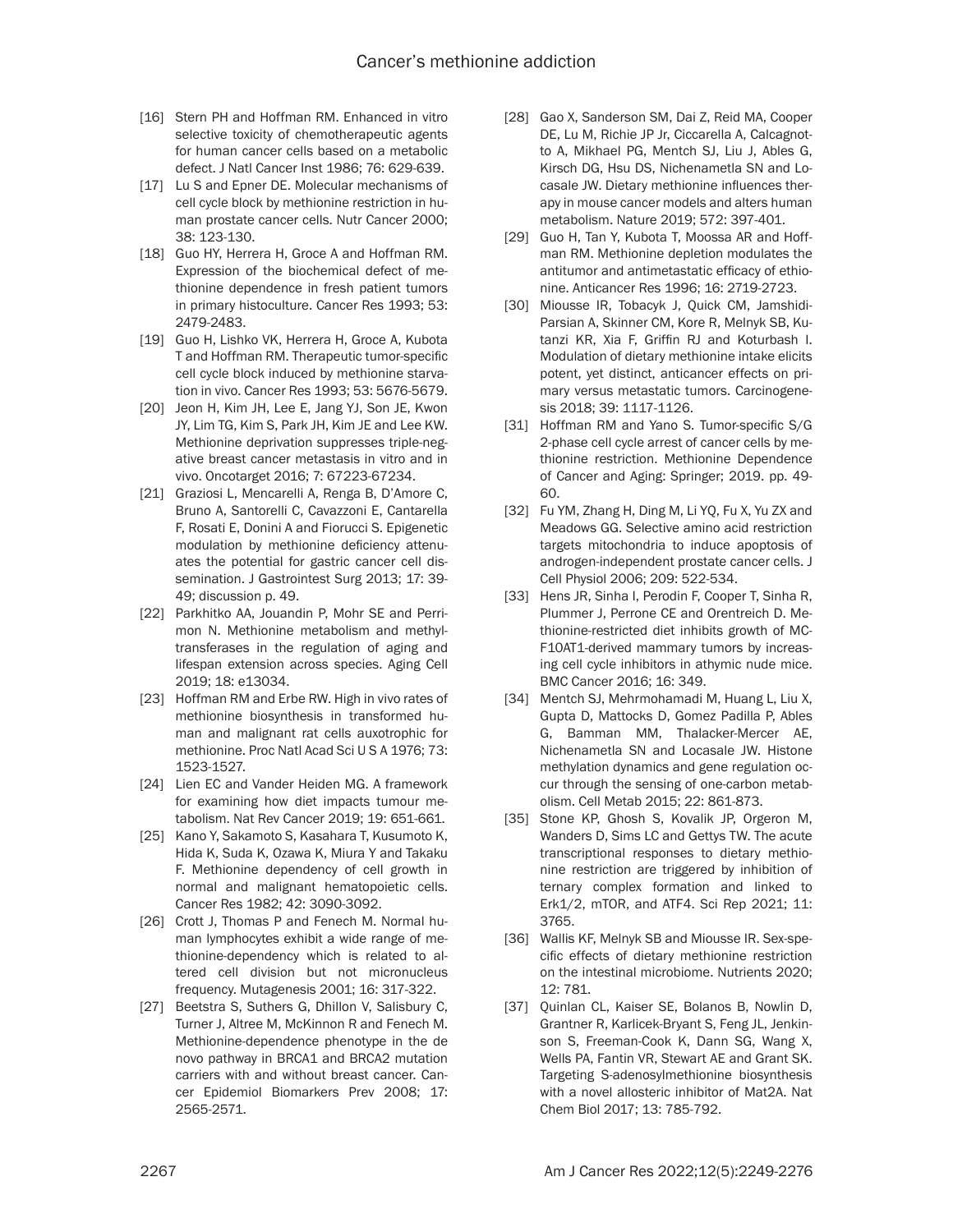- [38] Cellarier E, Durando X, Vasson MP, Farges MC, Demiden A, Maurizis JC, Madelmont JC and Chollet P. Methionine dependency and cancer treatment. Cancer Treat Rev 2003; 29: 489- 499.
- [39] Salisbury TB and Arthur S. The regulation and function of the L-type amino acid transporter 1 (LAT1) in cancer. Int J Mol Sci 2018; 19: 2373.
- [40] Hafliger P and Charles RP. The L-type amino acid transporter LAT1-an emerging target in cancer. Int J Mol Sci 2019; 20: 2428.
- [41] Bian Y, Li W, Kremer DM, Sajjakulnukit P, Li S, Crespo J, Nwosu ZC, Zhang L, Czerwonka A, Pawlowska A, Xia H, Li J, Liao P, Yu J, Vatan L, Szeliga W, Wei S, Grove S, Liu JR, McLean K, Cieslik M, Chinnaiyan AM, Zgodzinski W, Wallner G, Wertel I, Okla K, Kryczek I, Lyssiotis CA and Zou W. Cancer SLC43A2 alters T cell methionine metabolism and histone methylation. Nature 2020; 585: 277-282.
- [42] Huovinen R, Leskinen-Kallio S, Nagren K, Lehikoinen P, Ruotsalainen U and Teras M. Carbon-11-methionine and PET in evaluation of treatment response of breast cancer. Br J Cancer 1993; 67: 787-791.
- [43] Momose T, Nariai T, Kawabe T, Inaji M, Tanaka Y, Watanabe S, Maehara T, O'da K, Ishii K, Ishiwata K and Yamamoto M. Clinical benefit of 11C methionine PET imaging as a planning modality for radiosurgery of previously irradiated recurrent brain metastases. Clin Nucl Med 2014; 39: 939-43.
- [44] Wang Z, Yip LY, Lee JHJ, Wu Z, Chew HY, Chong PKW, Teo CC, Ang HY, Peh KLE, Yuan J, Ma S, Choo LSK, Basri N, Jiang X, Yu Q, Hillmer AM, Lim WT, Lim TKH, Takano A, Tan EH, Tan DSW, Ho YS, Lim B and Tam WL. Methionine is a metabolic dependency of tumor-initiating cells. Nat Med 2019; 25: 825-837.
- [45] Tang X, Keenan MM, Wu J, Lin CA, Dubois L, Thompson JW, Freedland SJ, Murphy SK and Chi JT. Comprehensive profiling of amino acid response uncovers unique methionine-deprived response dependent on intact creatine biosynthesis. PLoS Genet 2015; 11: e1005158.
- [46] Hoffman RM. The wayward methyl group and the cascade to cancer. Cell Cycle 2017; 16: 825-829.
- [47] Hoffman RM. Is the Hoffman effect for methionine overuse analogous to the warburg effect for glucose overuse in cancer? Methods Mol Biol 2019; 1866: 273-278.
- [48] Stern PH, Wallace SD and Hoffman RM. Altered methionine metabolism occurs in all members of a set of diverse human tumor cell lines. J Cell Physiol 1984; 119: 29-34.
- [49] Judde JG, Ellis M and Frost P. Biochemical analysis of the role of transmethylation in the

methionine dependence of tumor cells. Cancer Res 1989; 49: 4859-4865.

- [50] Coalson DW, Mecham JO, Stern PH and Hoffman RM. Reduced availability of endogenously synthesized methionine for S-adenosylmethionine formation in methionine-dependent cancer cells. Proc Natl Acad Sci U S A 1982; 79: 4248-4251.
- [51] Bera S, Wallimann T, Ray S and Ray M. Enzymes of creatine biosynthesis, arginine and methionine metabolism in normal and malignant cells. FEBS J 2008; 275: 5899-5909.
- [52] Yoshioka T, Wada T, Uchida N, Maki H, Yoshida H, Ide N, Kasai H, Hojo K, Shono K, Maekawa R, Yagi S, Hoffman RM and Sugita K. Anticancer efficacy in vivo and in vitro, synergy with 5-fluorouracil, and safety of recombinant methioninase. Cancer Res 1998; 58: 2583-2587.
- [53] Esteve PO, Chin HG and Pradhan S. Human maintenance DNA (cytosine-5)-methyltransferase and p53 modulate expression of p53-repressed promoters. Proc Natl Acad Sci U S A 2005; 102: 1000-1005.
- [54] Chaturvedi S, Hoffman RM and Bertino JR. Exploiting methionine restriction for cancer treatment. Biochem Pharmacol 2018; 154: 170- 173.
- [55] Stern PH and Hoffman RM. Elevated overall rates of transmethylation in cell lines from diverse human tumors. In Vitro 1984; 20: 663- 670.
- [56] Borrego SL, Fahrmann J, Datta R, Stringari C, Grapov D, Zeller M, Chen Y, Wang P, Baldi P, Gratton E, Fiehn O and Kaiser P. Metabolic changes associated with methionine stress sensitivity in MDA-MB-468 breast cancer cells. Cancer Metab 2016; 4: 9.
- [57] Hoffman RM, Jacobsen SJ and Erbe RW. Reversion to methionine in dependence in simian virus 40-transformed human and malignant rat fibroblasts is associated with altered ploidy and altered properties of transformation. Proc Natl Acad Sci U S A 1979; 76: 1313-1317.
- [58] Booher K, Lin DW, Borrego SL and Kaiser P. Downregulation of Cdc6 and pre-replication complexes in response to methionine stress in breast cancer cells. Cell Cycle 2012; 11: 4414- 4423.
- [59] Hon GC, Hawkins RD, Caballero OL, Lo C, Lister R, Pelizzola M, Valsesia A, Ye Z, Kuan S, Edsall LE, Camargo AA, Stevenson BJ, Ecker JR, Bafna V, Strausberg RL, Simpson AJ and Ren B. Global DNA hypomethylation coupled to repressive chromatin domain formation and gene silencing in breast cancer. Genome Res 2012; 22: 246-258.
- [60] Liteplo RG and Kerbel RS. Reduced levels of DNA 5-methylcytosine in metastatic variants of the human melanoma cell line MeWo. Cancer Res 1987; 47: 2264-2267.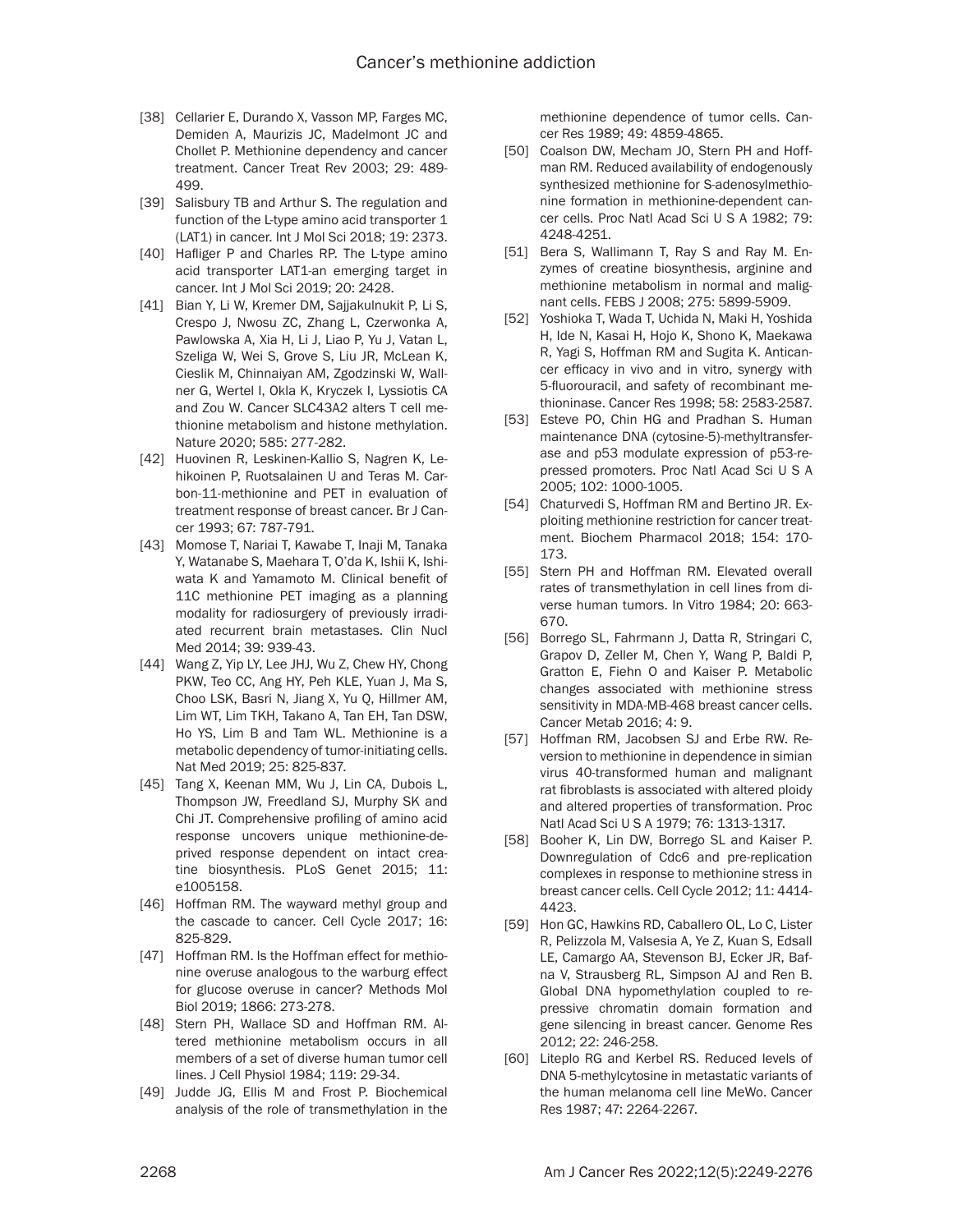- [61] Lien EC, Ghisolfi L, Geck RC, Asara JM and Toker A. Oncogenic PI3K promotes methionine dependency in breast cancer cells through the cystine-glutamate antiporter xCT. Sci Signal 2017; 10: eaao6604.
- [62] Gu Y, Albuquerque CP, Braas D, Zhang W, Villa GR, Bi J, Ikegami S, Masui K, Gini B, Yang H, Gahman TC, Shiau AK, Cloughesy TF, Christofk HR, Zhou H, Guan KL and Mischel PS. mTORC2 regulates amino acid metabolism in cancer by phosphorylation of the cystine-glutamate antiporter xCT. Mol Cell 2017; 67: 128-138, e127.
- [63] Poirson-Bichat F, Bras Goncalves RA, Miccoli L, Dutrillaux B and Poupon MF. Methionine depletion enhances the antitumoral efficacy of cytotoxic agents in drug-resistant human tumor xenografts. Clin Cancer Res 2000; 6: 643- 653.
- [64] Tsai CW, Lin AH, Wang TS, Liu KL, Chen HW and Lii CK. Methionine restriction up-regulates the expression of the pi class of glutathione Stransferase partially via the extracellular signal-regulated kinase-activator protein-1 signaling pathway initiated by glutathione depletion. Mol Nutr Food Res 2010; 54: 841-850.
- [65] Malin D, Lee Y, Chepikova O, Strekalova E, Carlson A and Cryns VL. Methionine restriction exposes a targetable redox vulnerability of triple-negative breast cancer cells by inducing thioredoxin reductase. Breast Cancer Res Treat 2021; 190: 373-387.
- [66] Hensen SM, Heldens L, van Enckevort CM, van Genesen ST, Pruijn GJ and Lubsen NH. Activation of the antioxidant response in methionine deprived human cells results in an HSF1-independent increase in HSPA1A mRNA levels. Biochimie 2013; 95: 1245-1251.
- [67] Katoh Y, Ikura T, Hoshikawa Y, Tashiro S, Ito T, Ohta M, Kera Y, Noda T and Igarashi K. Methionine adenosyltransferase II serves as a transcriptional corepressor of Maf oncoprotein. Mol Cell 2011; 41: 554-566.
- [68] Lin AH, Chen HW, Liu CT, Tsai CW and Lii CK. Activation of Nrf2 is required for up-regulation of the pi class of glutathione S-transferase in rat primary hepatocytes with L-methionine starvation. J Agric Food Chem 2012; 60: 6537- 6545.
- [69] Jonsson WO, Margolies NS and Anthony TG. Dietary sulfur amino acid restriction and the integrated stress response: mechanistic insights. Nutrients 2019; 11: 1349.
- [70] McCarty MF, Barroso-Aranda J and Contreras F. The low-methionine content of vegan diets may make methionine restriction feasible as a life extension strategy. Med Hypotheses 2009; 72: 125-128.
- [71] Najim N, Podmore ID, McGown A and Estlin EJ. Methionine restriction reduces the chemosen-

sitivity of central nervous system tumour cell lines. Anticancer Res 2009; 29: 3103-3108.

- [72] Maddineni S, Nichenametla S, Sinha R, Wilson RP and Richie JP Jr. Methionine restriction affects oxidative stress and glutathione-related redox pathways in the rat. Exp Biol Med (Maywood) 2013; 238: 392-399.
- [73] Mattocks DA, Mentch SJ, Shneyder J, Ables GP, Sun D, Richie JP Jr, Locasale JW and Nichenametla SN. Short term methionine restriction increases hepatic global DNA methylation in adult but not young male C57BL/6J mice. Exp Gerontol 2017; 88: 1-8.
- [74] Richie JP Jr, Leutzinger Y, Parthasarathy S, Malloy V, Orentreich N and Zimmerman JA. Methionine restriction increases blood glutathione and longevity in F344 rats. FASEB J 1994; 8: 1302-1307.
- [75] Caro P, Gomez J, Sanchez I, Naudi A, Ayala V, Lopez-Torres M, Pamplona R and Barja G. Forty percent methionine restriction decreases mitochondrial oxygen radical production and leak at complex I during forward electron flow and lowers oxidative damage to proteins and mitochondrial DNA in rat kidney and brain mitochondria. Rejuvenation Res 2009; 12: 421- 434.
- [76] Mosharov E, Cranford MR and Banerjee R. The quantitatively important relationship between homocysteine metabolism and glutathione synthesis by the transsulfuration pathway and its regulation by redox changes. Biochemistry 2000; 39: 13005-13011.
- [77] Poirson-Bichat F, Bras Goncalves RA, Dutrillaux B and Poupon MF. Growth of methionine dependent human prostate cancer (PC-3) is inhibited by ethionine combined with methionine starvation. Br J Cancer 1997; 75: 1605- 12.
- [78] Deguchi T and Barchas J. Inhibition of transmethylations of biogenic amines by S-adenosylhomocysteine. Enhancement of transmethylation by adenosylhomocysteinase. J Biol Chem 1971; 246: 3175-3181.
- [79] Caudill MA, Wang JC, Melnyk S, Pogribny IP, Jernigan S, Collins MD, Santos-Guzman J, Swendseid ME, Cogger EA and James SJ. Intracellular S-adenosylhomocysteine concentrations predict global DNA hypomethylation in tissues of methyl-deficient cystathionine betasynthase heterozygous mice. J Nutr 2001; 131: 2811-2818.
- [80] Tisdale MJ. Changes in tRNA methyltransferase activity and cellular S-adenosylmethionine content following methionine deprivation. Biochim Biophys Acta 1980; 609: 296-305.
- [81] Tang B, Li YN and Kruger WD. Defects in methylthioadenosine phosphorylase are associated with but not responsible for methionine-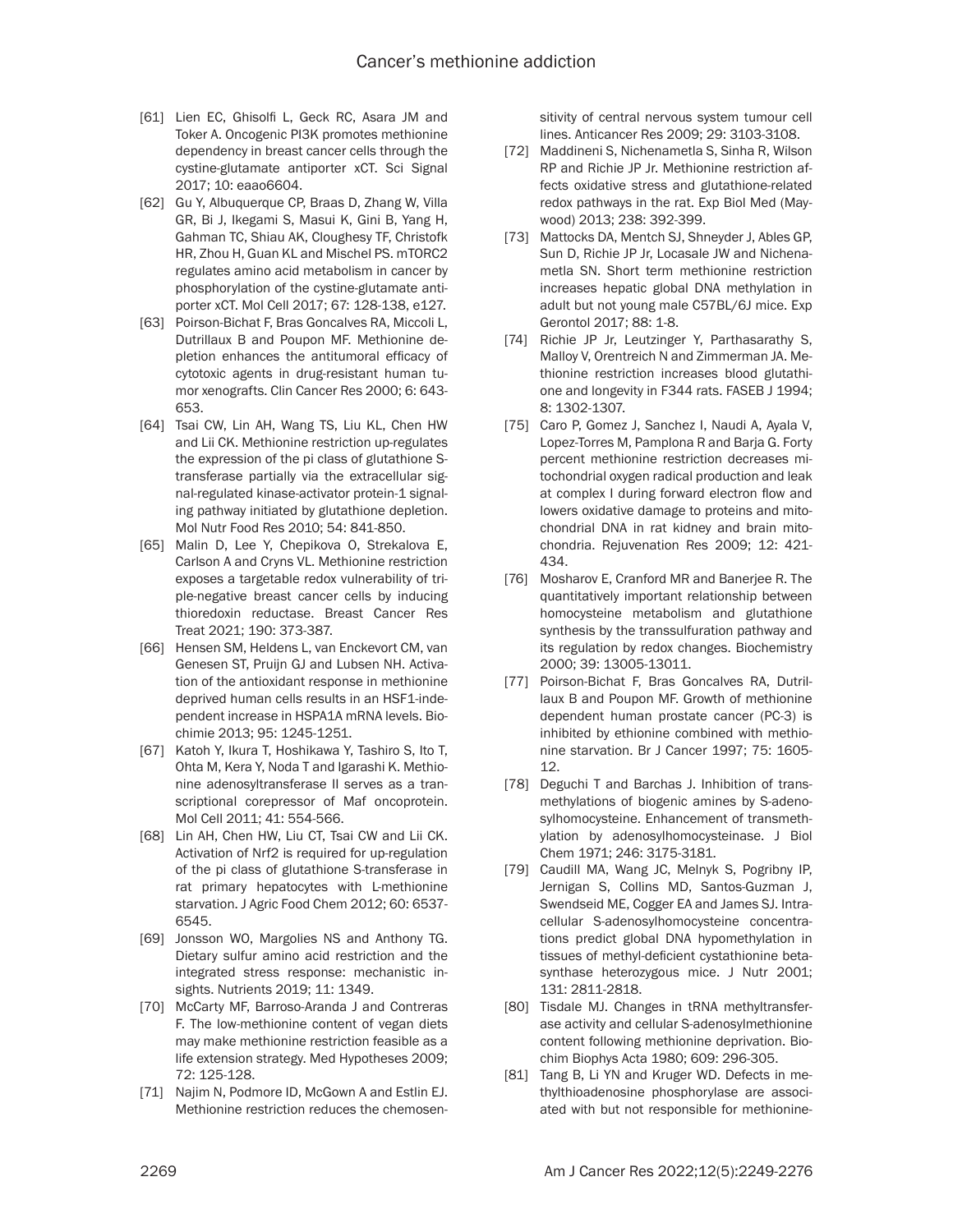dependent tumor cell growth. Cancer Res 2000; 60: 5543-5547.

- [82] Mavrakis KJ, McDonald ER 3rd, Schlabach MR, Billy E, Hoffman GR, deWeck A, Ruddy DA, Venkatesan K, Yu J, McAllister G, Stump M, de-Beaumont R, Ho S, Yue Y, Liu Y, Yan-Neale Y, Yang G, Lin F, Yin H, Gao H, Kipp DR, Zhao S, McNamara JT, Sprague ER, Zheng B, Lin Y, Cho YS, Gu J, Crawford K, Ciccone D, Vitari AC, Lai A, Capka V, Hurov K, Porter JA, Tallarico J, Mickanin C, Lees E, Pagliarini R, Keen N, Schmelzle T, Hofmann F, Stegmeier F and Sellers WR. Disordered methionine metabolism in MTAP/CD-KN2A-deleted cancers leads to dependence on PRMT5. Science 2016; 351: 1208-1213.
- [83] Marjon K, Cameron MJ, Quang P, Clasquin MF, Mandley E, Kunii K, McVay M, Choe S, Kernytsky A, Gross S, Konteatis Z, Murtie J, Blake ML, Travins J, Dorsch M, Biller SA and Marks KM. MTAP deletions in cancer create vulnerability to targeting of the MAT2A/PRMT5/RIOK1 axis. Cell Rep 2016; 15: 574-587.
- [84] Zarou MM, Vazquez A and Vignir Helgason G. Folate metabolism: a re-emerging therapeutic target in haematological cancers. Leukemia 2021; 35: 1539-1551.
- [85] Fan J, Ye J, Kamphorst JJ, Shlomi T, Thompson CB and Rabinowitz JD. Quantitative flux analysis reveals folate-dependent NADPH production. Nature 2014; 510: 298-302.
- [86] Chen L, Zhang Z, Hoshino A, Zheng HD, Morley M, Arany Z and Rabinowitz JD. NADPH production by the oxidative pentose-phosphate pathway supports folate metabolism. Nat Metab 2019; 1: 404-415.
- [87] Piskounova E, Agathocleous M, Murphy MM, Hu Z, Huddlestun SE, Zhao Z, Leitch AM, Johnson TM, DeBerardinis RJ and Morrison SJ. Oxidative stress inhibits distant metastasis by human melanoma cells. Nature 2015; 527: 186-191.
- [88] Pakos-Zebrucka K, Koryga I, Mnich K, Ljujic M, Samali A and Gorman AM. The integrated stress response. EMBO Rep 2016; 17: 1374- 1395.
- [89] Vattem KM and Wek RC. Reinitiation involving upstream ORFs regulates ATF4 mRNA translation in mammalian cells. Proc Natl Acad Sci U S A 2004; 101: 11269-11274.
- [90] Kilberg MS, Shan J and Su N. ATF4-dependent transcription mediates signaling of amino acid limitation. Trends Endocrinol Metab 2009; 20: 436-443.
- [91] Ameri K and Harris AL. Activating transcription factor 4. Int J Biochem Cell Biol 2008; 40: 14- 21.
- [92] DeNicola GM, Chen PH, Mullarky E, Sudderth JA, Hu Z, Wu D, Tang H, Xie Y, Asara JM, Huffman KE, Wistuba II, Minna JD, DeBerardinis RJ

and Cantley LC. NRF2 regulates serine biosynthesis in non-small cell lung cancer. Nat Genet 2015; 47: 1475-1481.

- [93] He CH, Gong P, Hu B, Stewart D, Choi ME, Choi AM and Alam J. Identification of activating transcription factor 4 (ATF4) as an Nrf2-interacting protein. Implication for heme oxygenase-1 gene regulation. J Biol Chem 2001; 276: 20858-20865.
- [94] Rajanala SH, Ringquist R and Cryns VL. Methionine restriction activates the integrated stress response in triple-negative breast cancer cells by a GCN2- and PERK-independent mechanism. Am J Cancer Res 2019; 9: 1766- 1775.
- [95] Chen H, Song R, Wang G, Ding Z, Yang C, Zhang J, Zeng Z, Rubio V, Wang L, Zu N, Weiskoff AM, Minze LJ, Jeyabal PV, Mansour OC, Bai L, Merrick WC, Zheng S and Shi ZZ. OLA1 regulates protein synthesis and integrated stress response by inhibiting eIF2 ternary complex formation. Sci Rep 2015; 5: 13241.
- [96] Mazor KM and Stipanuk MH. GCN2 and eIF2alpha-phosphorylation-independent, but ATF4-dependent, induction of CARE-containing genes in methionine-deficient cells. Amino Acids 2016; 48: 2831-2842.
- [97] Wanders D, Stone KP, Forney LA, Cortez CC, Dille KN, Simon J, Xu M, Hotard EC, Nikonorova IA, Pettit AP, Anthony TG and Gettys TW. Role of GCN2-independent signaling through a noncanonical PERK/NRF2 pathway in the physiological responses to dietary methionine restriction. Diabetes 2016; 65: 1499-1510.
- [98] Pettit AP, Jonsson WO, Bargoud AR, Mirek ET, Peelor FF 3rd, Wang Y, Gettys TW, Kimball SR, Miller BF, Hamilton KL, Wek RC and Anthony TG. Dietary methionine restriction regulates liver protein synthesis and gene expression independently of eukaryotic initiation factor 2 phosphorylation in mice. J Nutr 2017; 147: 1031-1040.
- [99] Ehren JL and Maher P. Concurrent regulation of the transcription factors Nrf2 and ATF4 mediates the enhancement of glutathione levels by the flavonoid fisetin. Biochem Pharmacol 2013; 85: 1816-1826.
- [100] Huang HC, Nguyen T and Pickett CB. Regulation of the antioxidant response element by protein kinase C-mediated phosphorylation of NF-E2-related factor 2. Proc Natl Acad Sci U S A 2000; 97: 12475-12480.
- [101] Ye J, Palm W, Peng M, King B, Lindsten T, Li MO, Koumenis C and Thompson CB. GCN2 sustains mTORC1 suppression upon amino acid deprivation by inducing Sestrin2. Genes Dev 2015; 29: 2331-2336.
- [102] Klionsky DJ, Petroni G, Amaravadi RK, Baehrecke EH, Ballabio A, Boya P, Bravo-San Pedro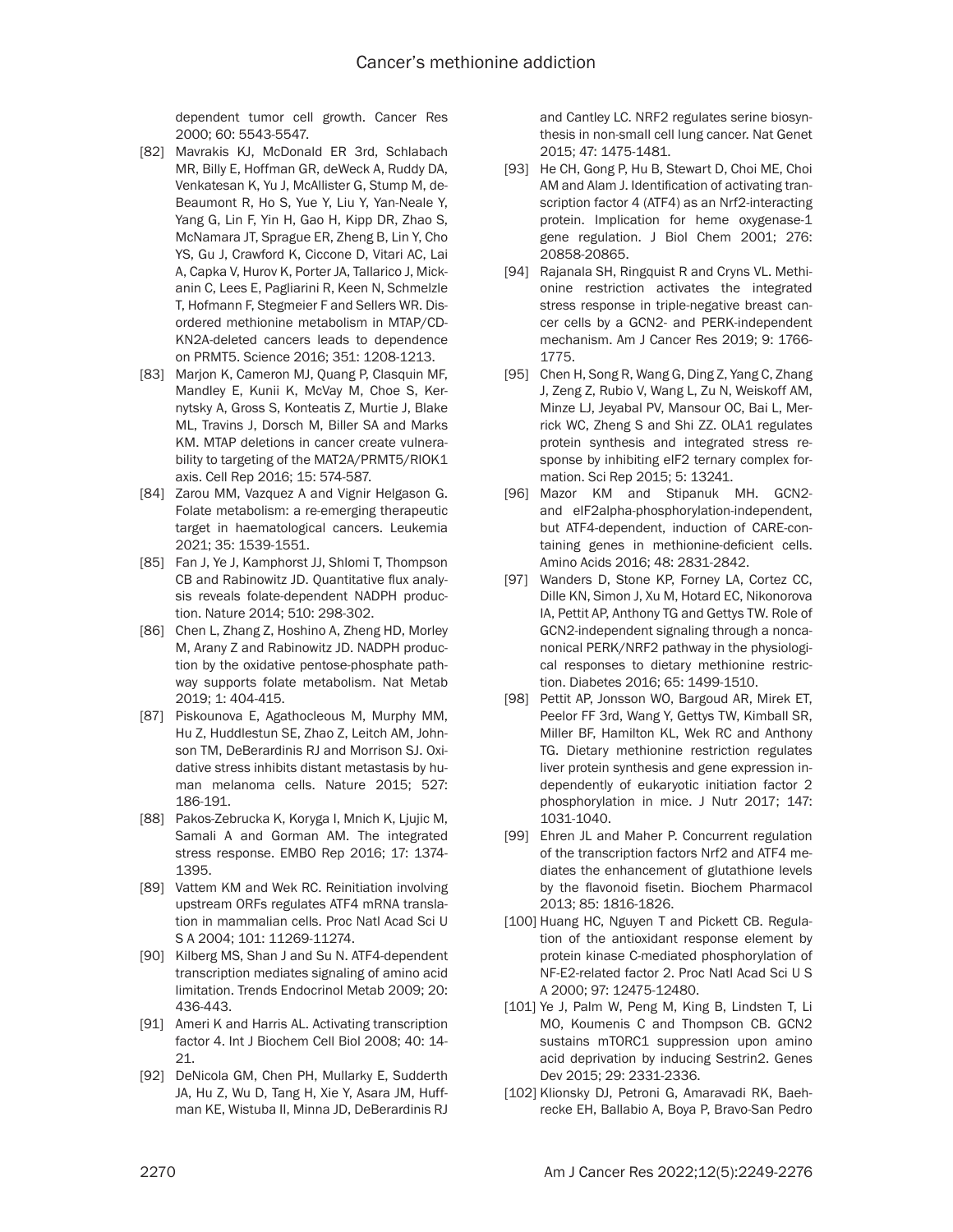JM, Cadwell K, Cecconi F, Choi AMK, Choi ME, Chu CT, Codogno P, Colombo MI, Cuervo AM, Deretic V, Dikic I, Elazar Z, Eskelinen EL, Fimia GM, Gewirtz DA, Green DR, Hansen M, Jaattela M, Johansen T, Juhasz G, Karantza V, Kraft C, Kroemer G, Ktistakis NT, Kumar S, Lopez-Otin C, Macleod KF, Madeo F, Martinez J, Melendez A, Mizushima N, Munz C, Penninger JM, Perera RM, Piacentini M, Reggiori F, Rubinsztein DC, Ryan KM, Sadoshima J, Santambrogio L, Scorrano L, Simon HU, Simon AK, Simonsen A, Stolz A, Tavernarakis N, Tooze SA, Yoshimori T, Yuan J, Yue Z, Zhong Q, Galluzzi L and Pietrocola F. Autophagy in major human diseases. EMBO J 2021; 40: e108863.

- [103] Perrone CE, Malloy VL, Orentreich DS and Orentreich N. Metabolic adaptations to methionine restriction that benefit health and lifespan in rodents. Exp Gerontol 2013; 48: 654- 660.
- [104] Ables GP, Hens JR and Nichenametla SN. Methionine restriction beyond life-span extension. Ann N Y Acad Sci 2016; 1363: 68-79.
- [105] Ruckenstuhl C, Netzberger C, Entfellner I, Carmona-Gutierrez D, Kickenweiz T, Stekovic S, Gleixner C, Schmid C, Klug L, Sorgo AG, Eisenberg T, Buttner S, Marino G, Koziel R, Jansen-Durr P, Frohlich KU, Kroemer G and Madeo F. Lifespan extension by methionine restriction requires autophagy-dependent vacuolar acidification. PLoS Genet 2014; 10: e1004347.
- [106] Zou K, Ouyang Q, Li H and Zheng J. A global characterization of the translational and transcriptional programs induced by methionine restriction through ribosome profiling and RNA-seq. BMC Genomics 2017; 18: 189.
- [107] Plummer JD and Johnson JE. Extension of cellular lifespan by methionine restriction involves alterations in central carbon metabolism and is mitophagy-dependent. Front Cell Dev Biol 2019; 7: 301.
- [108] Lu WC, Saha A, Yan W, Garrison K, Lamb C, Pandey R, Irani S, Lodi A, Lu X, Tiziani S, Zhang YJ, Georgiou G, DiGiovanni J and Stone E. Enzyme-mediated depletion of serum l-Met abrogates prostate cancer growth via multiple mechanisms without evidence of systemic toxicity. Proc Natl Acad Sci U S A 2020; 117: 13000-13011.
- [109] Liu H, Zhang W, Wang K, Wang X, Yin F, Li C, Wang C, Zhao B, Zhong C, Zhang J, Peng F, Bi Y, Shen C, Hou X, Zhang D, Liu Y, Ai J and Zhao S. Methionine and cystine double deprivation stress suppresses glioma proliferation via inducing ROS/autophagy. Toxicol Lett 2015; 232: 349-355.
- [110] Smith ZD and Meissner A. DNA methylation: roles in mammalian development. Nat Rev Genet 2013; 14: 204-220.
- [111] Gut P and Verdin E. The nexus of chromatin regulation and intermediary metabolism. Nature 2013; 502: 489-498.
- [112] Timp W and Feinberg AP. Cancer as a dysregulated epigenome allowing cellular growth advantage at the expense of the host. Nat Rev Cancer 2013; 13: 497-510.
- [113] Bollati V, Schwartz J, Wright R, Litonjua A, Tarantini L, Suh H, Sparrow D, Vokonas P and Baccarelli A. Decline in genomic DNA methylation through aging in a cohort of elderly subjects. Mech Ageing Dev 2009; 130: 234-239.
- [114] Deroo LA, Bolick SC, Xu Z, Umbach DM, Shore D, Weinberg CR, Sandler DP and Taylor JA. Global DNA methylation and one-carbon metabolism gene polymorphisms and the risk of breast cancer in the Sister Study. Carcinogenesis 2014; 35: 333-338.
- [115] Chalitchagorn K, Shuangshoti S, Hourpai N, Kongruttanachok N, Tangkijvanich P, Thongngam D, Voravud N, Sriuranpong V and Mutirangura A. Distinctive pattern of LINE-1 methylation level in normal tissues and the association with carcinogenesis. Oncogene 2004; 23: 8841-8846.
- [116] Hu M, Yao J, Cai L, Bachman KE, van den Brule F, Velculescu V and Polyak K. Distinct epigenetic changes in the stromal cells of breast cancers. Nat Genet 2005; 37: 899-905.
- [117] Anderson OS, Sant KE and Dolinoy DC. Nutrition and epigenetics: an interplay of dietary methyl donors, one-carbon metabolism and DNA methylation. J Nutr Biochem 2012; 23: 853-859.
- [118] Liu L, Wylie RC, Andrews LG and Tollefsbol TO. Aging, cancer and nutrition: the DNA methylation connection. Mech Ageing Dev 2003; 124: 989-998.
- [119] Baylin SB and Ohm JE. Epigenetic gene silencing in cancer - a mechanism for early oncogenic pathway addiction? Nat Rev Cancer 2006; 6: 107-116.
- [120] Estecio MR, Gharibyan V, Shen L, Ibrahim AE, Doshi K, He R, Jelinek J, Yang AS, Yan PS, Huang TH, Tajara EH and Issa JP. LINE-1 hypomethylation in cancer is highly variable and inversely correlated with microsatellite instability. PLoS One 2007; 2: e399.
- [121] Kim JH, Dhanasekaran SM, Prensner JR, Cao X, Robinson D, Kalyana-Sundaram S, Huang C, Shankar S, Jing X, Iyer M, Hu M, Sam L, Grasso C, Maher CA, Palanisamy N, Mehra R, Kominsky HD, Siddiqui J, Yu J, Qin ZS and Chinnaiyan AM. Deep sequencing reveals distinct patterns of DNA methylation in prostate cancer. Genome Res 2011; 21: 1028-1041.
- [122] Esteller M, Fraga MF, Guo M, Garcia-Foncillas J, Hedenfalk I, Godwin AK, Trojan J, Vaurs-Barriere C, Bignon YJ, Ramus S, Benitez J, Caldes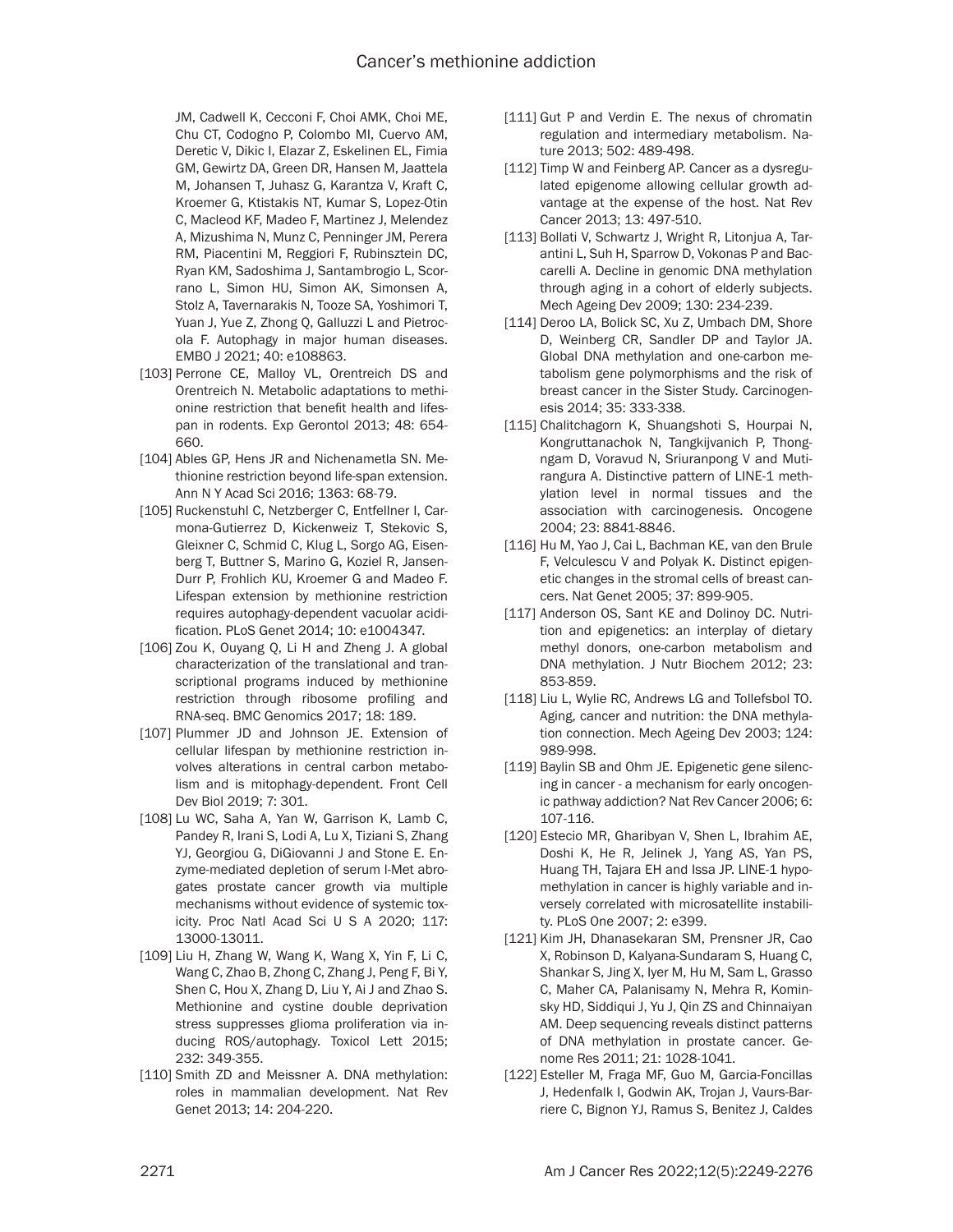T, Akiyama Y, Yuasa Y, Launonen V, Canal MJ, Rodriguez R, Capella G, Peinado MA, Borg A, Aaltonen LA, Ponder BA, Baylin SB and Herman JG. DNA methylation patterns in hereditary human cancers mimic sporadic tumorigenesis. Hum Mol Genet 2001; 10: 3001-3007.

- [123] McDonald OG, Wu H, Timp W, Doi A and Feinberg AP. Genome-scale epigenetic reprogramming during epithelial-to-mesenchymal transition. Nat Struct Mol Biol 2011; 18: 867-874.
- [124] McDonald OG, Li X, Saunders T, Tryggvadottir R, Mentch SJ, Warmoes MO, Word AE, Carrer A, Salz TH, Natsume S, Stauffer KM, Makohon-Moore A, Zhong Y, Wu H, Wellen KE, Locasale JW, Iacobuzio-Donahue CA and Feinberg AP. Epigenomic reprogramming during pancreatic cancer progression links anabolic glucose metabolism to distant metastasis. Nat Genet 2017; 49: 367-376.
- [125] Hansen KD, Timp W, Bravo HC, Sabunciyan S, Langmead B, McDonald OG, Wen B, Wu H, Liu Y, Diep D, Briem E, Zhang K, Irizarry RA and Feinberg AP. Increased methylation variation in epigenetic domains across cancer types. Nat Genet 2011; 43: 768-775.
- [126] Etchegaray JP and Mostoslavsky R. Interplay between metabolism and epigenetics: a nuclear adaptation to environmental changes. Mol Cell 2016; 62: 695-711.
- [127] Sproul D, Kitchen RR, Nestor CE, Dixon JM, Sims AH, Harrison DJ, Ramsahoye BH and Meehan RR. Tissue of origin determines cancer-associated CpG island promoter hypermethylation patterns. Genome Biol 2012; 13: R84.
- [128] Bachman KE, Park BH, Rhee I, Rajagopalan H, Herman JG, Baylin SB, Kinzler KW and Vogelstein B. Histone modifications and silencing prior to DNA methylation of a tumor suppressor gene. Cancer Cell 2003; 3: 89-95.
- [129] Kaelin WG Jr and McKnight SL. Influence of metabolism on epigenetics and disease. Cell 2013; 153: 56-69.
- [130] Hawkins RD, Hon GC, Lee LK, Ngo Q, Lister R, Pelizzola M, Edsall LE, Kuan S, Luu Y, Klugman S, Antosiewicz-Bourget J, Ye Z, Espinoza C, Agarwahl S, Shen L, Ruotti V, Wang W, Stewart R, Thomson JA, Ecker JR and Ren B. Distinct epigenomic landscapes of pluripotent and lineage-committed human cells. Cell Stem Cell 2010; 6: 479-491.
- [131] Smith ZD, Chan MM, Mikkelsen TS, Gu H, Gnirke A, Regev A and Meissner A. A unique regulatory phase of DNA methylation in the early mammalian embryo. Nature 2012; 484: 339-344.
- [132] Meissner A, Mikkelsen TS, Gu H, Wernig M, Hanna J, Sivachenko A, Zhang X, Bernstein BE, Nusbaum C, Jaffe DB, Gnirke A, Jaenisch R and Lander ES. Genome-scale DNA methyla-

tion maps of pluripotent and differentiated cells. Nature 2008; 454: 766-770.

- [133] Kera Y, Katoh Y, Ohta M, Matsumoto M, Takano-Yamamoto T and Igarashi K. Methionine adenosyltransferase II-dependent histone H3K9 methylation at the COX-2 gene locus. J Biol Chem 2013; 288: 13592-13601.
- [134] Haws SA, Yu D, Ye C, Wille CK, Nguyen LC, Krautkramer KA, Tomasiewicz JL, Yang SE, Miller BR, Liu WH, Igarashi K, Sridharan R, Tu BP, Cryns VL, Lamming DW and Denu JM. Methyl-metabolite depletion elicits adaptive responses to support heterochromatin stability and epigenetic persistence. Mol Cell 2020; 78: 210-223, e218.
- [135] Loenen W. S-adenosylmethionine: jack of all trades and master of everything? Biochem Soc Trans 2006; 34: 330-333.
- [136] Roundtree IA and He C. RNA epigenetics--chemical messages for posttranscriptional gene regulation. Curr Opin Chem Biol 2016; 30: 46-51.
- [137] Laxman S, Sutter BM, Wu X, Kumar S, Guo X, Trudgian DC, Mirzaei H and Tu BP. Sulfur amino acids regulate translational capacity and metabolic homeostasis through modulation of tRNA thiolation. Cell 2013; 154: 416-429.
- [138] Cowling VH. Myc up-regulates formation of the mRNA methyl cap. Biochem Soc Trans 2010; 38: 1598-1601.
- [139] Shima H, Matsumoto M, Ishigami Y, Ebina M, Muto A, Sato Y, Kumagai S, Ochiai K, Suzuki T and Igarashi K. S-adenosylmethionine synthesis is regulated by selective N(6)-adenosine methylation and mRNA degradation involving METTL16 and YTHDC1. Cell Rep 2017; 21: 3354-3363.
- [140] Gomez A, Gomez J, Lopez Torres M, Naudi A, Mota-Martorell N, Pamplona R and Barja G. Cysteine dietary supplementation reverses the decrease in mitochondrial ROS production at complex I induced by methionine restriction. J Bioenerg Biomembr 2015; 47: 199-208.
- [141] Altundag O, Canpinar H and Celebi-Saltik B. Methionine affects the expression of pluripotency genes and protein levels associated with methionine metabolism in adult, fetal, and cancer stem cells. J Cell Biochem 2022; 123: 406-416.
- [142] Luo M, Clouthier SG, Deol Y, Liu S, Nagrath S, Azizi E and Wicha MS. Breast cancer stem cells: current advances and clinical implications. Methods Mol Biol 2015; 1293: 1-49.
- [143] Luo M and Wicha MS. Targeting cancer stem cell redox metabolism to enhance therapy responses. Semin Radiat Oncol 2019; 29: 42- 54.
- [144] Luo M, Shang L, Brooks MD, Jiagge E, Zhu Y, Buschhaus JM, Conley S, Fath MA, Davis A, Gheordunescu E, Wang Y, Harouaka R, Lozier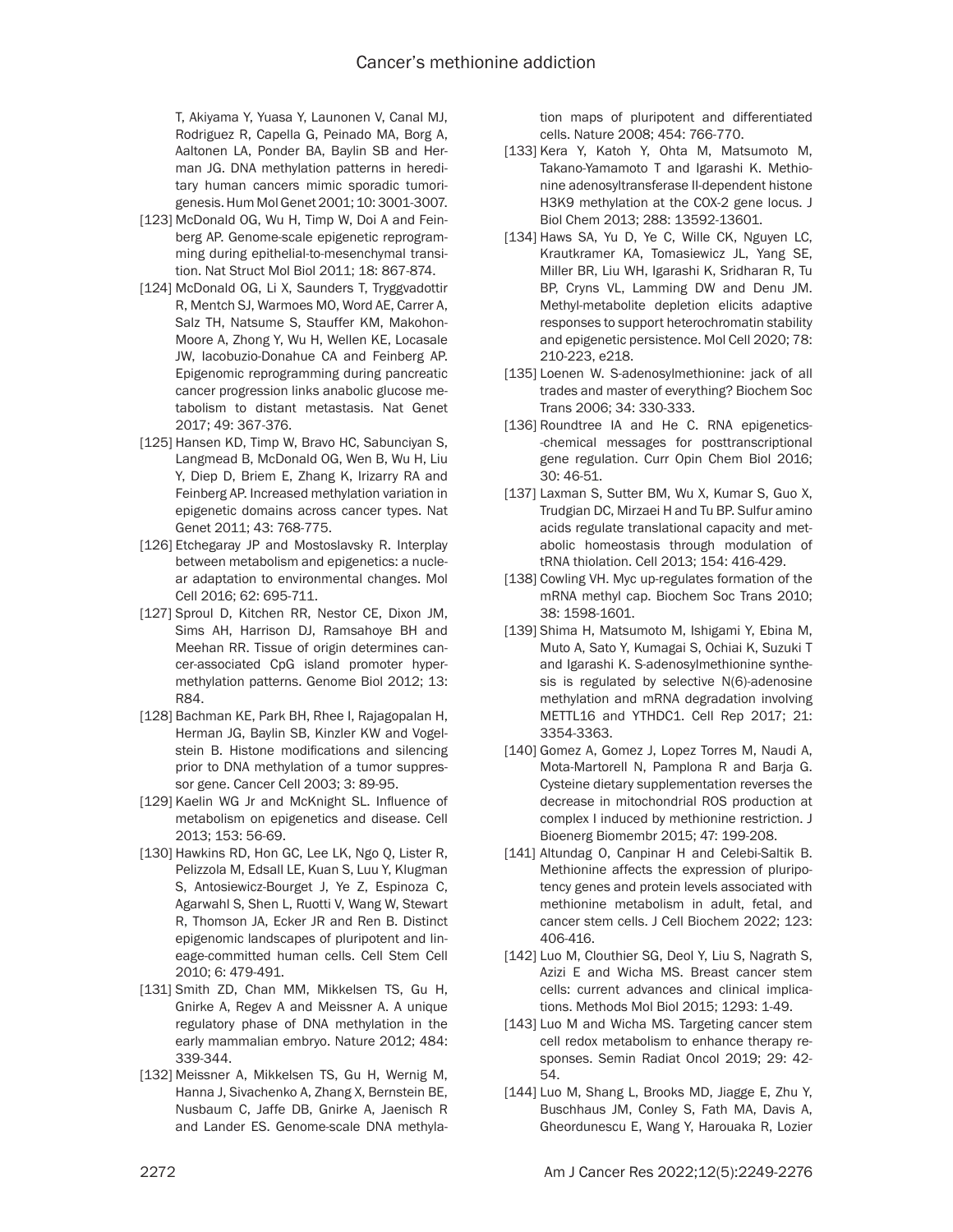A, Triner D, McDermott S, Merajver SD, Luker GD, Spitz DR and Wicha MS. Targeting breast cancer stem cell state equilibrium through modulation of redox signaling. Cell Metab 2018; 28: 69-86, e66.

- [145] Diehn M, Cho RW, Lobo NA, Kalisky T, Dorie MJ, Kulp AN, Qian D, Lam JS, Ailles LE, Wong M, Joshua B, Kaplan MJ, Wapnir I, Dirbas FM, Somlo G, Garberoglio C, Paz B, Shen J, Lau SK, Quake SR, Brown JM, Weissman IL and Clarke MF. Association of reactive oxygen species levels and radioresistance in cancer stem cells. Nature 2009; 458: 780-783.
- [146] Dontu G, Abdallah WM, Foley JM, Jackson KW, Clarke MF, Kawamura MJ and Wicha MS. In vitro propagation and transcriptional profiling of human mammary stem/progenitor cells. Genes Dev 2003; 17: 1253-1270.
- [147] Jeselsohn R, Cornwell M, Pun M, Buchwalter G, Nguyen M, Bango C, Huang Y, Kuang Y, Paweletz C, Fu X, Nardone A, De Angelis C, Detre S, Dodson A, Mohammed H, Carroll JS, Bowden M, Rao P, Long HW, Li F, Dowsett M, Schiff R and Brown M. Embryonic transcription factor SOX9 drives breast cancer endocrine resistance. Proc Natl Acad Sci U S A 2017; 114: E4482-E4491.
- [148] Sufrin JR, Coulter A and Talalay P. Structural and conformational analogues of L-methionine as inhibitors of the enzymatic synthesis of Sadenosyl-L-methionine. IV. Further mono-, biand tricyclic amino acids. Mol Pharmacol 1979; 15: 661-677.
- [149] Zhang W, Sviripa V, Chen X, Shi J, Yu T, Hamza A, Ward ND, Kril LM, Vander Kooi CW, Zhan CG, Evers BM, Watt DS and Liu C. Fluorinated N,Ndialkylaminostilbenes repress colon cancer by targeting methionine S-adenosyltransferase 2A. ACS Chem Biol 2013; 8: 796-803.
- [150] Strekalova E, Malin D, Good DM and Cryns VL. Methionine deprivation induces a targetable vulnerability in triple-negative breast cancer cells by enhancing TRAIL receptor-2 expression. Clin Cancer Res 2015; 21: 2780-2791.
- [151] Yamamoto J, Miyake K, Han Q, Tan Y, Inubushi S, Sugisawa N, Higuchi T, Tashiro Y, Nishino H, Homma Y, Matsuyama R, Chawla SP, Bouvet M, Singh SR, Endo I and Hoffman RM. Oral recombinant methioninase increases TRAIL receptor-2 expression to regress pancreatic cancer in combination with agonist tigatuzumab in an orthotopic mouse model. Cancer Lett 2020; 492: 174-184.
- [152] Pendleton KE, Chen B, Liu K, Hunter OV, Xie Y, Tu BP and Conrad NK. The U6 snRNA m(6)A methyltransferase METTL16 regulates SAM synthetase intron retention. Cell 2017; 169: 824-835, e814.
- [153] Plummer R, Attard G, Pacey S, Li L, Razak A, Perrett R, Barrett M, Judson I, Kaye S, Fox NL,

Halpern W, Corey A, Calvert H and de Bono J. Phase 1 and pharmacokinetic study of lexatumumab in patients with advanced cancers. Clin Cancer Res 2007; 13: 6187-6194.

- [154] Tolcher AW, Mita M, Meropol NJ, von Mehren M, Patnaik A, Padavic K, Hill M, Mays T, McCoy T, Fox NL, Halpern W, Corey A and Cohen RB. Phase I pharmacokinetic and biologic correlative study of mapatumumab, a fully human monoclonal antibody with agonist activity to tumor necrosis factor-related apoptosis-inducing ligand receptor-1. J Clin Oncol 2007; 25: 1390-1395.
- [155] Wakelee HA, Patnaik A, Sikic BI, Mita M, Fox NL, Miceli R, Ullrich SJ, Fisher GA and Tolcher AW. Phase I and pharmacokinetic study of lexatumumab (HGS-ETR2) given every 2 weeks in patients with advanced solid tumors. Ann Oncol 2010; 21: 376-381.
- [156] Merchant MS, Geller JI, Baird K, Chou AJ, Galli S, Charles A, Amaoko M, Rhee EH, Price A, Wexler LH, Meyers PA, Widemann BC, Tsokos M and Mackall CL. Phase I trial and pharmacokinetic study of lexatumumab in pediatric patients with solid tumors. J Clin Oncol 2012; 30: 4141-4147.
- [157] Greco FA, Bonomi P, Crawford J, Kelly K, Oh Y, Halpern W, Lo L, Gallant G and Klein J. Phase 2 study of mapatumumab, a fully human agonistic monoclonal antibody which targets and activates the TRAIL receptor-1, in patients with advanced non-small cell lung cancer. Lung Cancer 2008; 61: 82-90.
- [158] Ross RB, Noll Cl, Ross WC, Nadkarni MV, Morrison BH Jr and Bond HW. Cycloaliphatic amino acids in cancer chemotherapy. J Med Pharm Chem 1961; 3: 1-23.
- [159] Johnson RO. Preliminary phase II trials with 1-aminocyclopentane carboxylic acid (Nsc-1026). Cancer Chemother Rep 1963; 32: 67- 71.
- [160] Zhang J, Li X, Han X, Liu R and Fang J. Targeting the thioredoxin system for cancer therapy. Trends Pharmacol Sci 2017; 38: 794-808.
- [161] Gorrini C, Harris IS and Mak TW. Modulation of oxidative stress as an anticancer strategy. Nat Rev Drug Discov 2013; 12: 931-947.
- [162] Fath MA, Ahmad IM, Smith CJ, Spence J and Spitz DR. Enhancement of carboplatin-mediated lung cancer cell killing by simultaneous disruption of glutathione and thioredoxin metabolism. Clin Cancer Res 2011; 17: 6206-6217.
- [163] Harris IS, Treloar AE, Inoue S, Sasaki M, Gorrini C, Lee KC, Yung KY, Brenner D, Knobbe-Thomsen CB, Cox MA, Elia A, Berger T, Cescon DW, Adeoye A, Brustle A, Molyneux SD, Mason JM, Li WY, Yamamoto K, Wakeham A, Berman HK, Khokha R, Done SJ, Kavanagh TJ, Lam CW and Mak TW. Glutathione and thioredoxin antioxidant pathways synergize to drive cancer initia-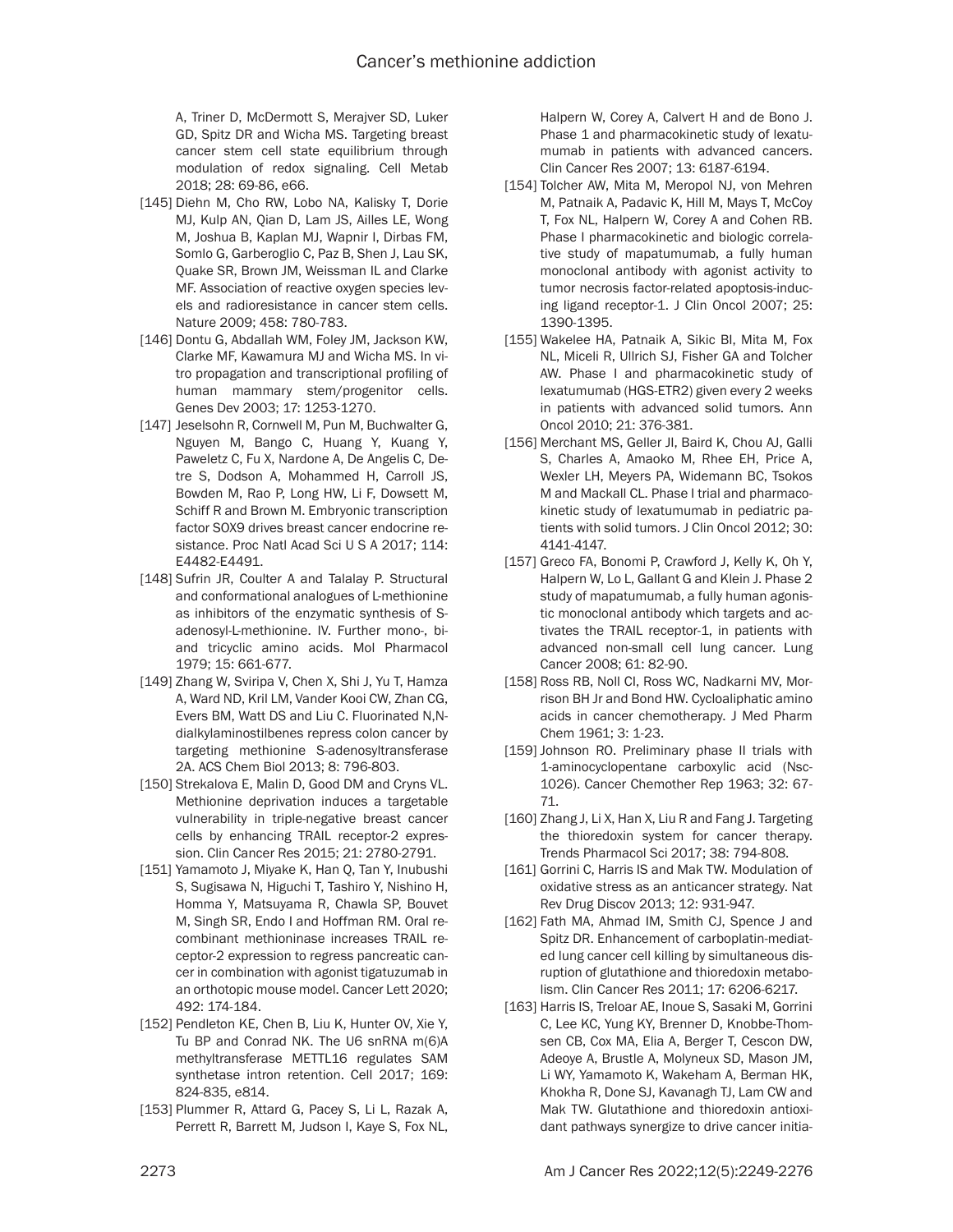tion and progression. Cancer Cell 2015; 27: 211-222.

- [164] Mandal PK, Schneider M, Kolle P, Kuhlencordt P, Forster H, Beck H, Bornkamm GW and Conrad M. Loss of thioredoxin reductase 1 renders tumors highly susceptible to pharmacologic glutathione deprivation. Cancer Res 2010; 70: 9505-9514.
- [165] Roder C and Thomson MJ. Auranofin: repurposing an old drug for a golden new age. Drugs R D 2015; 15: 13-20.
- [166] Hoffman RM. Methionine dependence in cancer cells - a review. In Vitro 1982; 18: 421-428.
- [167] Lin DW, Chung BP and Kaiser P. S-adenosylmethionine limitation induces p38 mitogen-activated protein kinase and triggers cell cycle arrest in G1. J Cell Sci 2014; 127: 50-59.
- [168] Higuchi T, Han Q, Miyake K, Oshiro H, Sugisawa N, Tan Y, Yamamoto N, Hayashi K, Kimura H, Miwa S, Igarashi K, Bouvet M, Singh SR, Tsuchiya H and Hoffman RM. Combination of oral recombinant methioninase and decitabine arrests a chemotherapy-resistant undifferentiated soft-tissue sarcoma patient-derived orthotopic xenograft mouse model. Biochem Biophys Res Commun 2020; 523: 135-139.
- [169] Higuchi T, Sugisawa N, Yamamoto J, Oshiro H, Han Q, Yamamoto N, Hayashi K, Kimura H, Miwa S, Igarashi K, Tan Y, Kuchipudi S, Bouvet M, Singh SR, Tsuchiya H and Hoffman RM. The combination of oral-recombinant methioninase and azacitidine arrests a chemotherapyresistant osteosarcoma patient-derived orthotopic xenograft mouse model. Cancer Chemother Pharmacol 2020; 85: 285-291.
- [170] Nagahama T, Goseki N and Endo M. Doxorubicin and vincristine with methionine depletion contributed to survival in the Yoshida sarcoma bearing rats. Anticancer Res 1998; 18: 25-31.
- [171] Kawaguchi K, Miyake K, Han Q, Li S, Tan Y, Igarashi K, Lwin TM, Higuchi T, Kiyuna T, Miyake M, Oshiro H, Bouvet M, Unno M and Hoffman RM. Targeting altered cancer methionine metabolism with recombinant methioninase (rMETase) overcomes partial gemcitabine-resistance and regresses a patient-derived orthotopic xenograft (PDOX) nude mouse model of pancreatic cancer. Cell Cycle 2018; 17: 868- 873.
- [172] Lu S, Chen GL, Ren C, Kwabi-Addo B and Epner DE. Methionine restriction selectively targets thymidylate synthase in prostate cancer cells. Biochem Pharmacol 2003; 66: 791-800.
- [173] Ham MS, Lee JK and Kim KC. S-adenosyl methionine specifically protects the anticancer effect of 5-FU via DNMTs expression in human A549 lung cancer cells. Mol Clin Oncol 2013; 1: 373-378.
- [174] Visentin M, Zhao R and Goldman ID. The antifolates. Hematol Oncol Clin North Am 2012; 26: 629-648, ix.
- [175] Wang YC and Chiang EP. Low-dose methotrexate inhibits methionine S-adenosyltransferase in vitro and in vivo. Mol Med 2012; 18: 423- 432.
- [176] Locasale JW. Serine, glycine and one-carbon units: cancer metabolism in full circle. Nat Rev Cancer 2013; 13: 572-583.
- [177] Conklin KA. Chemotherapy-associated oxidative stress: impact on chemotherapeutic effectiveness. Integr Cancer Ther 2004; 3: 294- 300.
- [178] Kery M and Papandreou I. Emerging strategies to target cancer metabolism and improve radiation therapy outcomes. Br J Radiol 2020; 93: 20200067.
- [179] Esen H, Erdi F, Kaya B, Feyzioglu B, Keskin F and Demir LS. Tissue thioredoxin reductase-1 expression in astrocytomas of different grades. J Neurooncol 2015; 121: 451-458.
- [180] Cadenas C, Franckenstein D, Schmidt M, Gehrmann M, Hermes M, Geppert B, Schormann W, Maccoux LJ, Schug M, Schumann A, Wilhelm C, Freis E, Ickstadt K, Rahnenfuhrer J, Baumbach JI, Sickmann A and Hengstler JG. Role of thioredoxin reductase 1 and thioredoxin interacting protein in prognosis of breast cancer. Breast Cancer Res 2010; 12: R44.
- [181] Fu B, Meng W, Zeng X, Zhao H, Liu W and Zhang T. TXNRD1 is an unfavorable prognostic factor for patients with hepatocellular carcinoma. Biomed Res Int 2017; 2017: 4698167.
- [182] Epner DE, Morrow S, Wilcox M and Houghton JL. Nutrient intake and nutritional indexes in adults with metastatic cancer on a phase I clinical trial of dietary methionine restriction. Nutr Cancer 2002; 42: 158-166.
- [183] Plaisance EP, Greenway FL, Boudreau A, Hill KL, Johnson WD, Krajcik RA, Perrone CE, Orentreich N, Cefalu WT and Gettys TW. Dietary methionine restriction increases fat oxidation in obese adults with metabolic syndrome. J Clin Endocrinol Metab 2011; 96: E836-840.
- [184] Orgeron ML, Stone KP, Wanders D, Cortez CC, Van NT and Gettys TW. The impact of dietary methionine restriction on biomarkers of metabolic health. Prog Mol Biol Transl Sci 2014; 121: 351-376.
- [185] Fang H, Stone KP, Forney LA, Sims LC, Gutierrez GC, Ghosh S and Gettys TW. Implementation of dietary methionine restriction using casein after selective, oxidative deletion of methionine. iScience 2021; 24: 102470.
- [186] Goseki N and Endo M. Thiol depletion and chemosensitization on nimustine hydrochloride by methionine-depleting total parenteral nutrition. Tohoku J Exp Med 1990; 161: 227-239.
- [187] Durando X, Thivat E, Farges MC, Cellarier E, D'Incan M, Demidem A, Vasson MP, Barthomeuf C and Chollet P. Optimal methionine-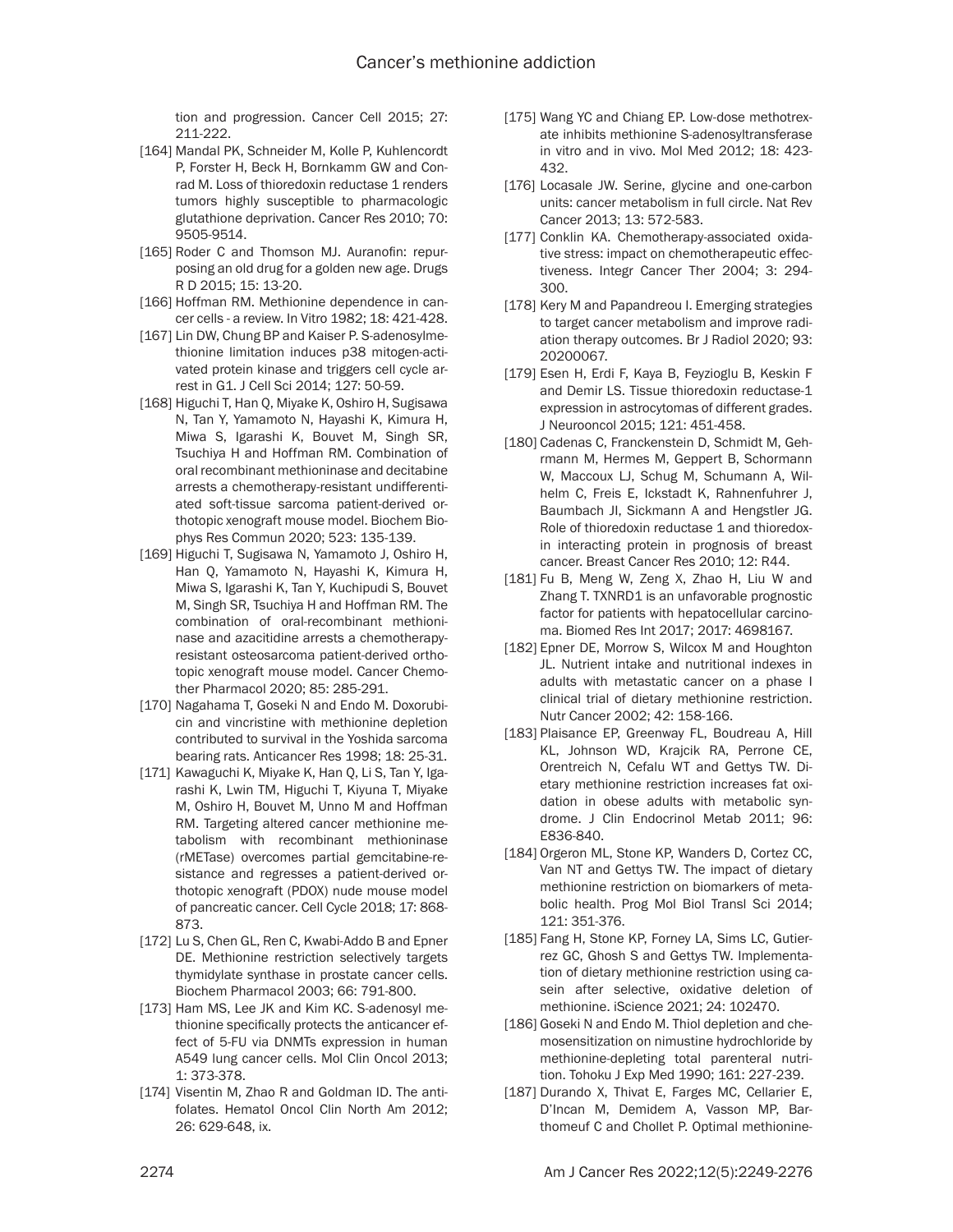free diet duration for nitrourea treatment: a phase I clinical trial. Nutr Cancer 2008; 60: 23-30.

- [188] Thivat E, Farges MC, Bacin F, D'Incan M, Mouret-Reynier MA, Cellarier E, Madelmont JC, Vasson MP, Chollet P and Durando X. Phase II trial of the association of a methionine-free diet with cystemustine therapy in melanoma and glioma. Anticancer Res 2009; 29: 5235- 5240.
- [189] Kokkinakis DM, von Wronski MA, Vuong TH, Brent TP and Schold SC Jr. Regulation of 06-methylguanine-DNA methyltransferase by methionine in human tumour cells. Br J Cancer 1997; 75: 779-788.
- [190] Kokkinakis DM, Hoffman RM, Frenkel EP, Wick JB, Han Q, Xu M, Tan Y and Schold SC. Synergy between methionine stress and chemotherapy in the treatment of brain tumor xenografts in athymic mice. Cancer Res 2001; 61: 4017- 4023.
- [191] Thivat E, Durando X, Demidem A, Farges MC, Rapp M, Cellarier E, Guenin S, D'Incan M, Vasson MP and Chollet P. A methionine-free diet associated with nitrosourea treatment downregulates methylguanine-DNA methyl transferase activity in patients with metastatic cancer. Anticancer Res 2007; 27: 2779-2783.
- [192] Hoffman RM and Stern PH. Dietary methionine restriction-based cancer chemotherapy in rodents. Methionine Dependence of Cancer and Aging: Springer; 2019. pp. 83-94.
- [193] Kokkinakis DM, Liu X and Neuner RD. Modulation of cell cycle and gene expression in pancreatic tumor cell lines by methionine deprivation (methionine stress): implications to the therapy of pancreatic adenocarcinoma. Mol Cancer Ther 2005; 4: 1338-1348.
- [194] Durando X, Farges MC, Buc E, Abrial C, Petorin-Lesens C, Gillet B, Vasson MP, Pezet D, Chollet P and Thivat E. Dietary methionine restriction with FOLFOX regimen as first line therapy of metastatic colorectal cancer: a feasibility study. Oncology 2010; 78: 205-209.
- [195] Goseki N, Endo M, Onodera T and Kosaki G. Anti-tumor effect of L-methionine-deprived total parenteral nutrition with 5-fluorouracil administration on Yoshida sarcoma-bearing rats. Ann Surg 1991; 214: 83.
- [196] Goseki N, Yamazaki S, Shimojyu K, Kando F, Maruyama M, Endo M, Koike M and Takahashi H. Synergistic effect of methionine-depleting total parenteral nutrition with 5-fluorouracil on human gastric cancer: a randomized, prospective clinical trial. Jpn J Cancer Res 1995; 86: 484-489.
- [197] Goseki N, Maruyama M, Nagai K, Kando F, Endo M, Shimoju K and Wada Y. Clinical evaluation of anticancer effect of methionine-de-

pleting total parenteral nutrition with 5-fluorouracil and/or mitomycin C. Gan To Kagaku Ryoho 1995; 22: 1028-35.

- [198] Xiao HB, Cao WX, Yin HR, Lin YZ and Ye SH. Influence of L-methionine-deprived total parenteral nutrition with 5-fluorouracil on gastric cancer and host metabolism. World J Gastroenterol 2001; 7: 698.
- [199] Cao WX, Ou JM, Fei XF, Zhu ZG, Yin HR, Yan M and Lin YZ. Methionine-dependence and combination chemotherapy on human gastric cancer cells in vitro. World J Gastroenterol 2002; 8: 230.
- [200] Cao WX, Cheng QM, Fei XF, Li SF, Yin HR and Lin YZ. A study of preoperative methionine-depleting parenteral nutrition plus chemotherapy in gastric cancer patients. World J Gastroenterol 2000; 6: 255.
- [201] US National Library of Medicine. ONC201 with and without methionine-restricted diet in patients with metastatic triple negative breast cancer. ClinicalTrials.gov 2018-2020; https:// ClinicalTrials.gov/show/NCT03733119.
- [202] US National Library of Medicine. Methioninerestricted diet to potentiate the effects of radiation therapy. ClinicalTrials.gov 2018-2020; https://ClinicalTrials.gov/show/NCT035741- 94.
- [203] US National Library of Medicine. A window of opportunity study of methionine deprivation in triple negative breast cancer. ClinicalTrials.gov 2017-2020; https://ClinicalTrials.gov/show/ NCT03186937.
- [204] US National Library of Medicine. Dietary methionine restriction plus temozolomide for recurrent GBM. ClinicalTrials.gov 2007-2012; https://clinicaltrials.gov/ct2/show/NCT0050- 8456.
- [205] US National Library of Medicine. Methionine-restriction diet (MRD) in obese adults with metabolic syndrome. ClinicalTrials.gov 2008-2015; https://clinicaltrials.gov/ct2/show/NCT00640757.
- [206] US National Library of Medicine. Dietary methionine and cysteine restriction in healthy adults. ClinicalTrials.gov 2014-2020; https:// clinicaltrials.gov/ct2/show/NCT02192437.
- [207] US National Library of Medicine. Methionine and cysteine restriction in humans. ClinicalTrials.gov 2018-2020; https://clinicaltrials.gov/ ct2/show/NCT03629392.
- [208] US National Library of Medicine. Sulfur amino acids, energy metabolism and obesity (STAY). ClinicalTrials.gov 2021; https://clinicaltrials. gov/ct2/show/NCT04701346.
- [209] Roy DG, Chen J, Mamane V, Ma EH, Muhire BM, Sheldon RD, Shorstova T, Koning R, Johnson RM, Esaulova E, Williams KS, Hayes S, Steadman M, Samborska B, Swain A,